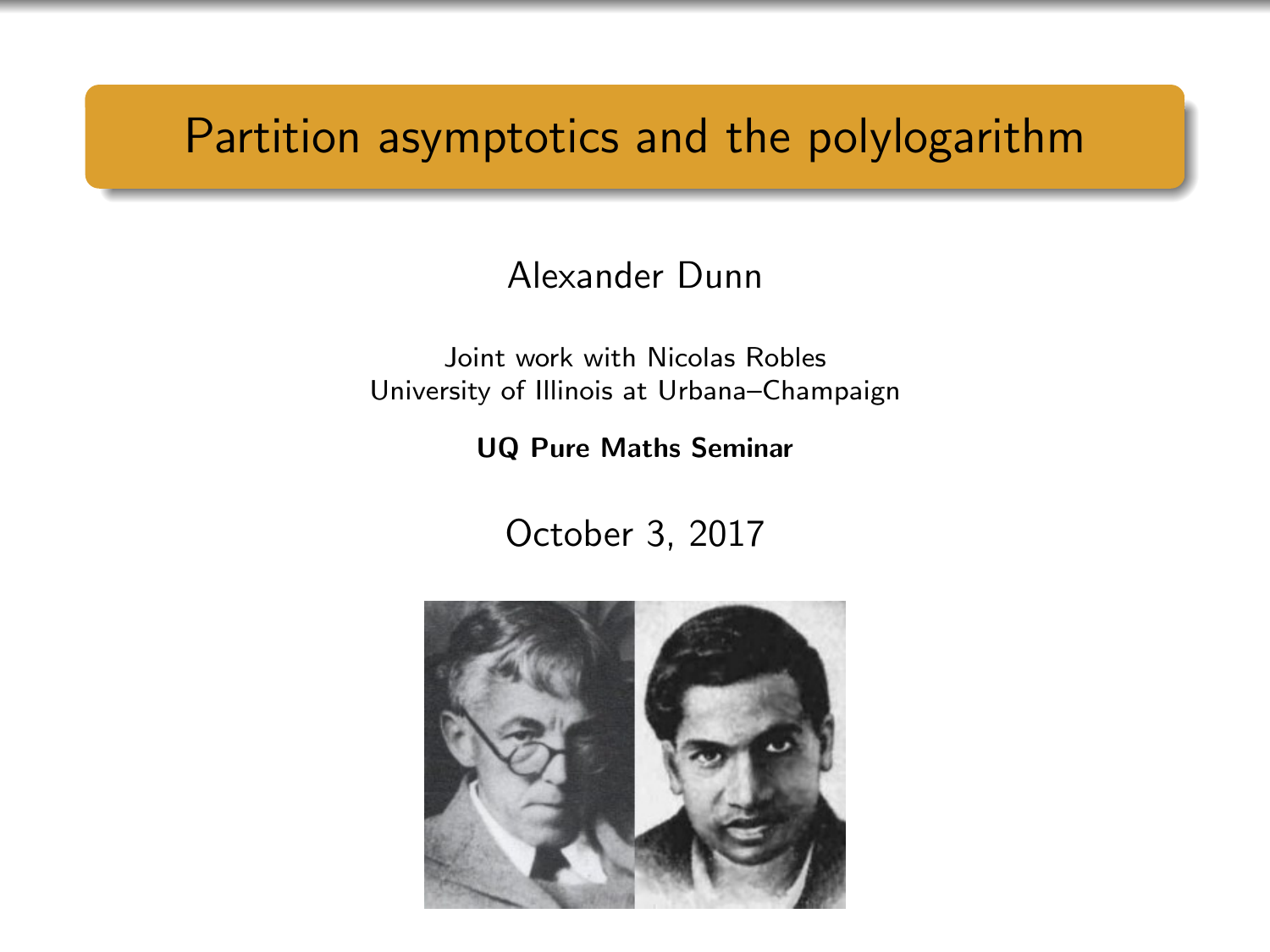A **partition** of a positive integer  $n$  is a non-increasing sequence of positive integers whose sum is equal to n.

Each integer appearing in a partition of  $n$  is called a **part**.

The partitions of 4 are

$$
1+1+1+1\n2+1+1\n2+2\n3+1\n4.
$$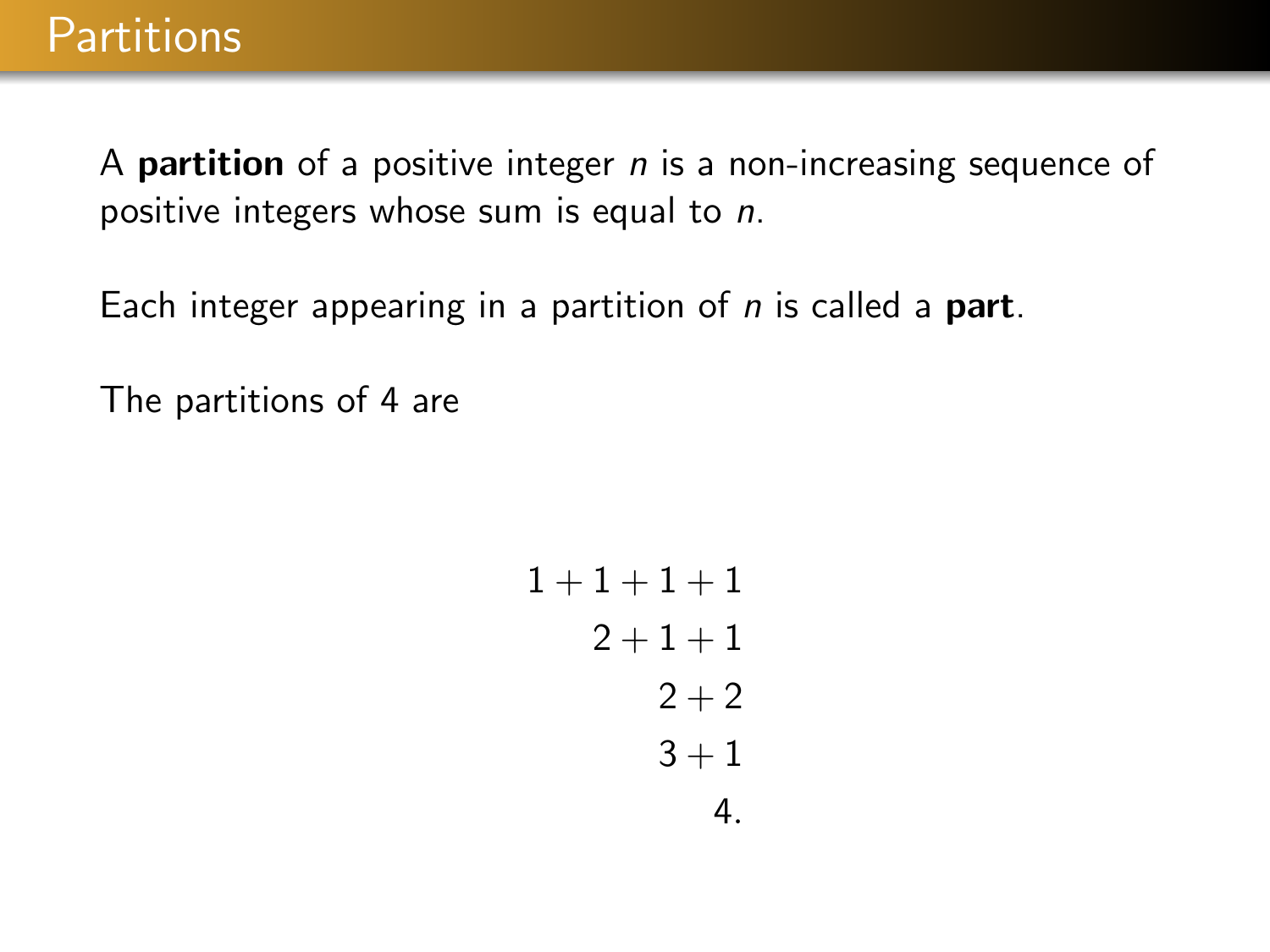Let  $p(n)$  denote the number of partitions of n.

$$
p(1) = 1
$$
  
\n
$$
p(10) = 42
$$
  
\n
$$
p(100) = 190569292
$$
  
\n
$$
p(1000) = 24061467864032622473692149727991
$$
  
\n
$$
\vdots
$$

Hardy and Ramanujan asked if there was an asymptotic formula for  $p(n)$ ?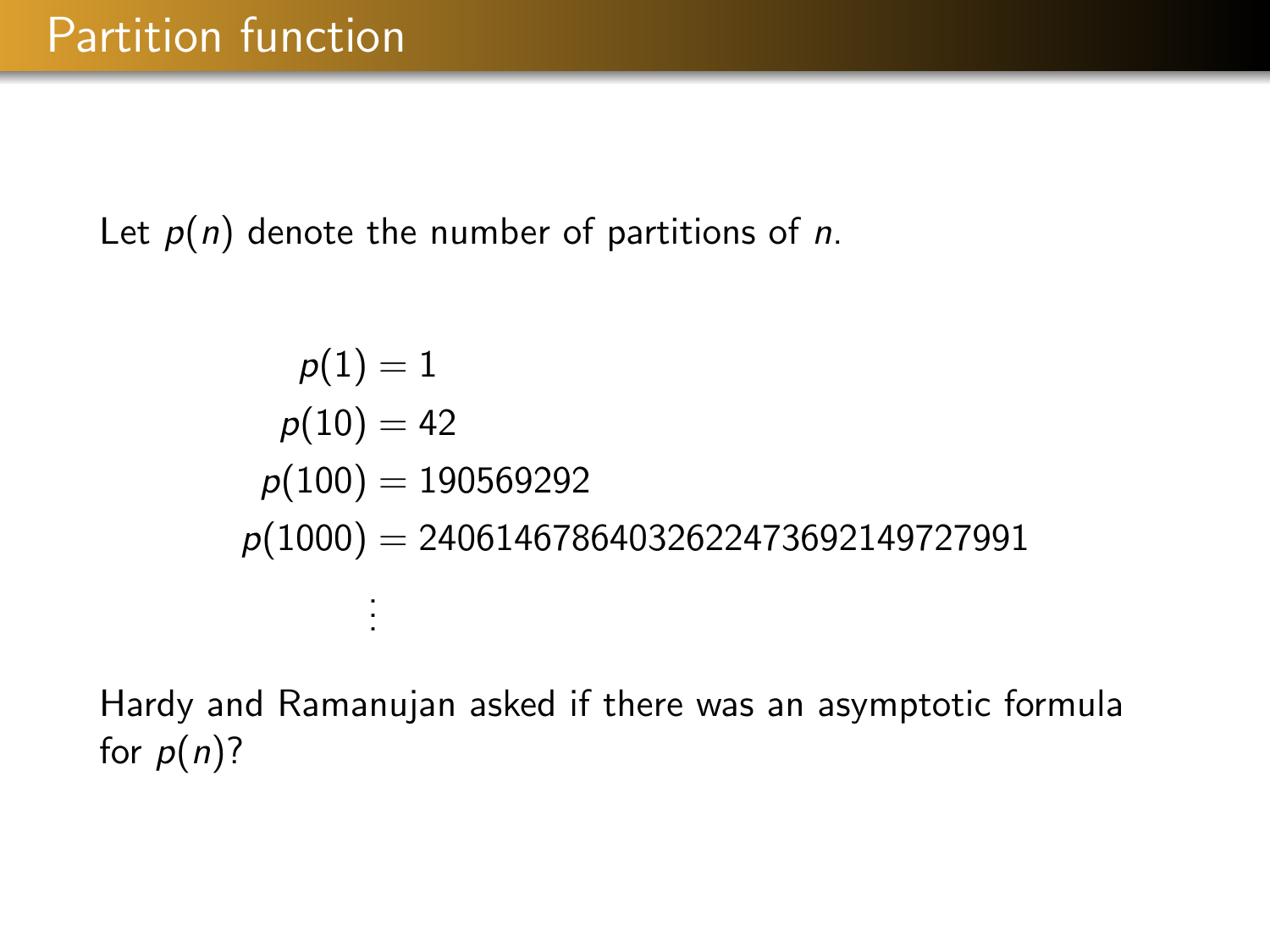# Major MacMahon

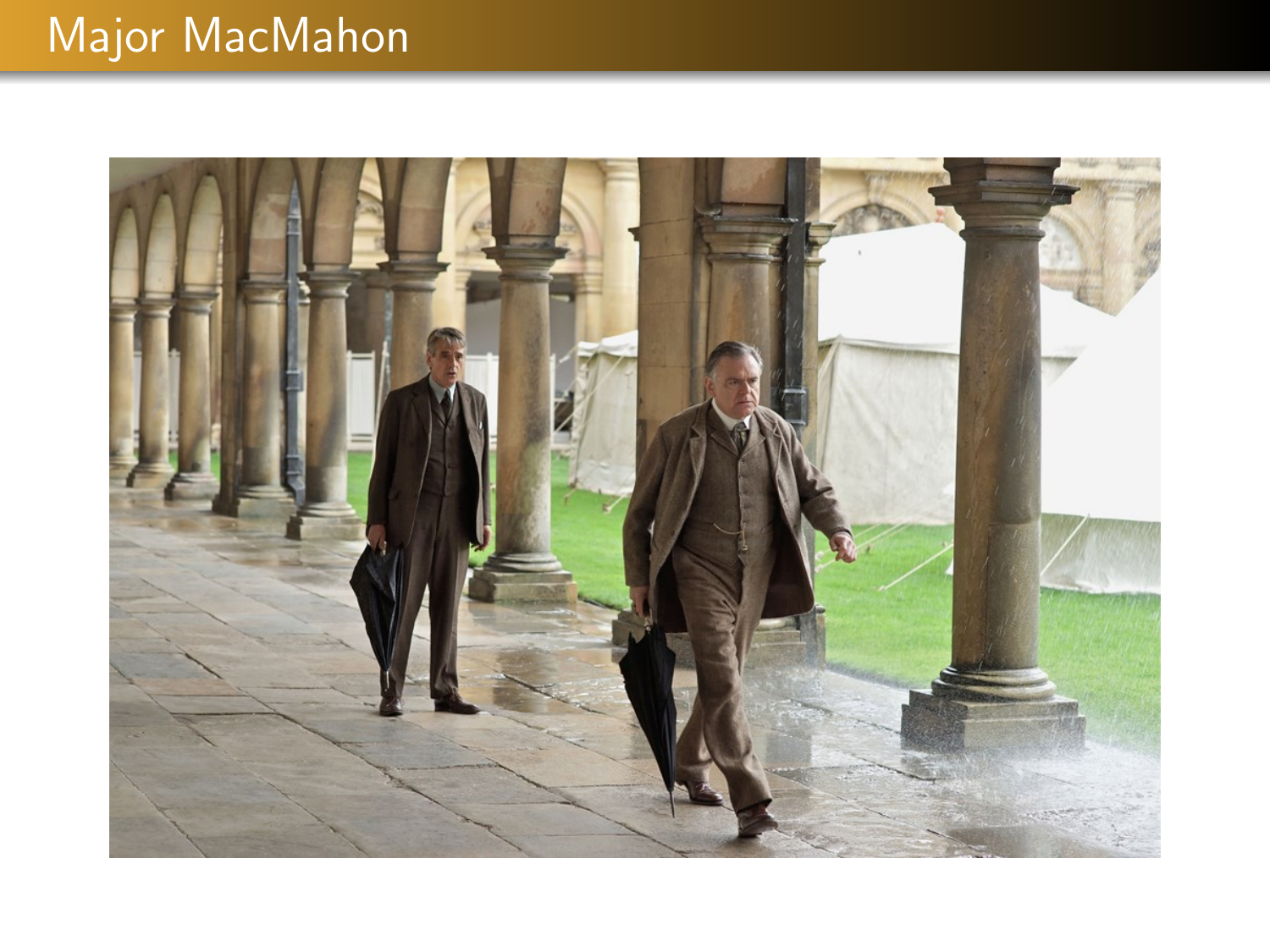Hardy and Ramanujan in 1918 proved

$$
p(n) \sim \frac{1}{4\sqrt{3}n} \exp\left(\pi \sqrt{\frac{2n}{3}}\right).
$$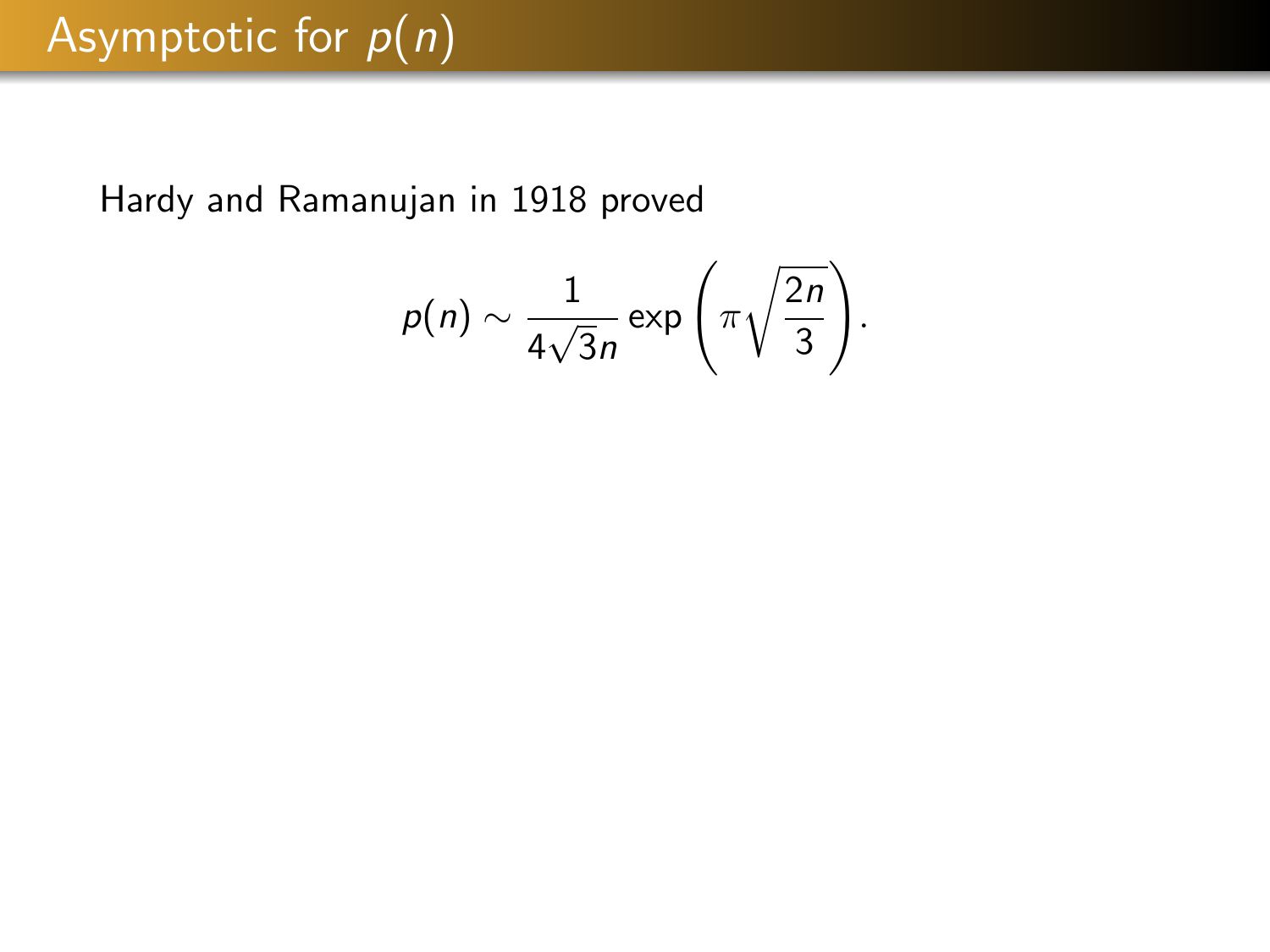Hardy and Ramanujan in 1918 proved

$$
p(n) \sim \frac{1}{4\sqrt{3}n} \exp\left(\pi \sqrt{\frac{2n}{3}}\right).
$$

Rademacher later in 1937 refined this to

$$
p(n) = \frac{2\pi}{(24n-1)^{\frac{3}{4}}} \sum_{c=1}^{\infty} \frac{A_c(n)}{c} I_{\frac{3}{2}}\Big(\frac{\pi\sqrt{24n-1}}{6c}\Big),
$$

where  $I_{\frac{3}{2}}$  denotes the I-Bessel function and  $A_c(n)$  is a particular Kloosterman sum.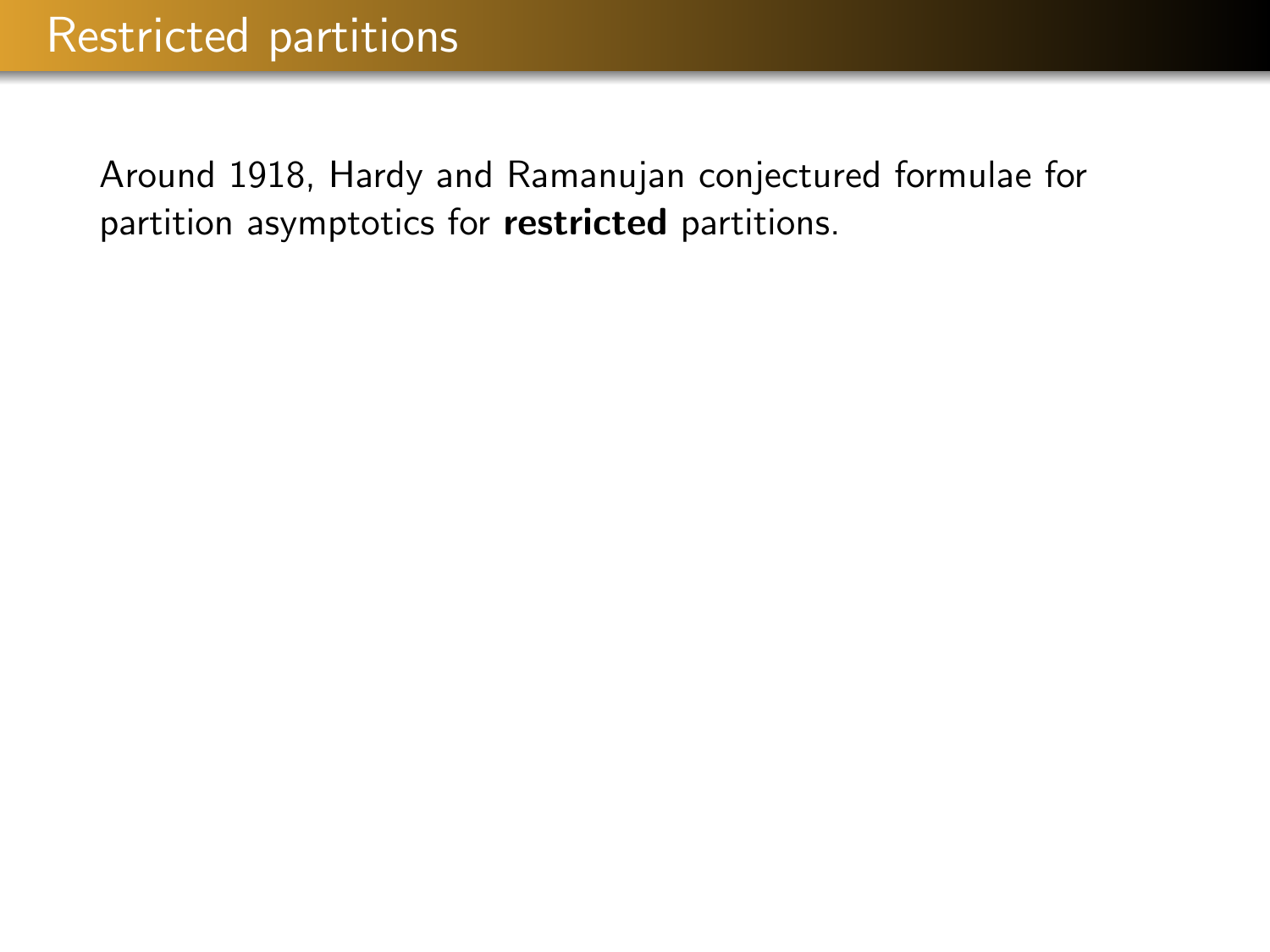Consider when each part of the partition is a dth power.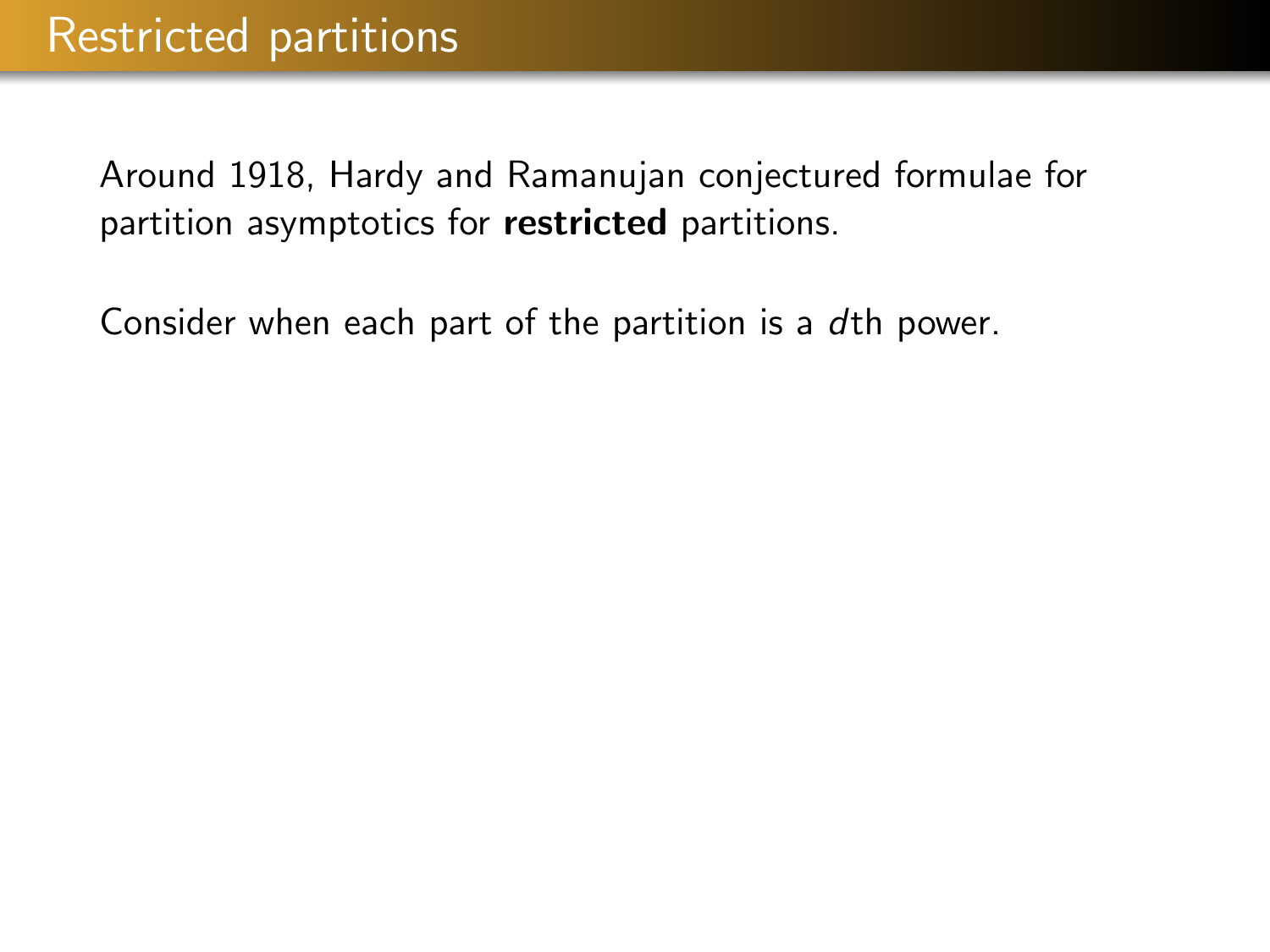Consider when each part of the partition is a dth power.

For example if  $d = 3$ , the set of possible parts is

 $\{1^3, 2^3, 3^3, 4^3, 5^3 \ldots \}.$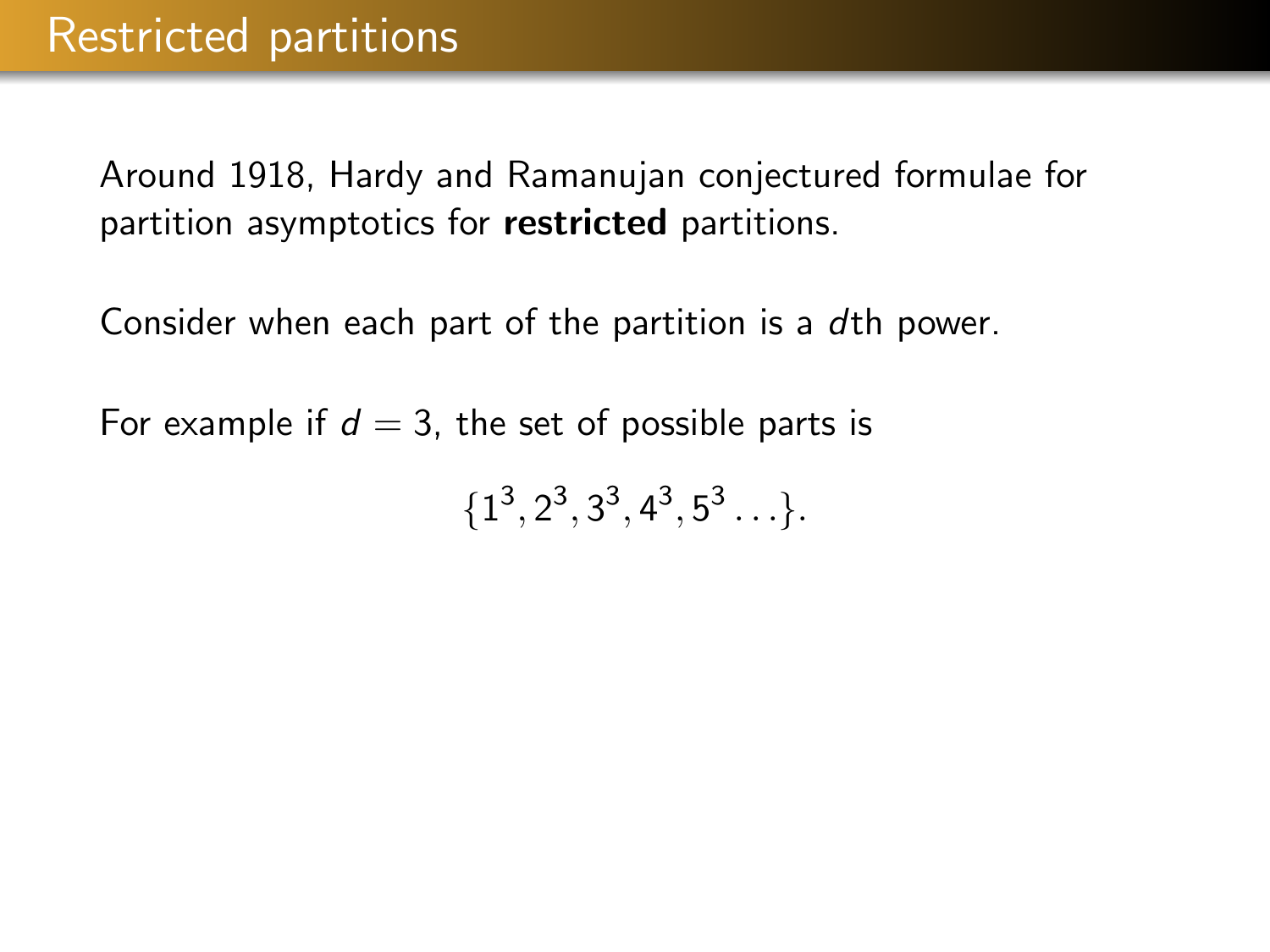Consider when each part of the partition is a dth power.

For example if  $d = 3$ , the set of possible parts is

 $\{1^3, 2^3, 3^3, 4^3, 5^3 \ldots \}.$ 

Let  $p_d(n)$  denote the number of such partitions.

How should asymptotics for  $p_d(n)$  compare with those of  $p(n)$ ?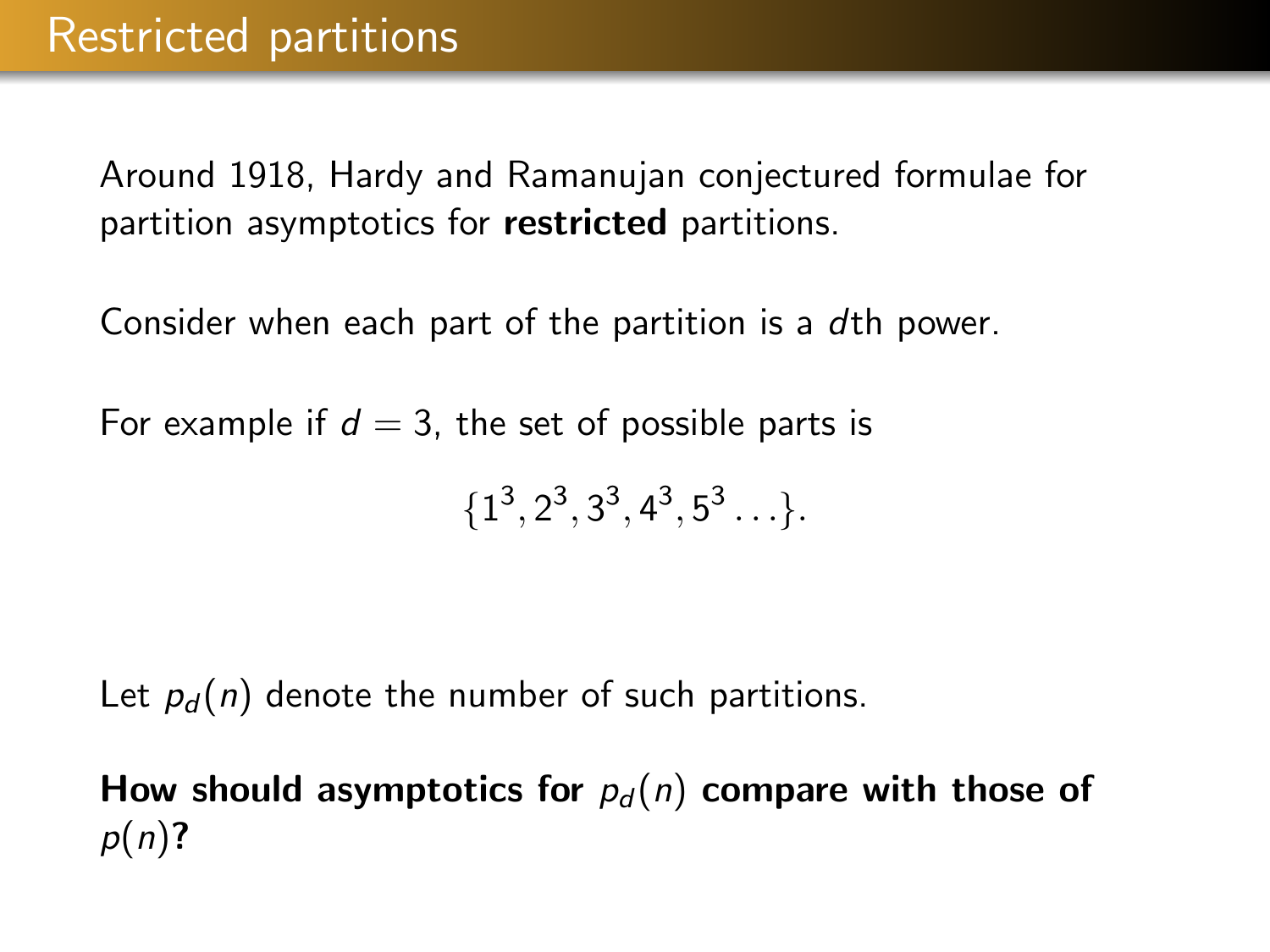In 1934 Wright proved the conjectured formulae for  $p_d(n)$ .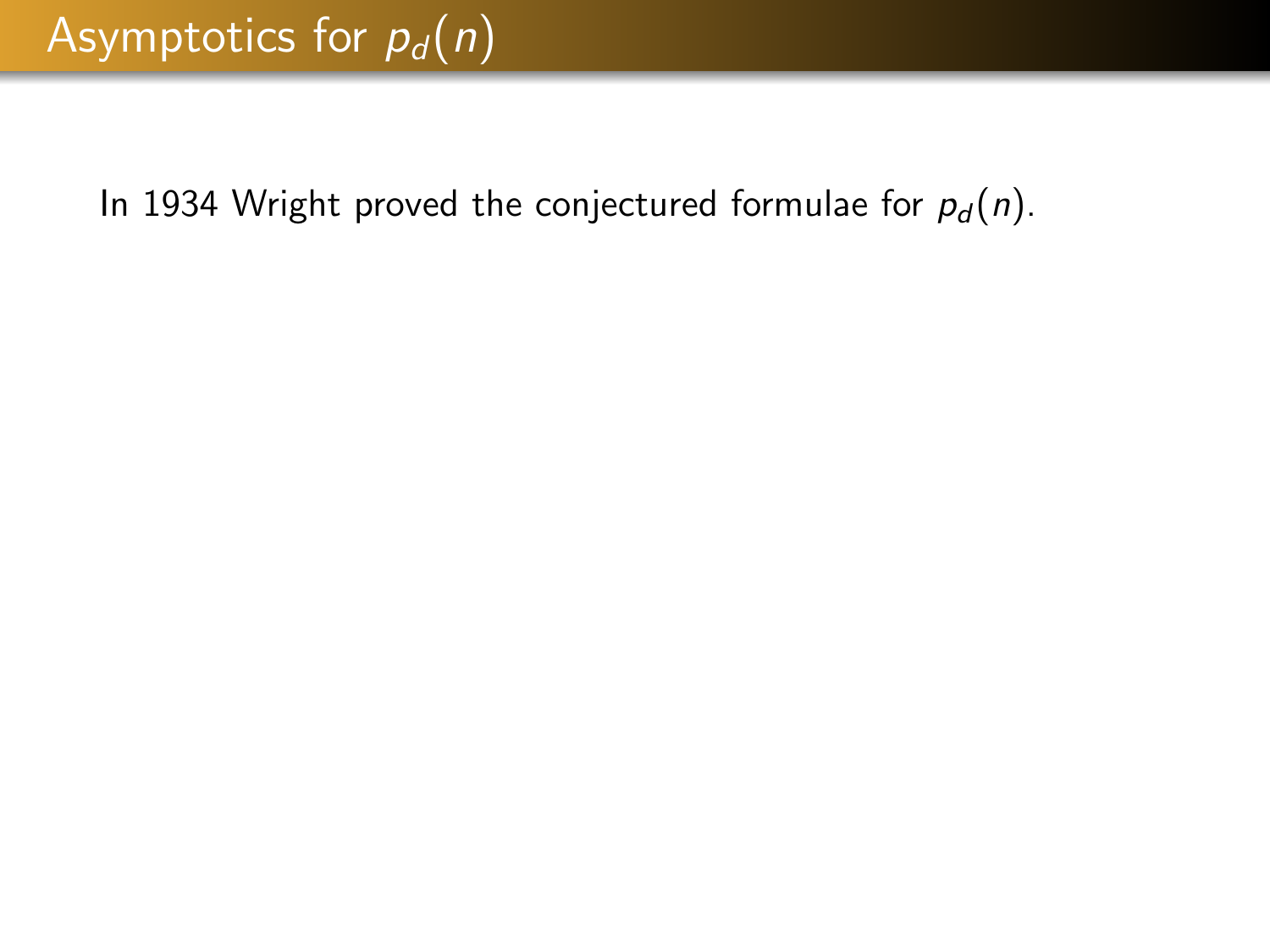In 1934 Wright proved the conjectured formulae for  $p_d(n)$ .

Wright's proof relied heavily on a transformation for the generating function of the sequence  $\{p_d(n)\}_{n=1}^\infty$ .

This transformation involved Bessel functions and other complicated objects.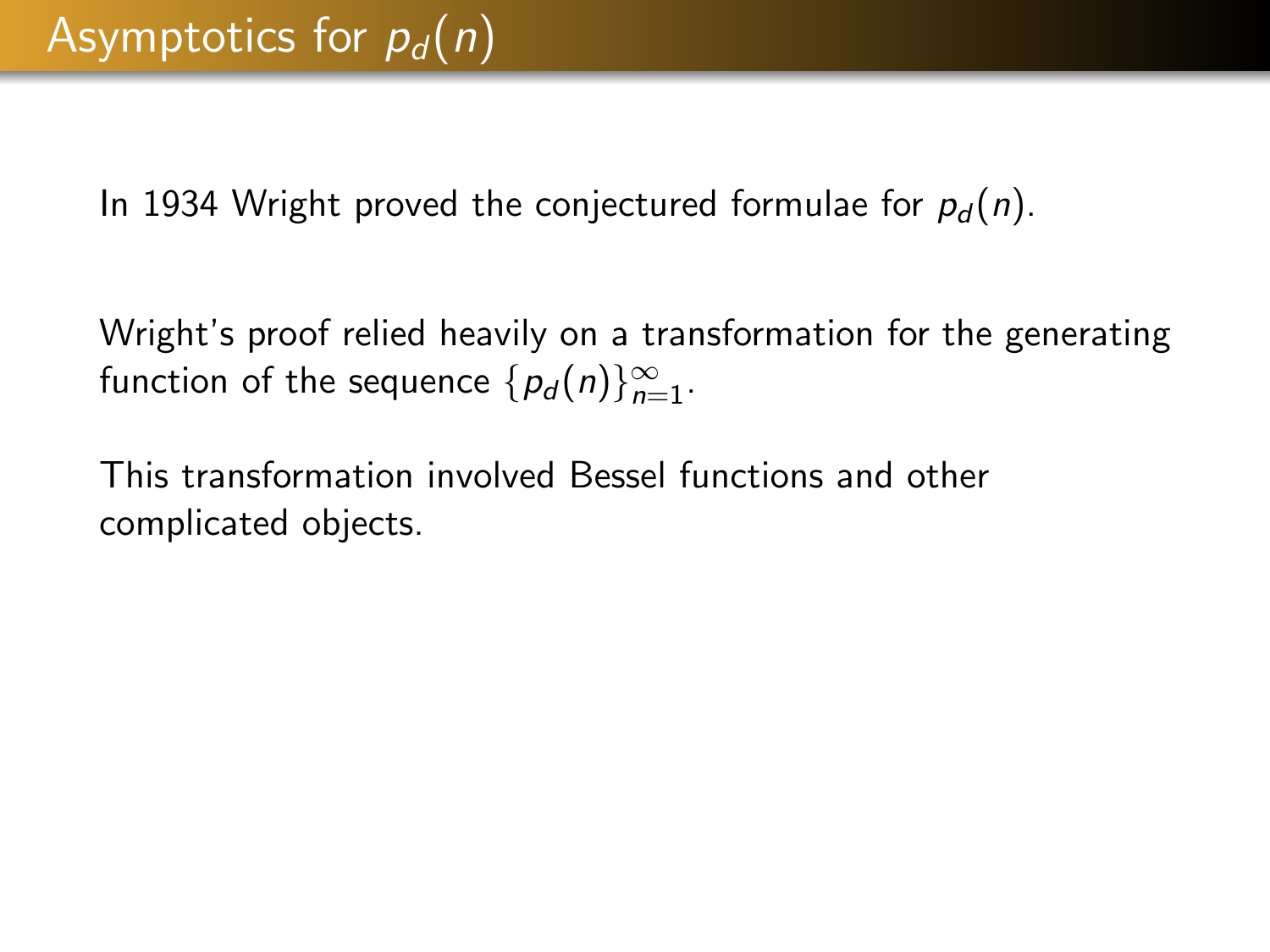In 1934 Wright proved the conjectured formulae for  $p_d(n)$ .

Wright's proof relied heavily on a transformation for the generating function of the sequence  $\{p_d(n)\}_{n=1}^\infty$ .

This transformation involved Bessel functions and other complicated objects.

Natural question: are there simpler asymptotics for  $p_d(n)$  that use functions that naturally appear in analytic number theory?

Say Γ-functions and Riemann ζ-functions?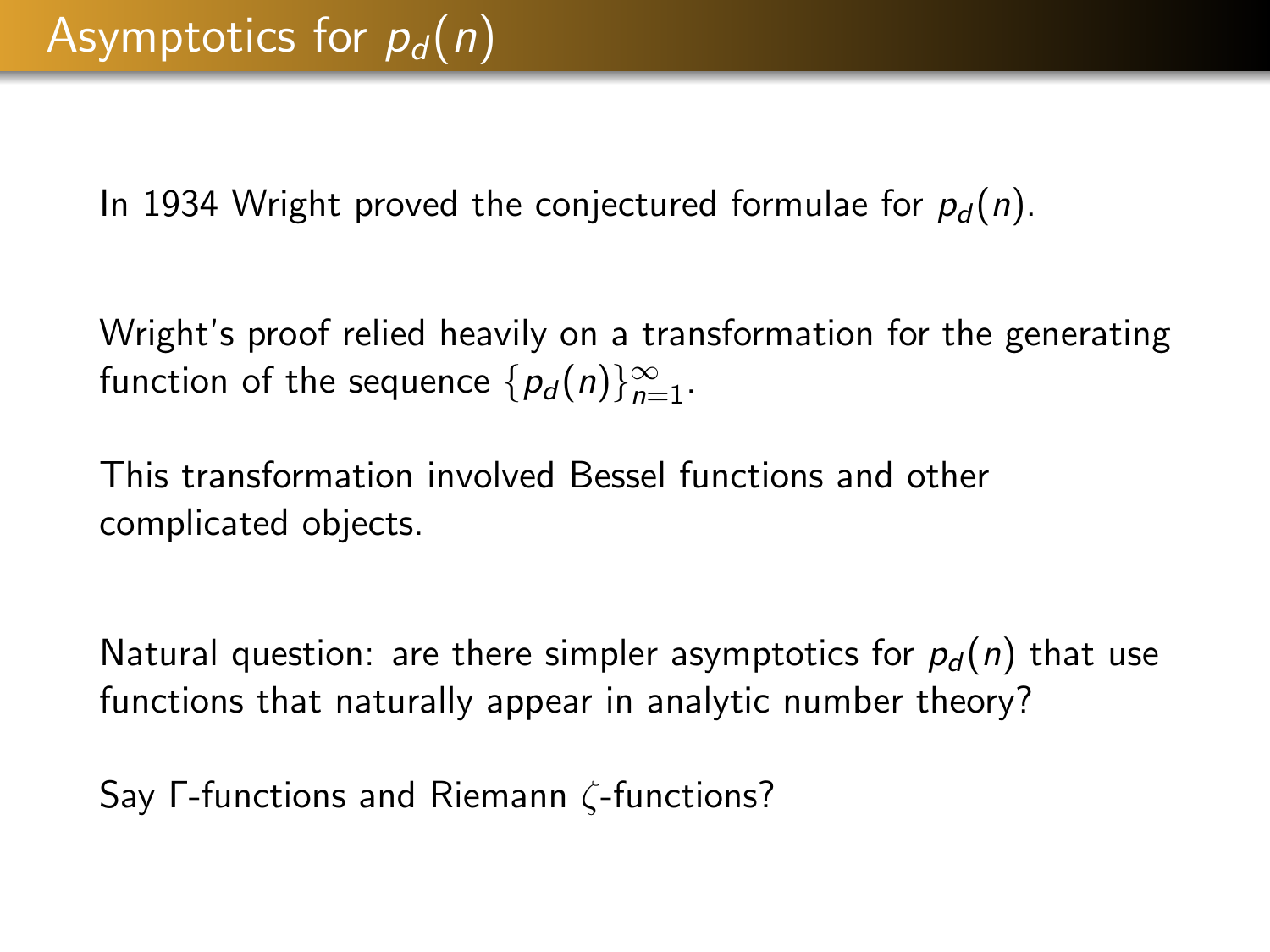# Vaughan and Gafni's results (2015–2016)

#### Theorem 1 (Gafni, 2016 and Vaughan, 2015 when  $d = 2$ )

Fix  $d \ge 2$ . Let n be a sufficiently large integer and X and Y satisfy

$$
X \sim \left(\frac{1}{d^2}\zeta \left(1 + \frac{1}{d}\right) \Gamma\left(\frac{1}{d}\right)\right)^{-\frac{d}{d+1}} n^{\frac{d}{d+1}}
$$

and

$$
Y \sim \frac{d+1}{2d^3}\zeta\Big(1+\frac{1}{d}\Big)\Gamma\Big(\frac{1}{d}\Big)^{\frac{d}{d+1}}n^{\frac{1}{d+1}}.
$$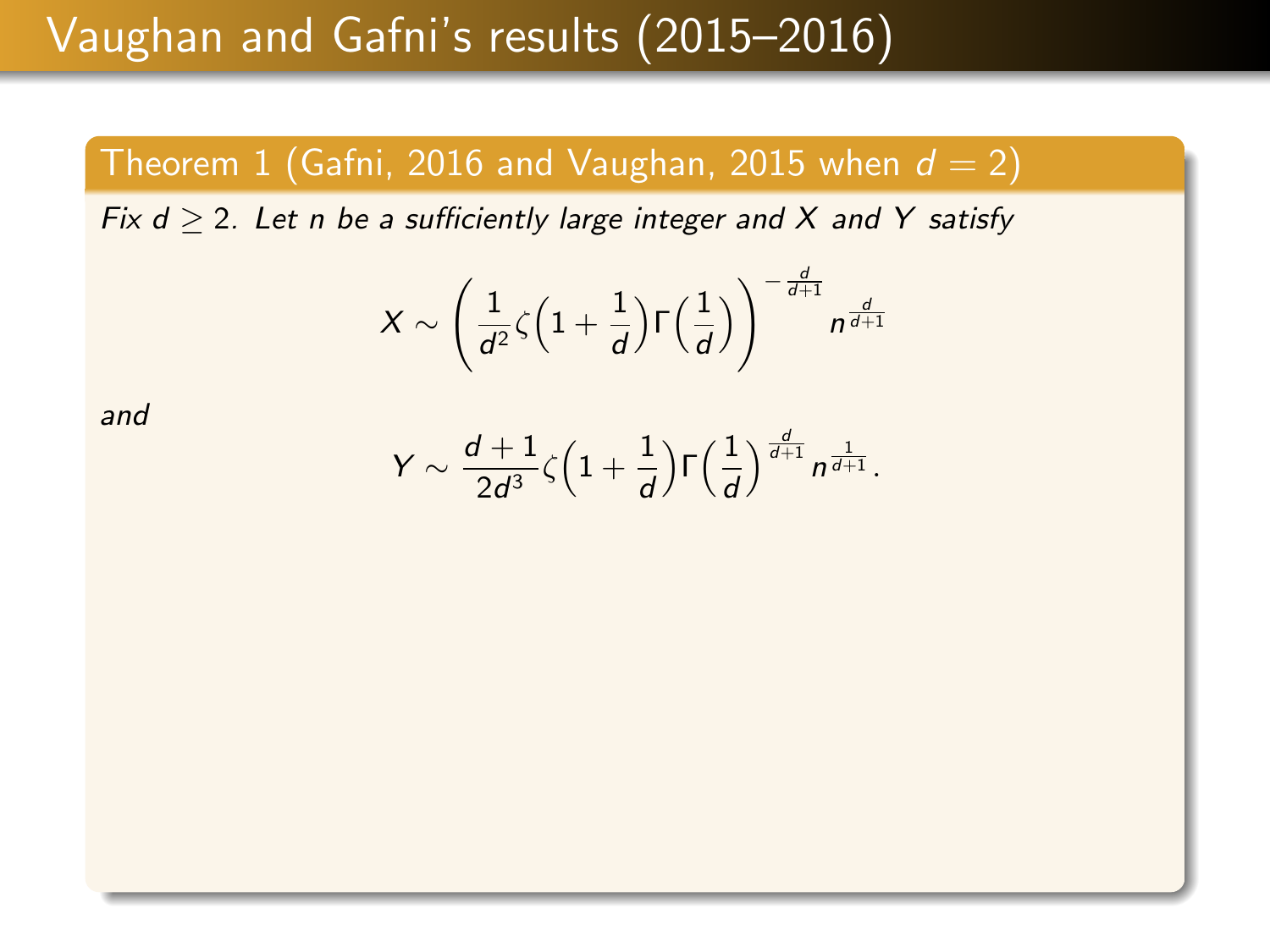### Vaughan and Gafni's results (2015–2016)

#### Theorem 1 (Gafni, 2016 and Vaughan, 2015 when  $d = 2$ )

Fix  $d > 2$ . Let n be a sufficiently large integer and X and Y satisfy

$$
X \sim \left(\frac{1}{d^2}\zeta \left(1 + \frac{1}{d}\right) \Gamma\left(\frac{1}{d}\right)\right)^{-\frac{d}{d+1}} n^{\frac{d}{d+1}}
$$

and

$$
Y \sim \frac{d+1}{2d^3} \zeta \Big(1+\frac{1}{d}\Big) \Gamma\Big(\frac{1}{d}\Big)^{\frac{d}{d+1}} n^{\frac{1}{d+1}}.
$$

Then for each  $J \in \mathbb{N}$ , there exist  $c_1, \ldots, c_J \in \mathbb{N}$  [independent of n] such that

$$
p_d(n) = \frac{\exp\left(\frac{d+1}{d^2}\zeta\left(1+\frac{1}{d}\right)\Gamma\left(\frac{1}{d}\right)X^{\frac{1}{d}} - \frac{1}{2}\right)}{(2\pi)^{\frac{d+2}{2}}X^{\frac{3}{2}}Y^{\frac{1}{2}}}\times \left(\pi^{\frac{1}{2}} + \sum_{j=1}^{J-1}c_jY^{-j} + O(Y^{-J-1})\right).
$$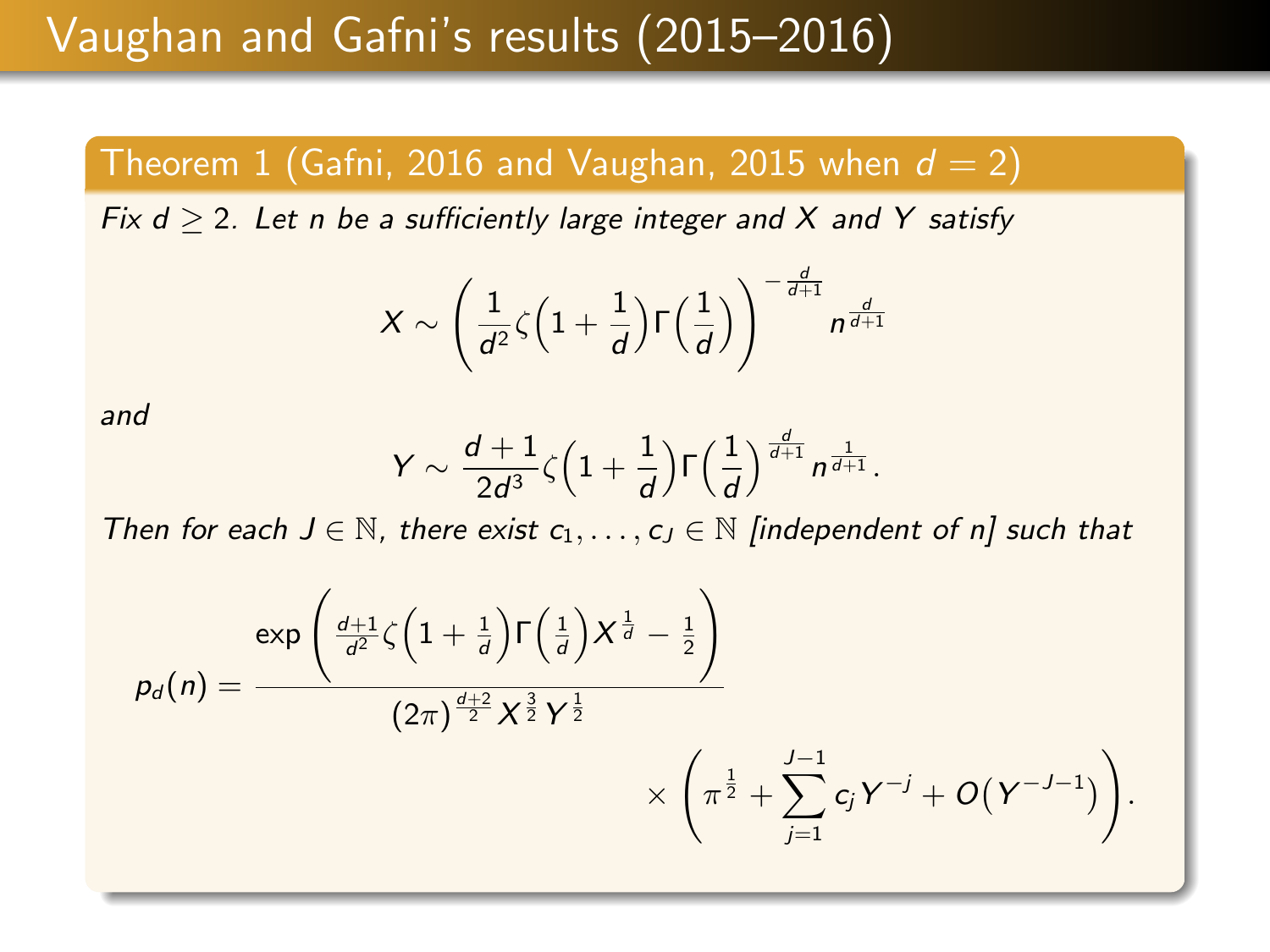Crudely, Gafni's result says

$$
p_d(n) \sim C_1 n^{-\frac{3d+1}{2(d+1)}} \exp\left(C_2 n^{\frac{1}{d+1}}\right).
$$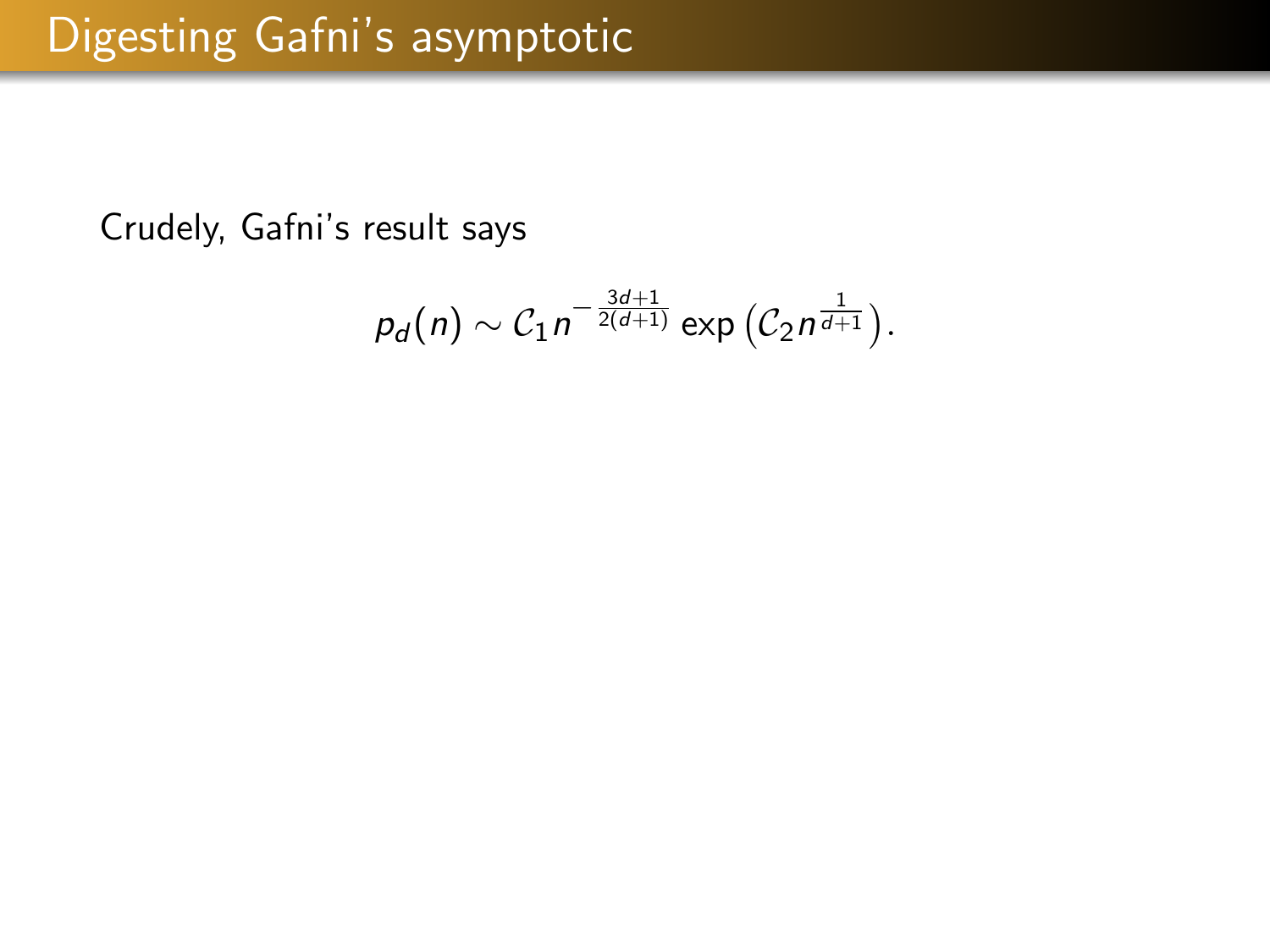Crudely, Gafni's result says

$$
p_d(n) \sim C_1 n^{-\frac{3d+1}{2(d+1)}} \exp\left(C_2 n^{\frac{1}{d+1}}\right).
$$

Compare with the shape with H–R asymptotic  $[d = 1]$ ,

$$
p(n) \sim \frac{1}{4\sqrt{3}n} \exp\left(\pi \sqrt{\frac{2n}{3}}\right).
$$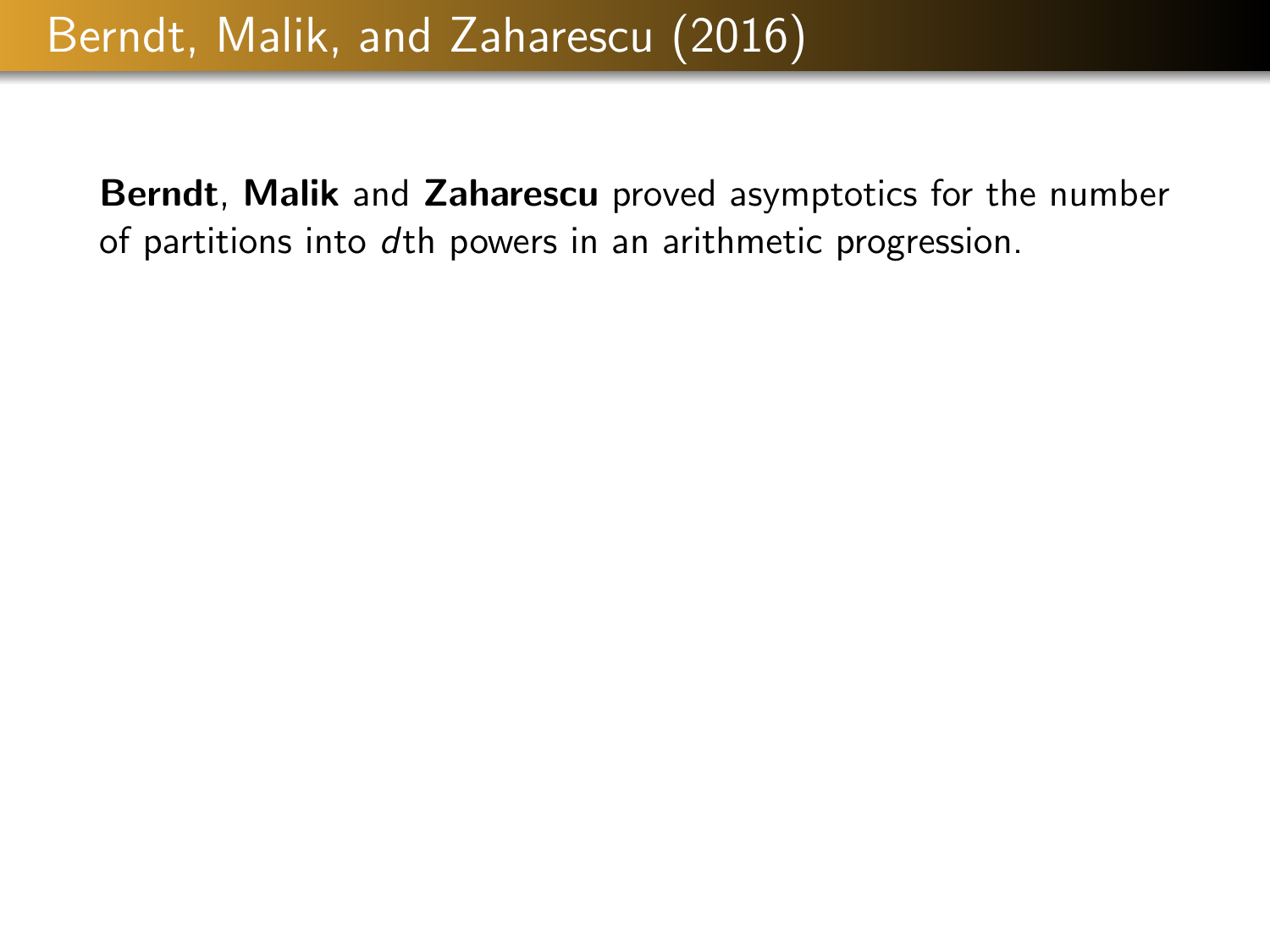Used *q*-series to prove parity results for restricted partition functions.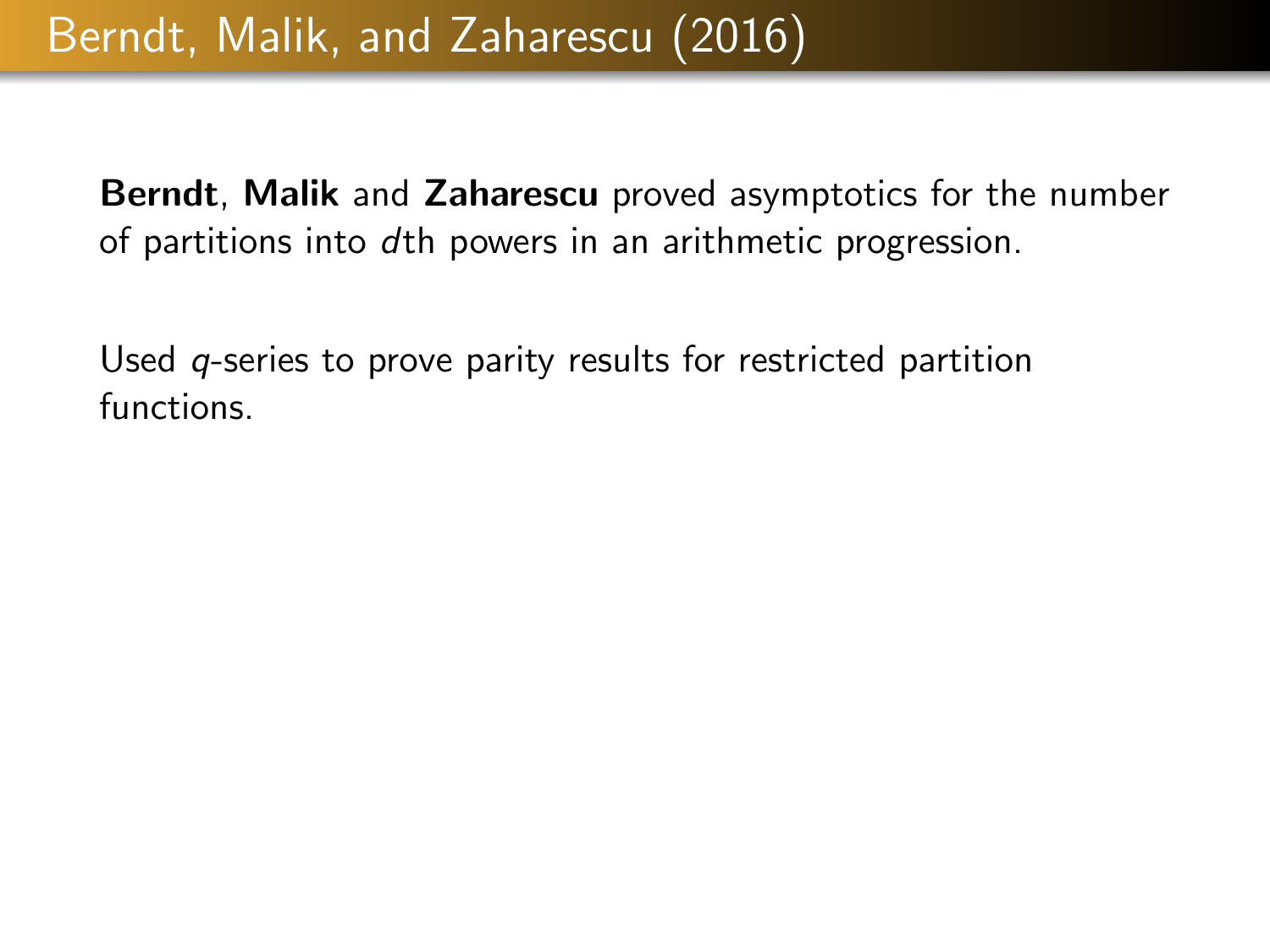Used *q*-series to prove parity results for restricted partition functions.

Pose the challenge of obtaining asymptotics for the partition function  $p_f$ , where  $f \in \mathbb{Z}[y]$ .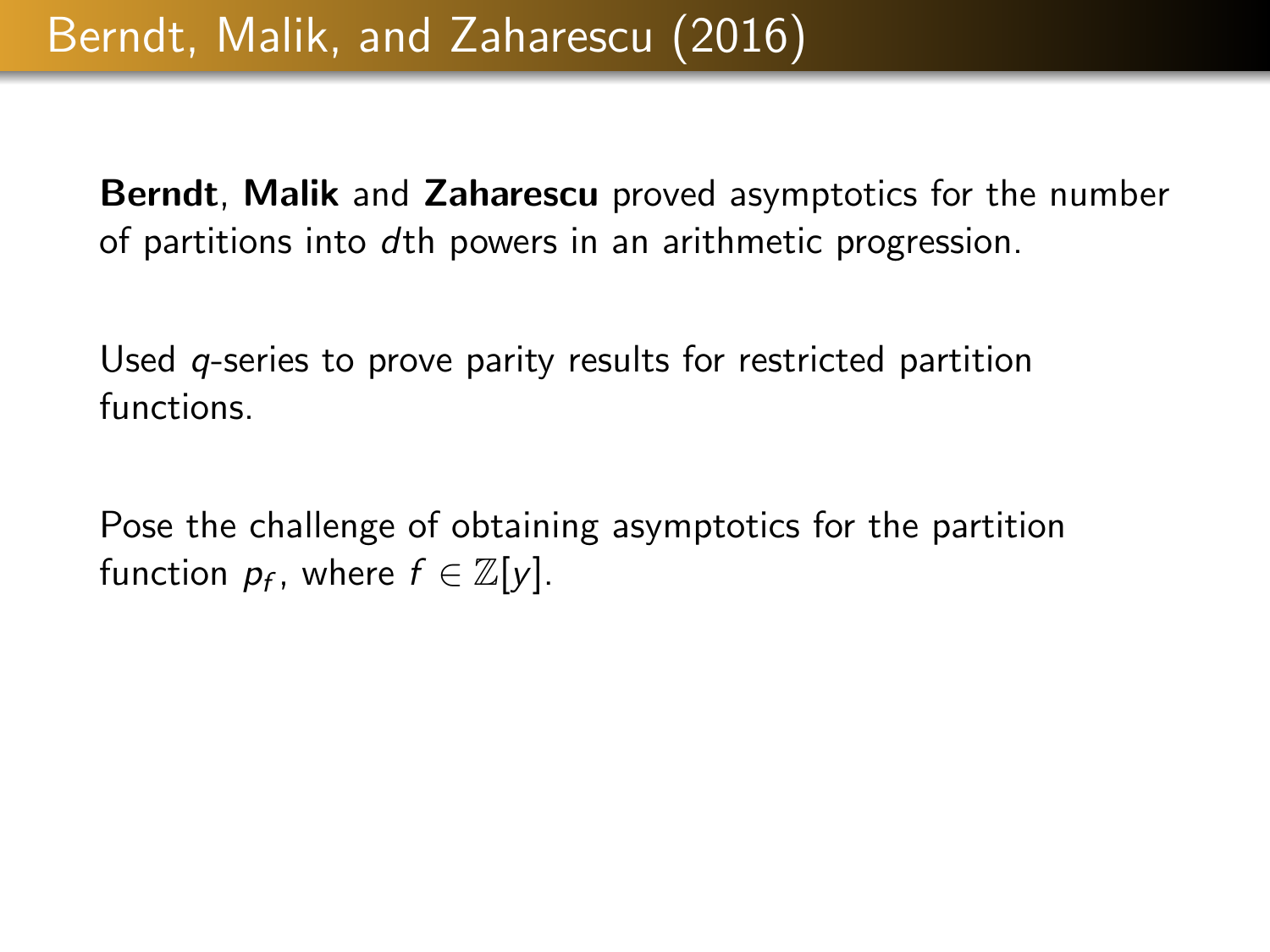Used *q*-series to prove parity results for restricted partition functions.

Pose the challenge of obtaining asymptotics for the partition function  $p_f$ , where  $f \in \mathbb{Z}[y]$ .

Observe that  $p_f(n)$  counts the number of partitions of n such that each part belongs to

 ${f(n): n \in \mathbb{N}}.$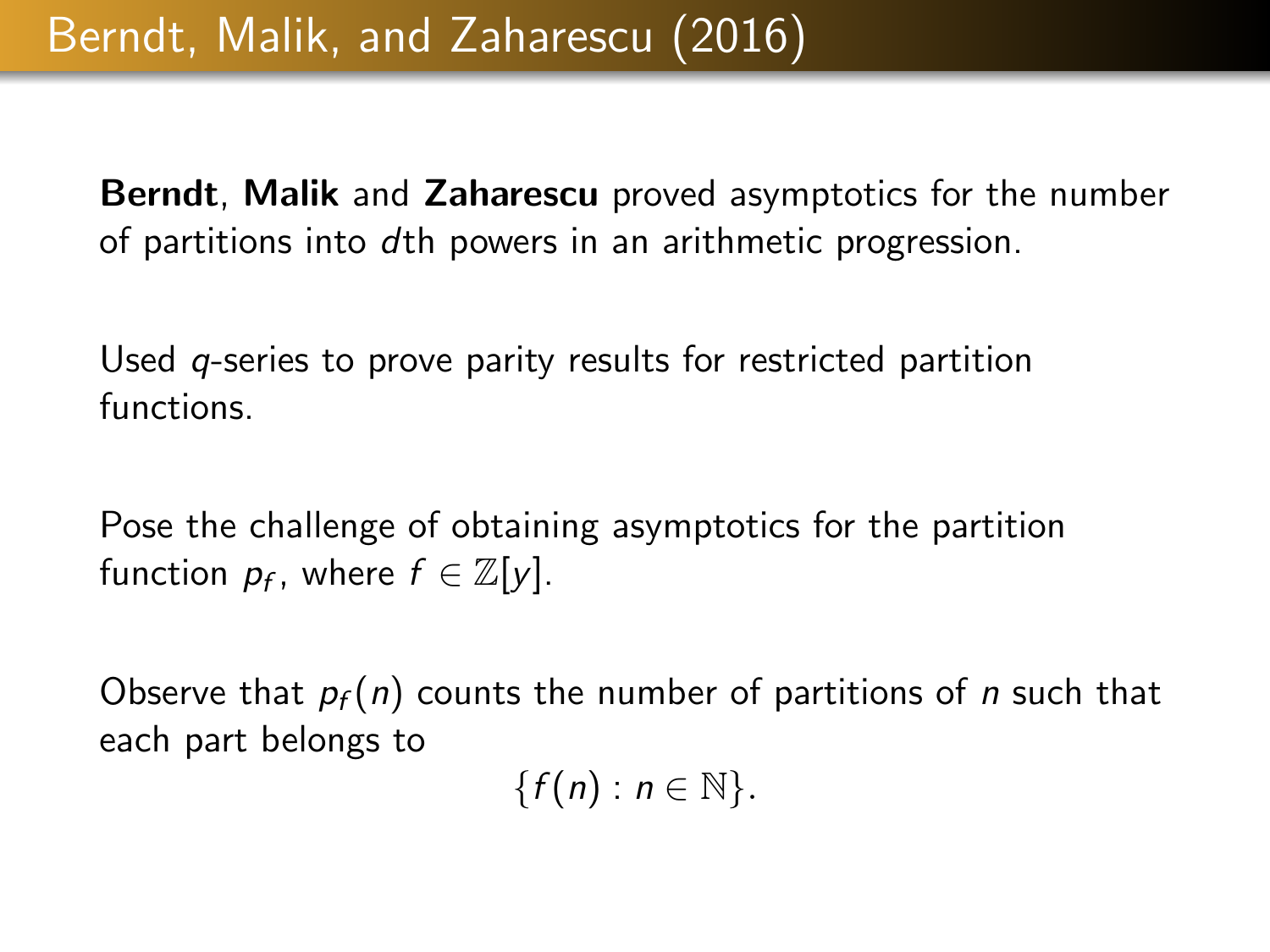We establish asymptotic formula for  $p_f$  where  $f \in \mathcal{A} \subset \mathbb{Z}[y]$ .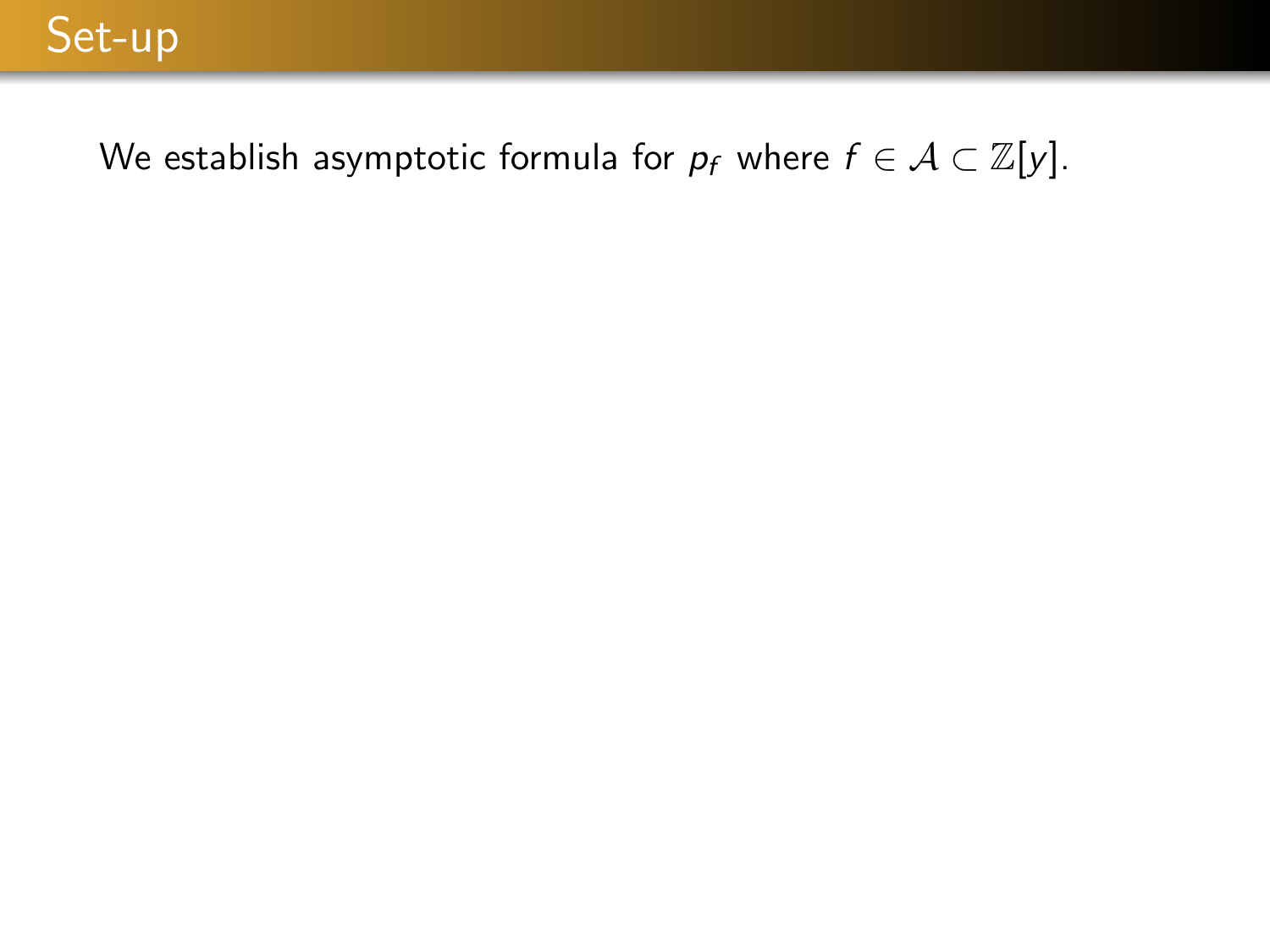We establish asymptotic formula for  $p_f$  where  $f \in \mathcal{A} \subset \mathbb{Z}[y]$ .

 ${\mathcal A}$  contains the polynomials  $f(y)=y^d$  for all  $d\geq 2.$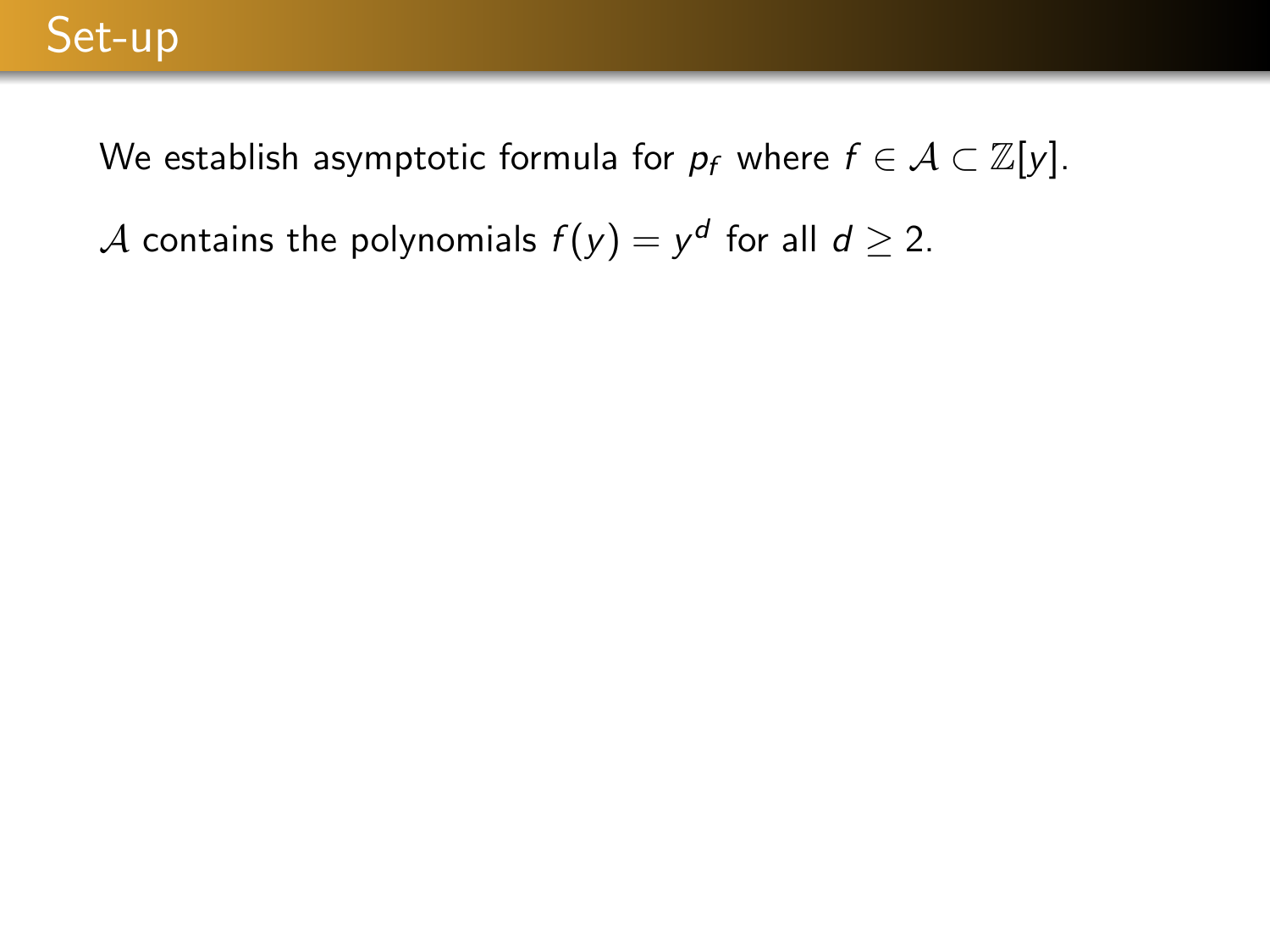We establish asymptotic formula for  $p_f$  where  $f \in \mathcal{A} \subset \mathbb{Z}[y]$ .

 ${\mathcal A}$  contains the polynomials  $f(y)=y^d$  for all  $d\geq 2.$ 

Our result generalises the results of Gafni and Vaughan.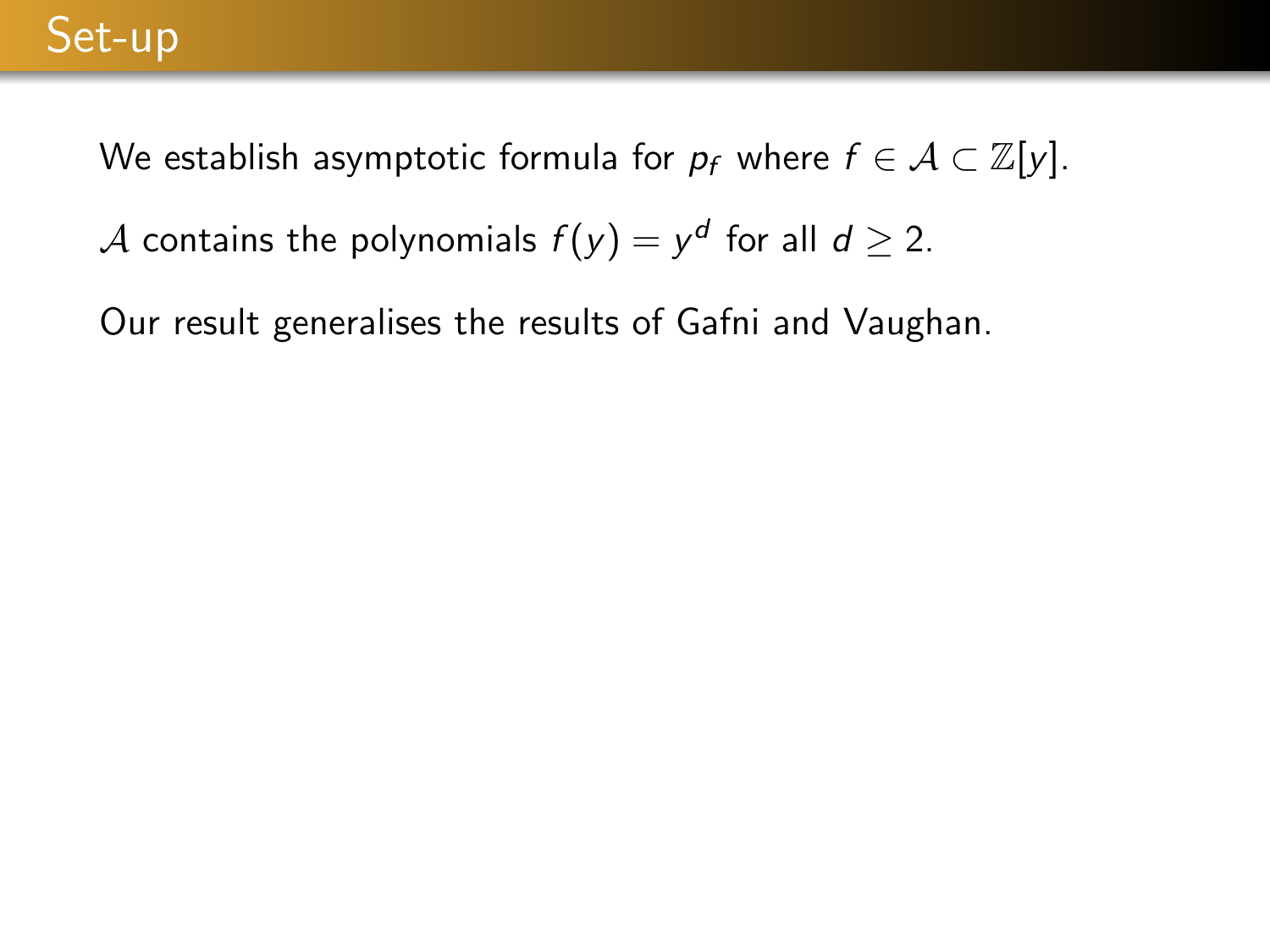We establish asymptotic formula for  $p_f$  where  $f \in \mathcal{A} \subset \mathbb{Z}[y]$ .  ${\mathcal A}$  contains the polynomials  $f(y)=y^d$  for all  $d\geq 2.$ 

Our result generalises the results of Gafni and Vaughan.

#### Let

$$
f(y) := \sum_{j=0}^d a_j y^j \in \mathbb{Z}[y],
$$

such that  $(a_d, \ldots, a_0) = 1$ .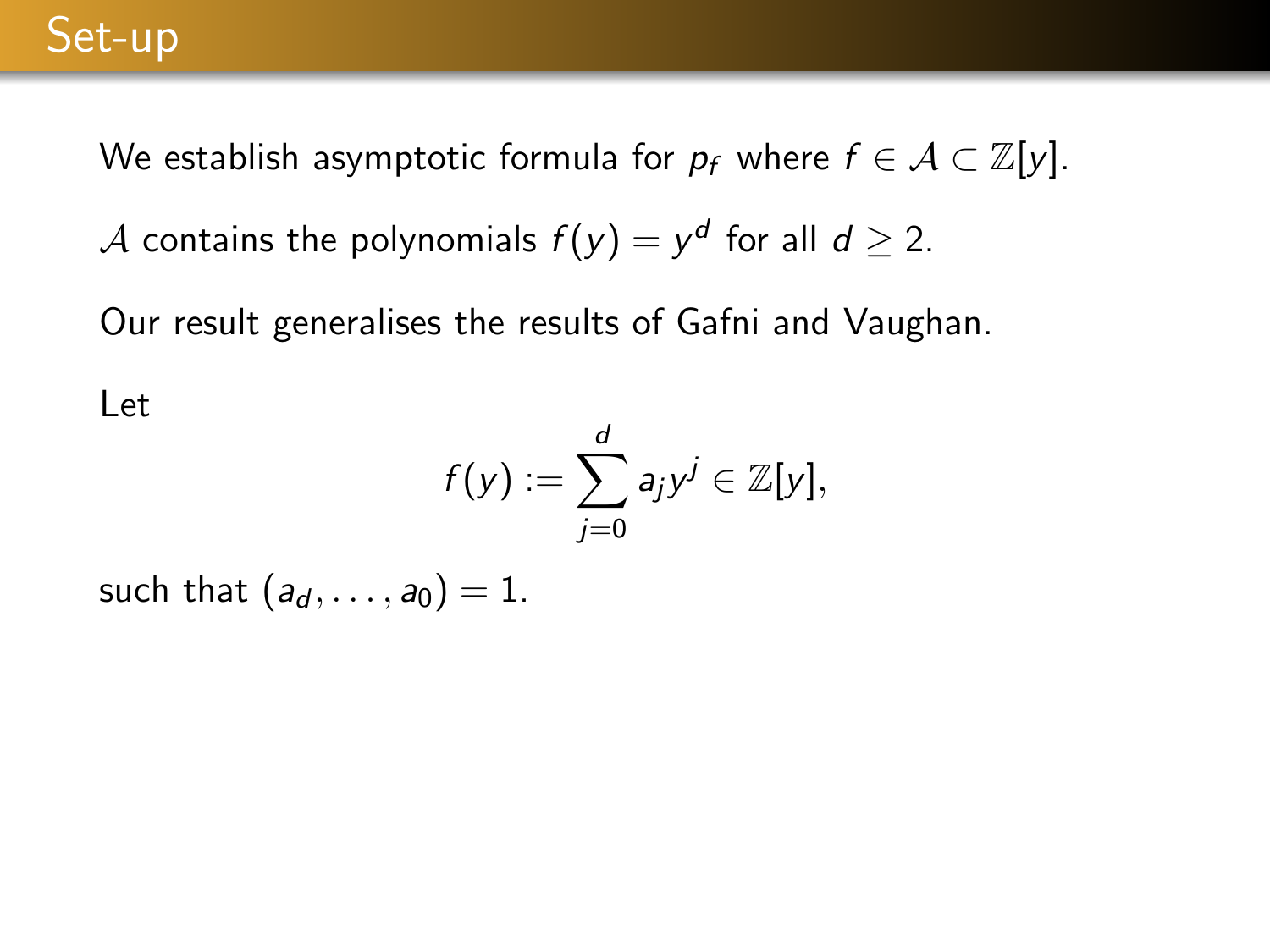We establish asymptotic formula for  $p_f$  where  $f \in \mathcal{A} \subset \mathbb{Z}[y]$ .

 ${\mathcal A}$  contains the polynomials  $f(y)=y^d$  for all  $d\geq 2.$ 

Our result generalises the results of Gafni and Vaughan.

#### Let

$$
f(y) := \sum_{j=0}^d a_j y^j \in \mathbb{Z}[y],
$$

such that  $(a_d, \ldots, a_0) = 1$ .

Factor,

$$
f(y) - a_0 = y \prod_{j=0}^{d-1} (y + \alpha_j)
$$

for some  $\alpha_i \in \mathbb{C}$ . Let  $\alpha := (\alpha_1, \ldots, \alpha_{d-1}, 0)$ .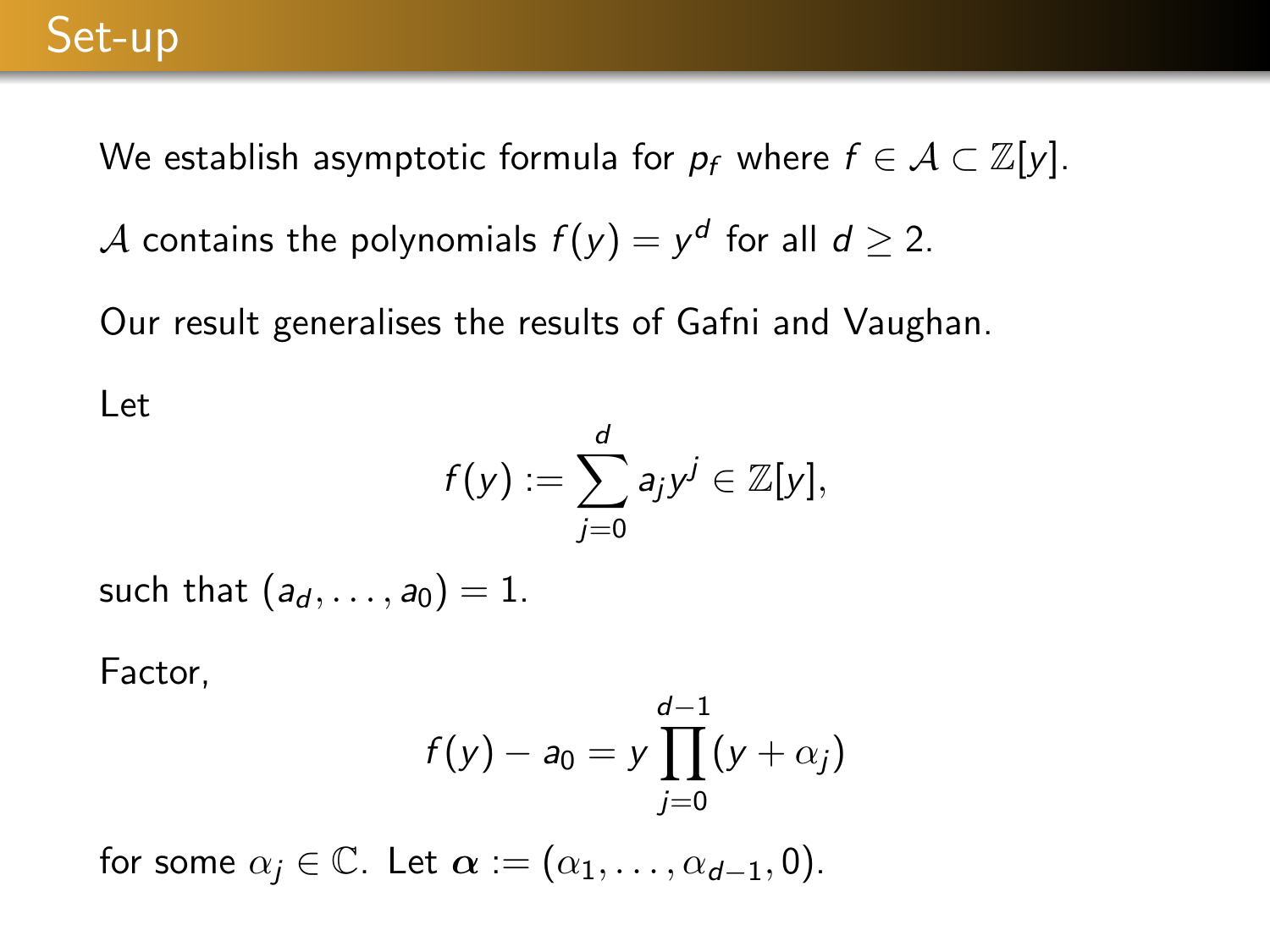### Matsumoto–Weng Zeta function

Consider the  $\zeta$ -function

$$
\zeta_d((s_1,\ldots,s_d);(\alpha_1,\ldots,\alpha_{d-1},0))\n= \sum_{n=1}^{\infty} \frac{1}{(n+\alpha_1)^{s_1}\cdots (n+\alpha_{d-1})^{s_{d-1}}n^{s_d}},
$$

where  $s_i \in \mathbb{C}$  and  $\alpha_i \in \mathbb{C} \setminus \mathbb{R}_{<-1}$ .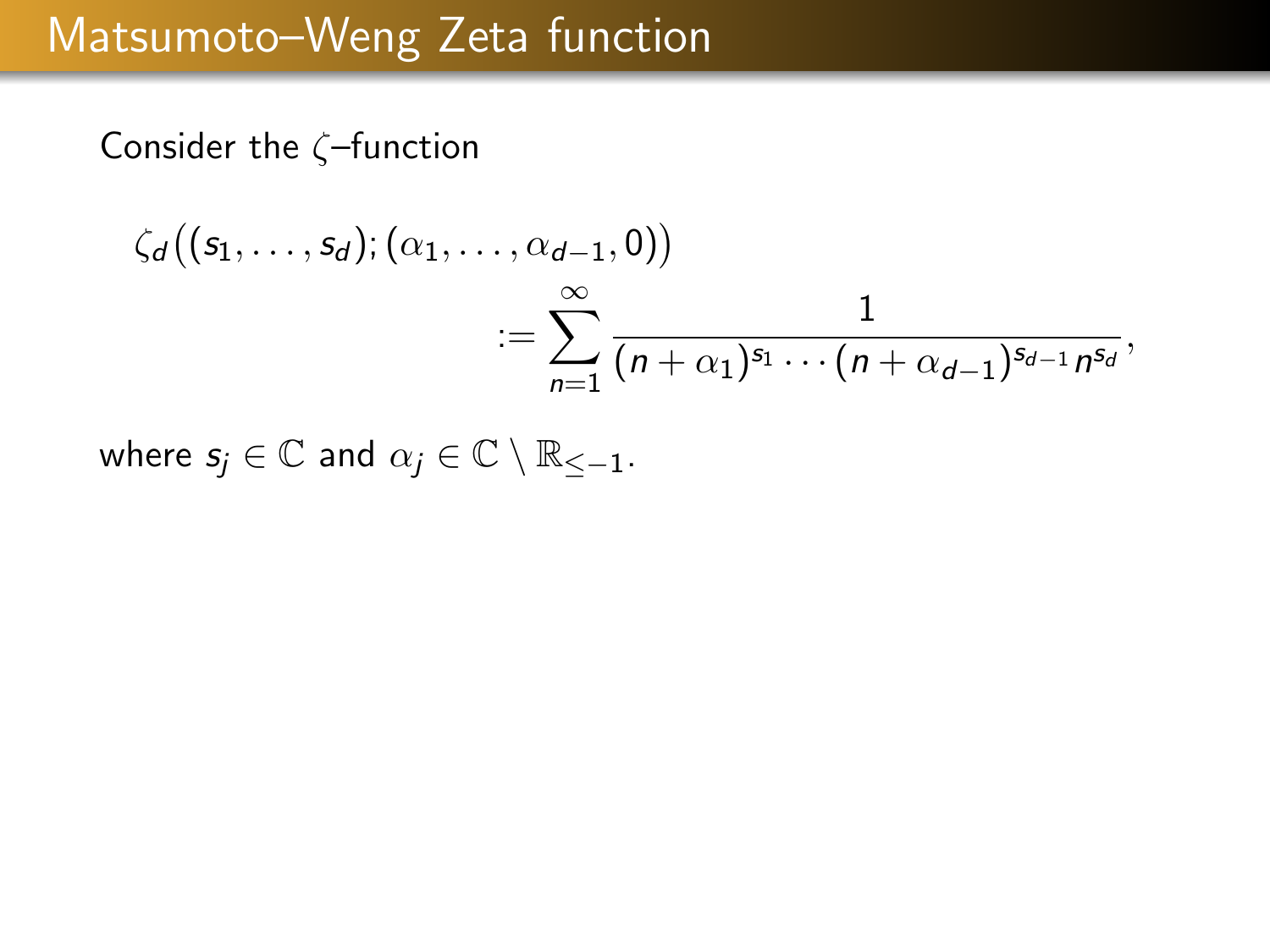### Matsumoto–Weng Zeta function

Consider the ζ–function

$$
\zeta_d((s_1,\ldots,s_d);(\alpha_1,\ldots,\alpha_{d-1},0))\n= \sum_{n=1}^{\infty} \frac{1}{(n+\alpha_1)^{s_1}\cdots(n+\alpha_{d-1})^{s_{d-1}}n^{s_d}},
$$

where  $s_i \in \mathbb{C}$  and  $\alpha_i \in \mathbb{C} \setminus \mathbb{R}_{<-1}$ .

Here

$$
(n+\alpha_j)^{s_j} = \exp(-s_j \log(n+\alpha_j))
$$

with

$$
-\pi < \arg(n+\alpha_j) \leq \pi.
$$

This series is clearly well defined and absolutely convergent in the region

$$
\Re(s_1+\cdots+s_d)>1.
$$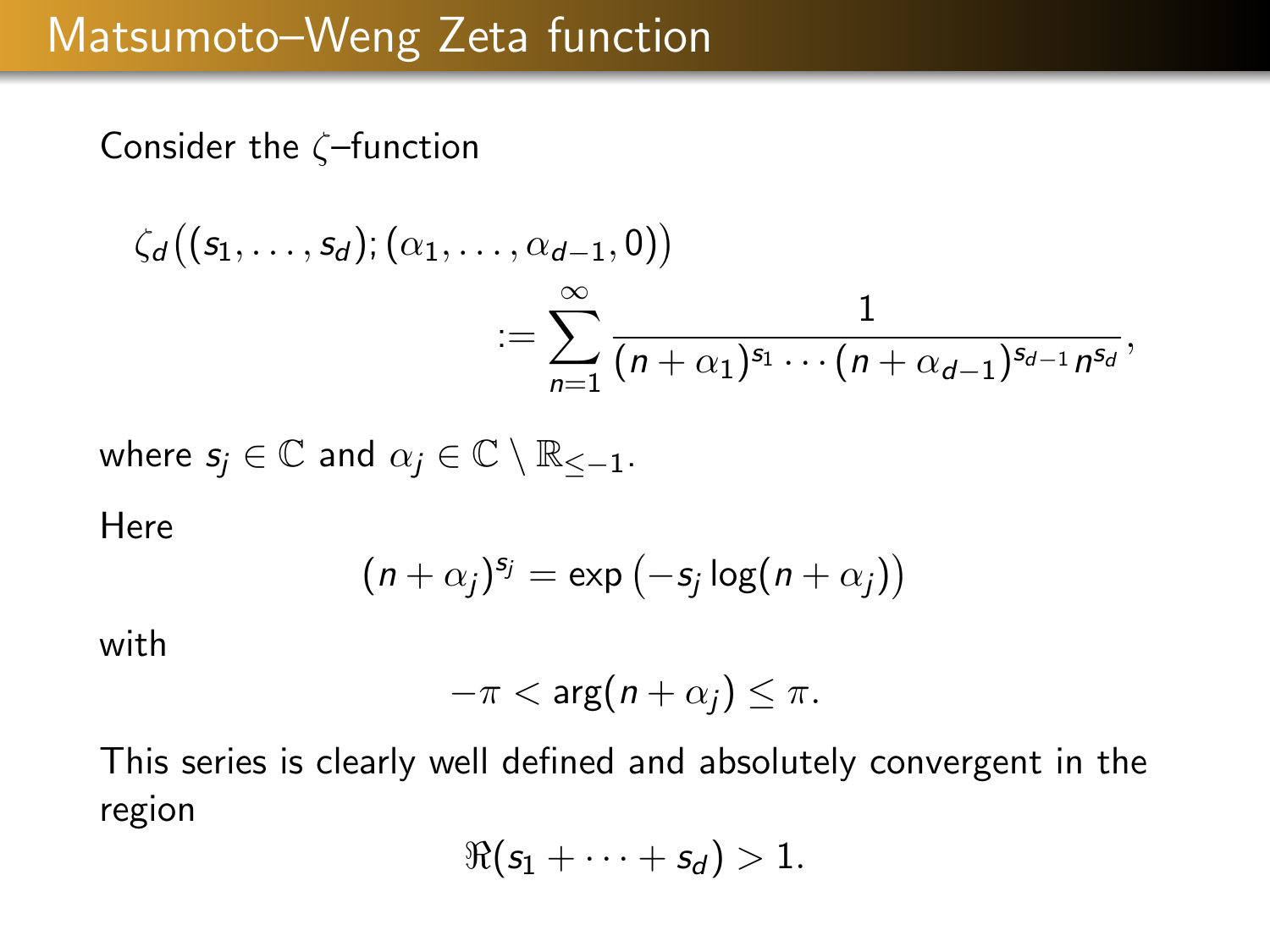We are interested in  $s := s_1 = s_2 = \cdots = s_d$ .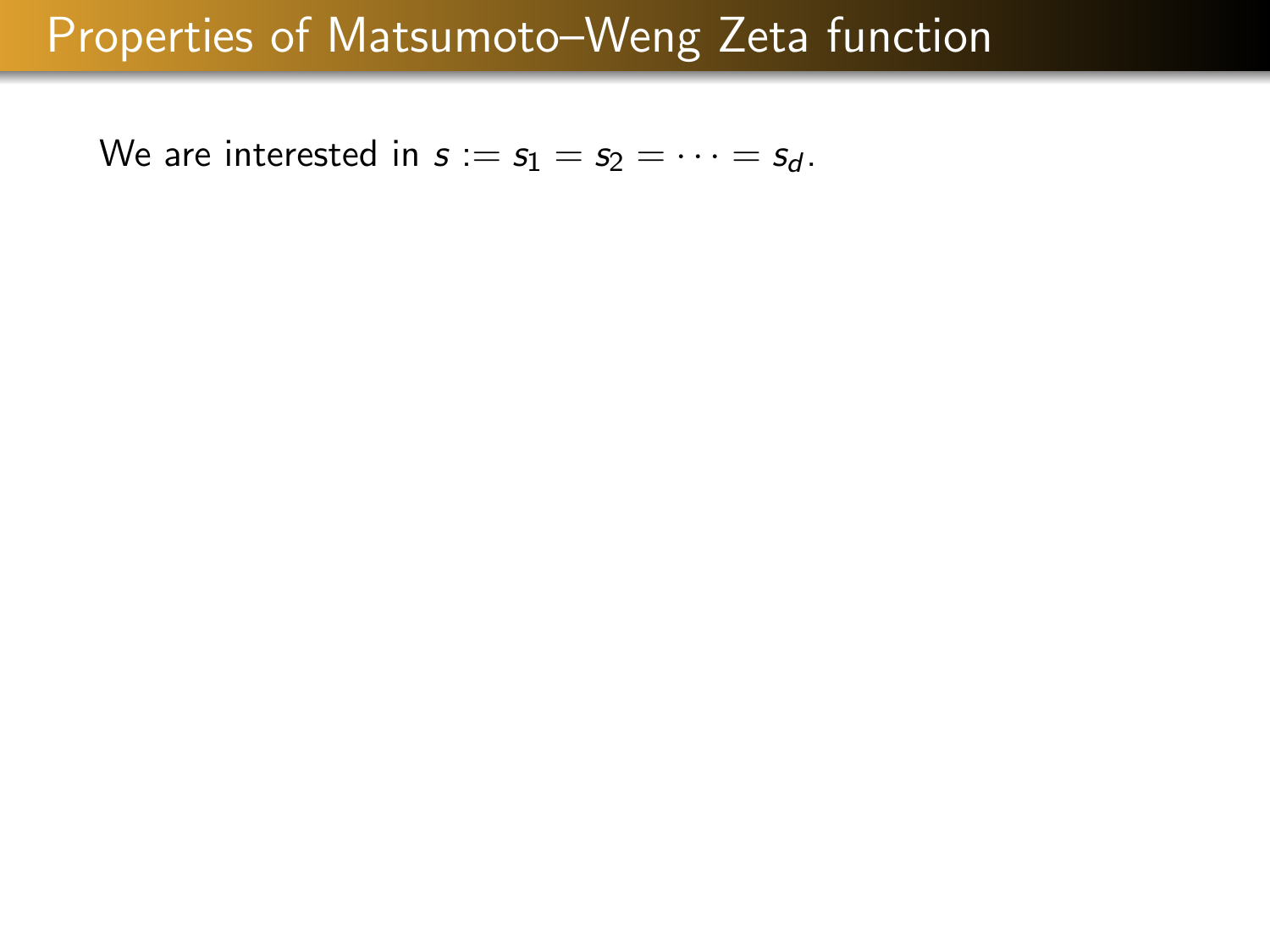We are interested in  $s := s_1 = s_2 = \cdots = s_d$ .

Denote this function

$$
\zeta(s,\alpha):=\sum_{n=1}^{\infty}\frac{1}{(n+\alpha_1)^s\cdots(n+\alpha_{d-1})^s n^s}.
$$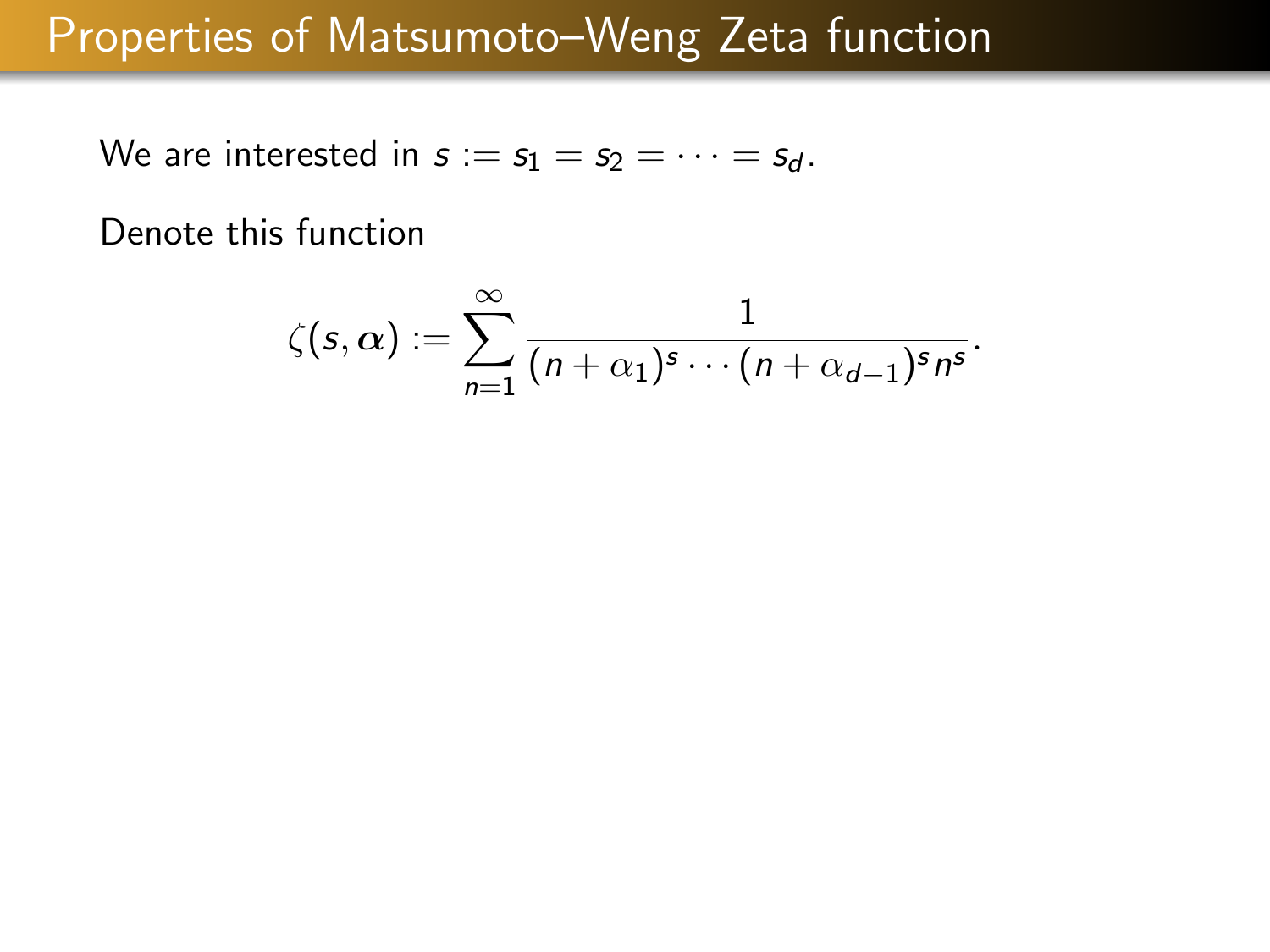We are interested in  $s := s_1 = s_2 = \cdots = s_d$ .

Denote this function

$$
\zeta(s,\alpha):=\sum_{n=1}^{\infty}\frac{1}{(n+\alpha_1)^s\cdots(n+\alpha_{d-1})^s n^s}.
$$

For  $\lambda, s \in \mathbb{C}$  with  $\Re s > 0, \lambda \neq 0, |\arg \lambda| < \pi$  and  $-\Re s < C < 0$  we have the Mellin–Barnes integral formula

$$
\Gamma(s)(1+\lambda)^{-s}=\frac{1}{2\pi i}\int_{(C)}\Gamma(s+z)\Gamma(-z)\lambda^zdz.
$$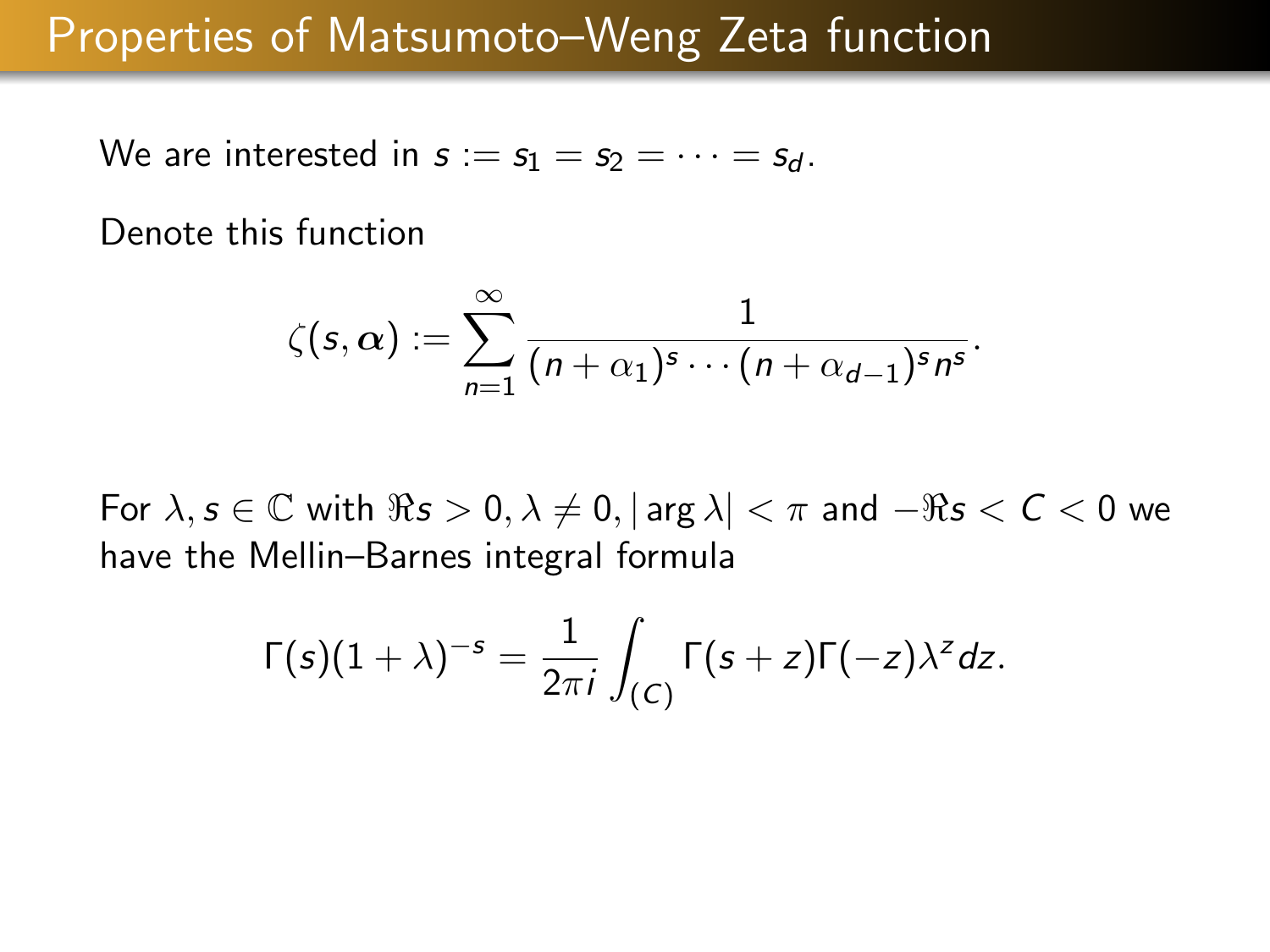We are interested in  $s := s_1 = s_2 = \cdots = s_d$ .

Denote this function

$$
\zeta(s,\alpha):=\sum_{n=1}^{\infty}\frac{1}{(n+\alpha_1)^s\cdots(n+\alpha_{d-1})^s n^s}.
$$

For  $\lambda, s \in \mathbb{C}$  with  $\Re s > 0, \lambda \neq 0, |\arg \lambda| < \pi$  and  $-\Re s < C < 0$  we have the Mellin–Barnes integral formula

$$
\Gamma(s)(1+\lambda)^{-s}=\frac{1}{2\pi i}\int_{(C)}\Gamma(s+z)\Gamma(-z)\lambda^zdz.
$$

Matsumoto and Weng used this formula to meromorphically continue  $\zeta(s,\alpha)$  to all of  $\mathbb{C}$ .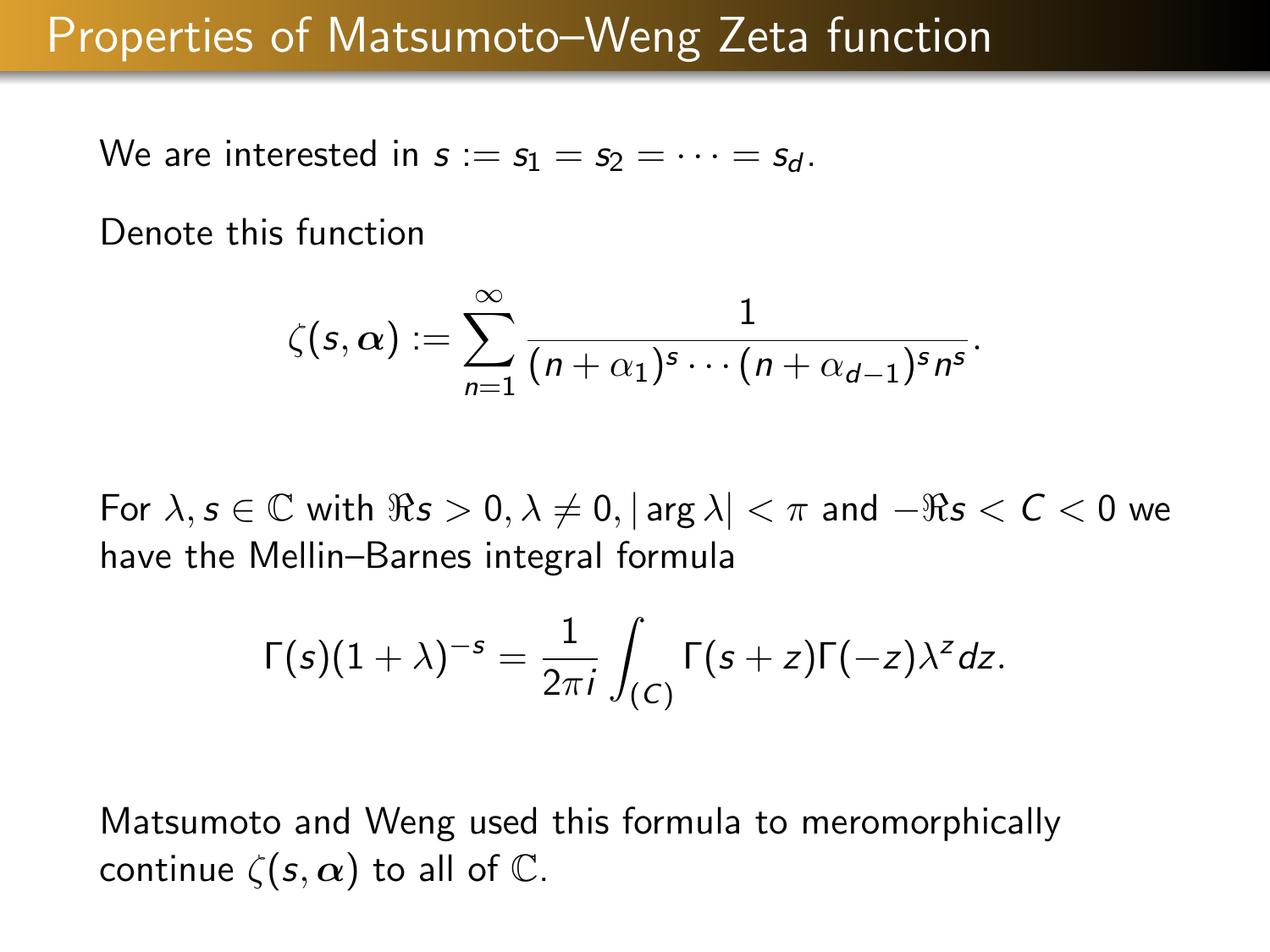No Functional equation!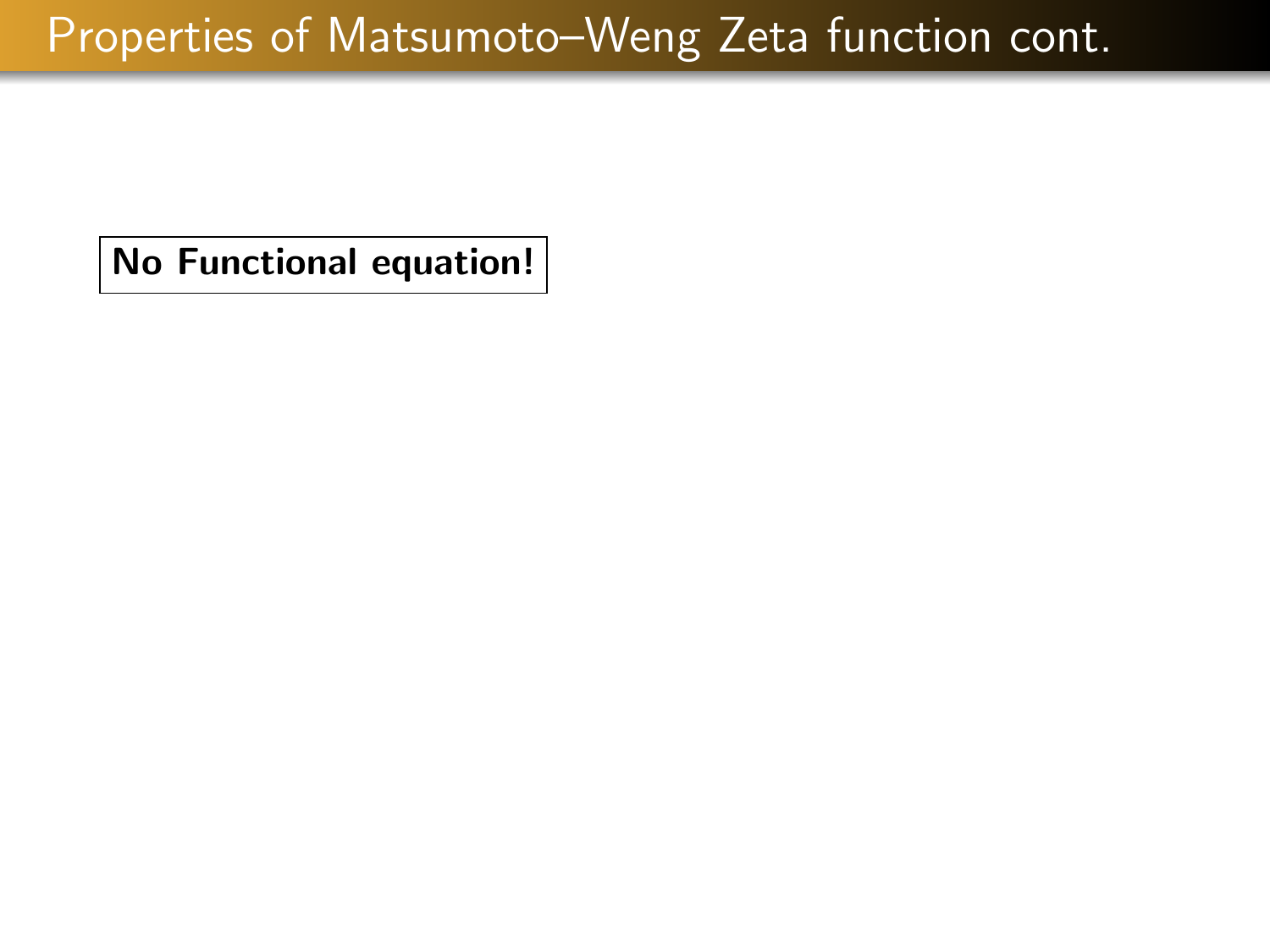No Functional equation!

Has an evaluation

$$
\zeta(0,\boldsymbol{\alpha})=\zeta(0)-\frac{1}{d}\sum_{j=1}^{d-1}\alpha_j.
$$

This will appear in the main terms of our asymptotic formula.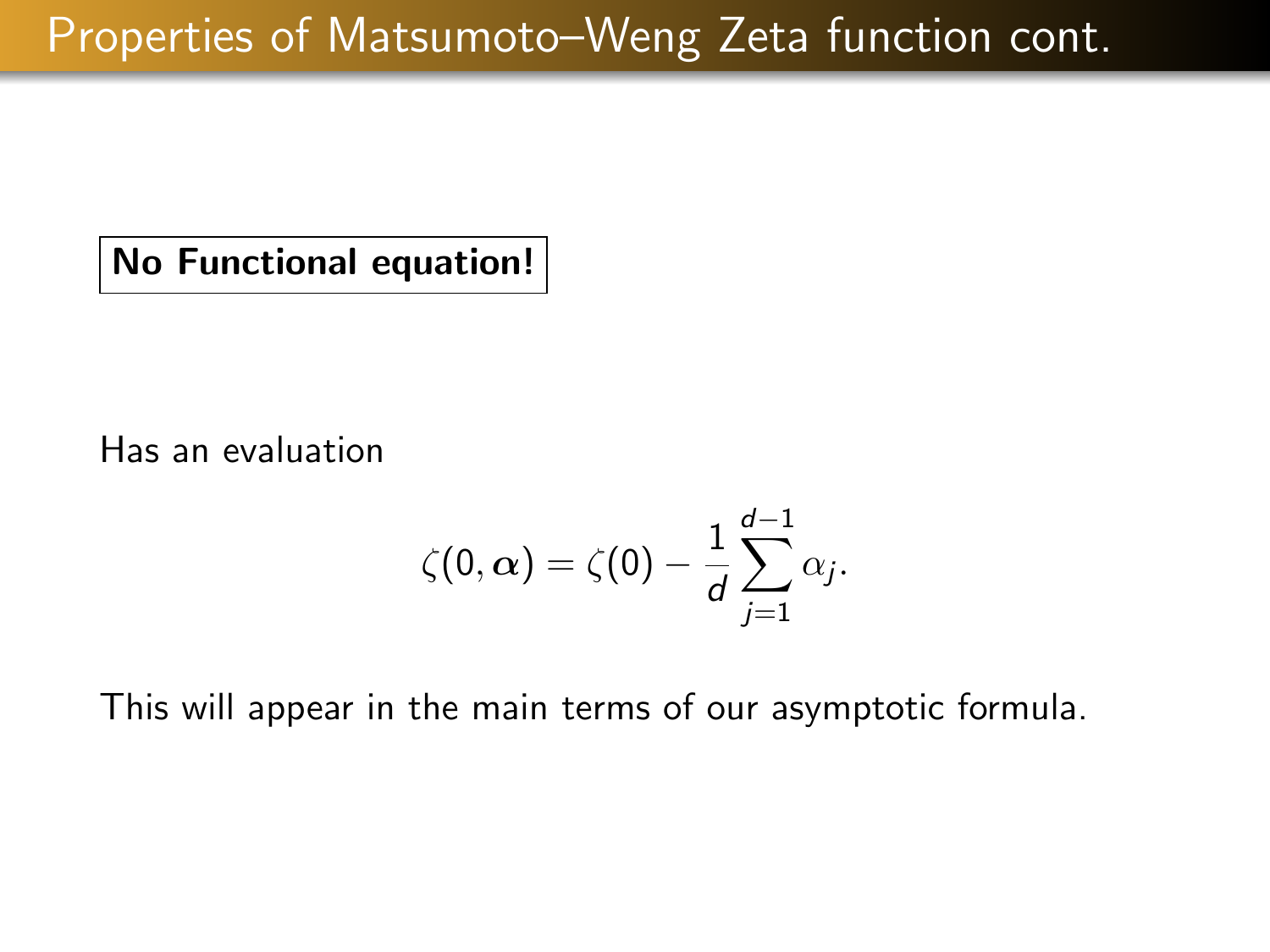Given a large  $n \in \mathbb{N}$ , let

$$
X \sim C_1 n^{\frac{d}{d+1}}
$$

$$
Y \sim C_2 n^{\frac{1}{d+1}},
$$

where the constants depend on  $f$ .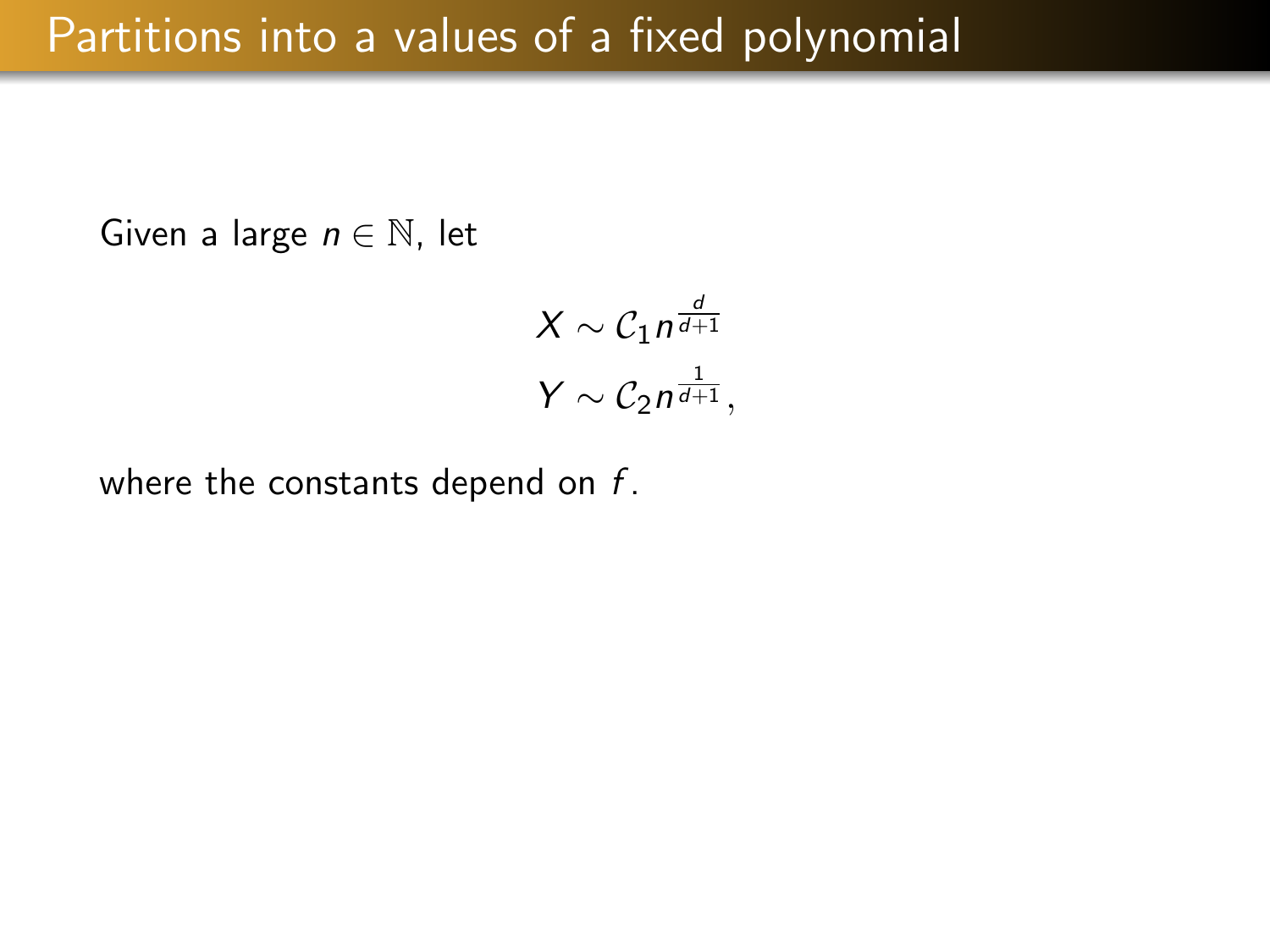Given a large  $n \in \mathbb{N}$ , let

$$
X \sim C_1 n^{\frac{d}{d+1}}
$$

$$
Y \sim C_2 n^{\frac{1}{d+1}},
$$

where the constants depend on  $f$ .

Further let

$$
\mathcal{C} \sim \frac{1}{d} \zeta \left( \frac{1+d}{d} \right) \Gamma \left( \frac{1}{d} \right) \left( \frac{X}{a_d} \right)^{1/d}.
$$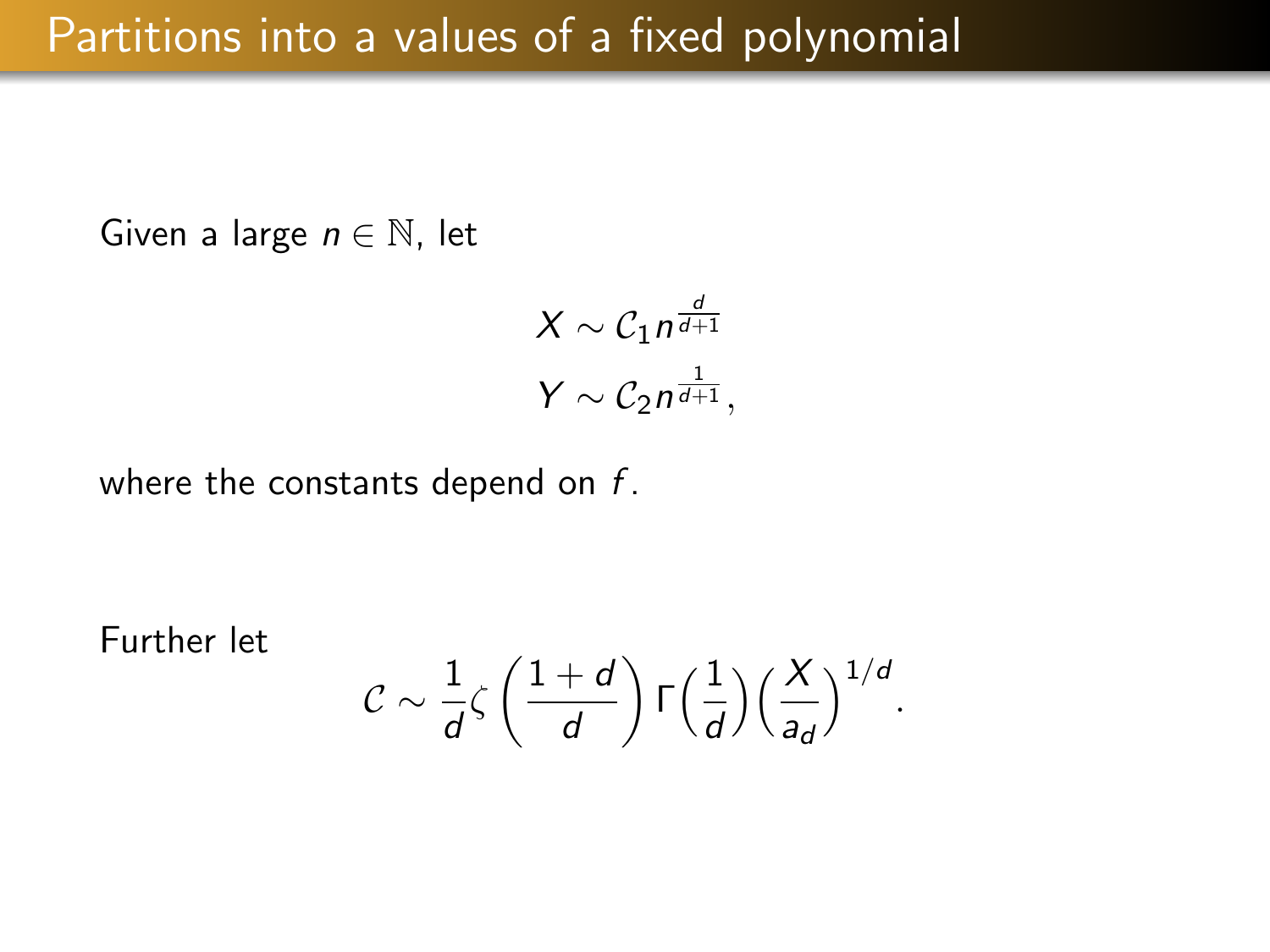#### Theorem 2 (D. and Robles, 2017)

Fix  $f \in \mathbb{Z}[y]$  as above and suppose  $\alpha_j \in \mathbb{R}_{\geq 0}$ .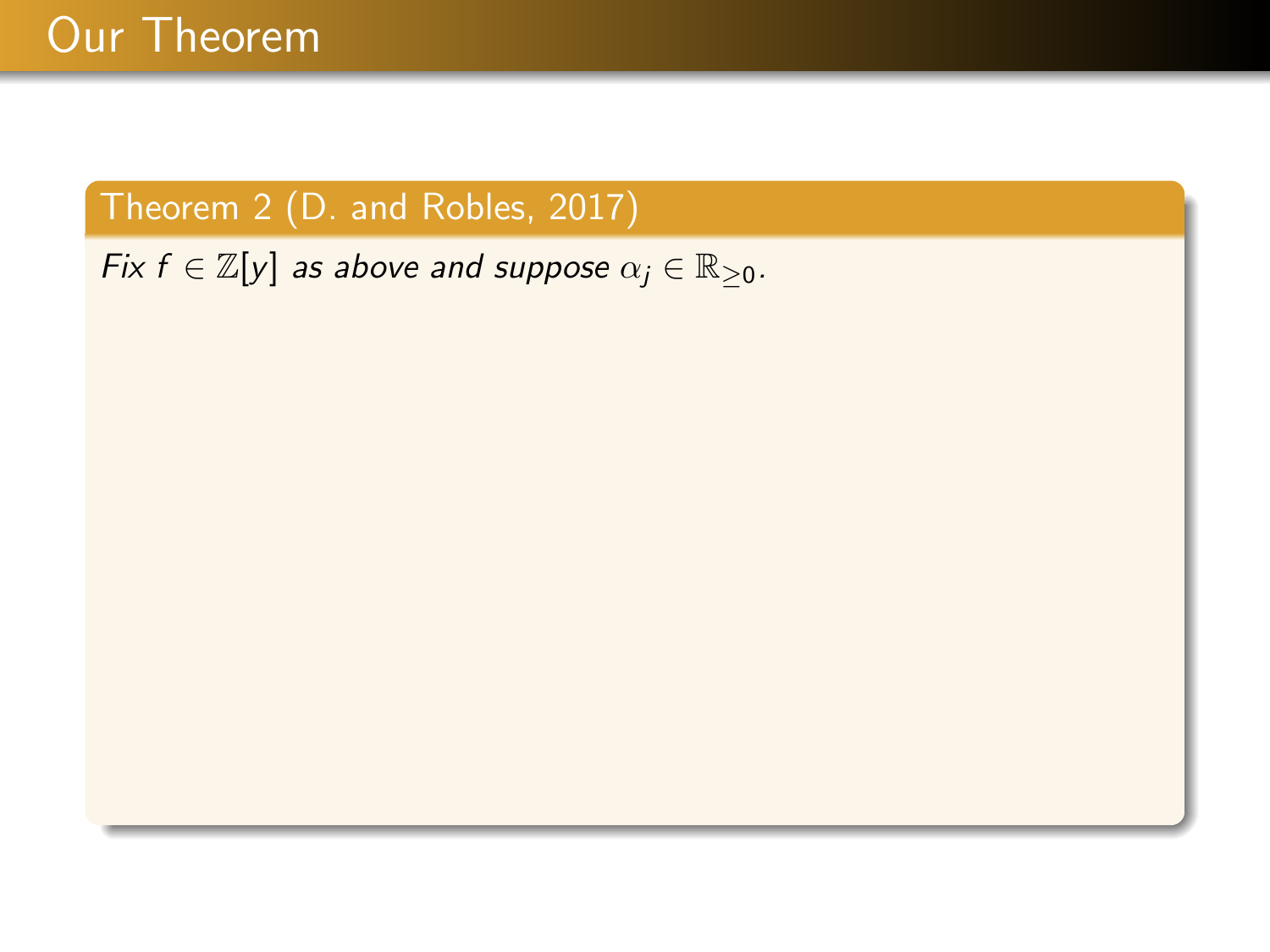#### Theorem 2 (D. and Robles, 2017)

Fix  $f \in \mathbb{Z}[y]$  as above and suppose  $\alpha_j \in \mathbb{R}_{\geq 0}$ . Suppose

$$
a_0\geq 0,\quad a_1=0,\quad \frac{a_{d-1}}{a_d}:=\sum_{j=1}^{d-1}\alpha_j<\frac{d}{2},\quad \frac{a_0}{a_d}<1
$$

and f is non-constant as a function modulo p for all primes  $p \leq d$ . Let  $n, X, Y \in \mathbb{R}$  be as above and  $0 < R < 1$  fixed.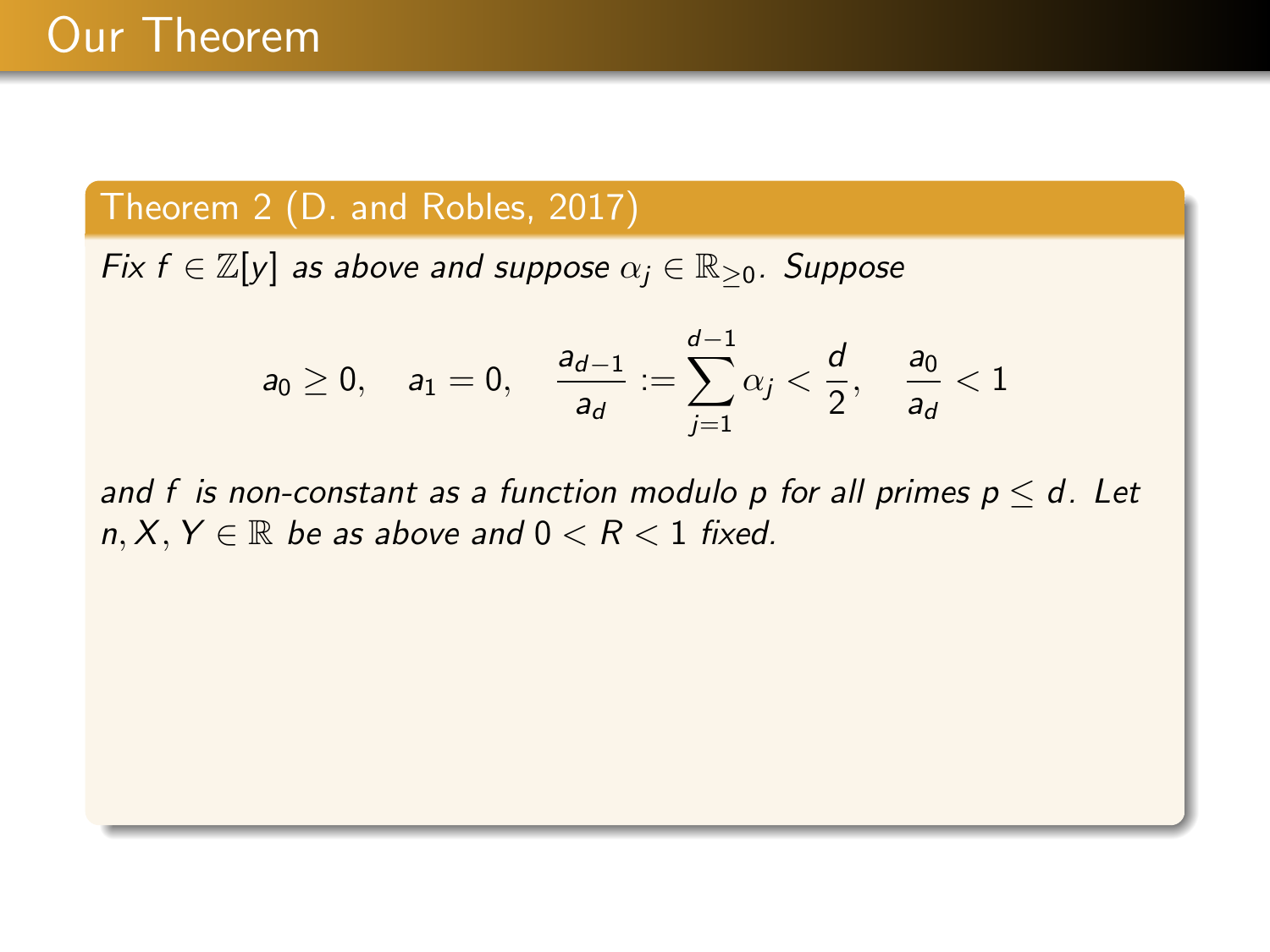#### Theorem 2 (D. and Robles, 2017)

Fix  $f \in \mathbb{Z}[y]$  as above and suppose  $\alpha_i \in \mathbb{R}_{\geq 0}$ . Suppose

$$
a_0\geq 0,\quad a_1=0,\quad \frac{a_{d-1}}{a_d}:=\sum_{j=1}^{d-1}\alpha_j<\frac{d}{2},\quad \frac{a_0}{a_d}<1
$$

and f is non-constant as a function modulo p for all primes  $p \le d$ . Let  $n, X, Y \in \mathbb{R}$  be as above and  $0 < R < 1$  fixed. Then, for any  $1 < J < dR$ , there exist  $w_1, \dots, w_{J-1} \in \mathbb{R}$  (independent of n) such that

$$
p_{\mathcal{A}_f}(n) = \frac{1}{2\pi a_d^{\zeta(0,\alpha)}} \frac{\exp\left(\mathcal{C} + \frac{n}{X}\right)}{X^{1-\zeta(0,\alpha)}Y^{\frac{1}{2}}} \left(\sqrt{\pi} + \sum_{q=1}^{J-1} w_q Y^{-q} + O_{f,R}(Y^{-J})\right)
$$

as  $n \to \infty$ .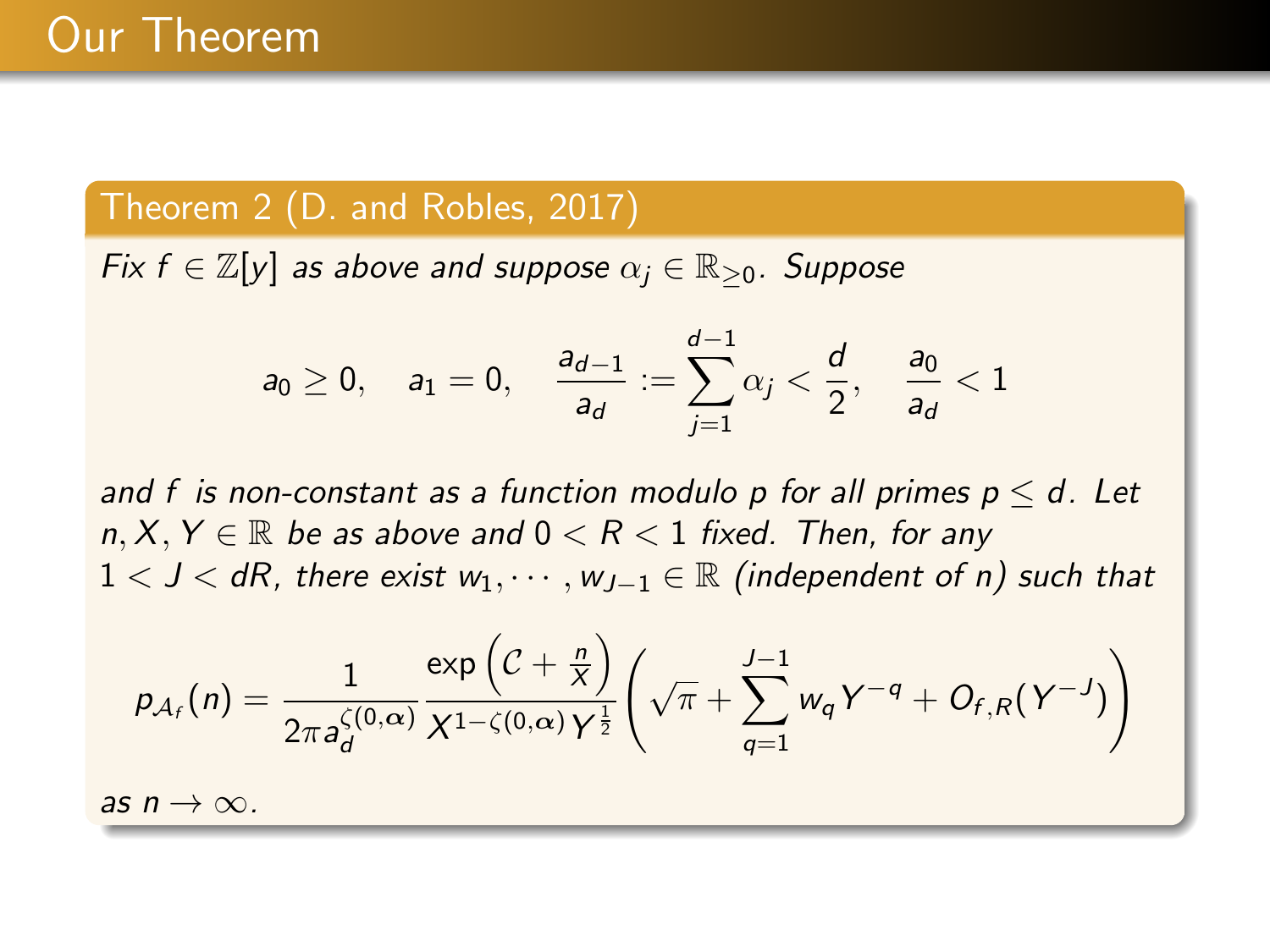# Comparing the shape

Gafni/Vaughan:

$$
p_d(n) \sim C_1 n^{-\frac{3d+1}{2(d+1)}} \exp\left(C_2 n^{\frac{1}{d+1}}\right).
$$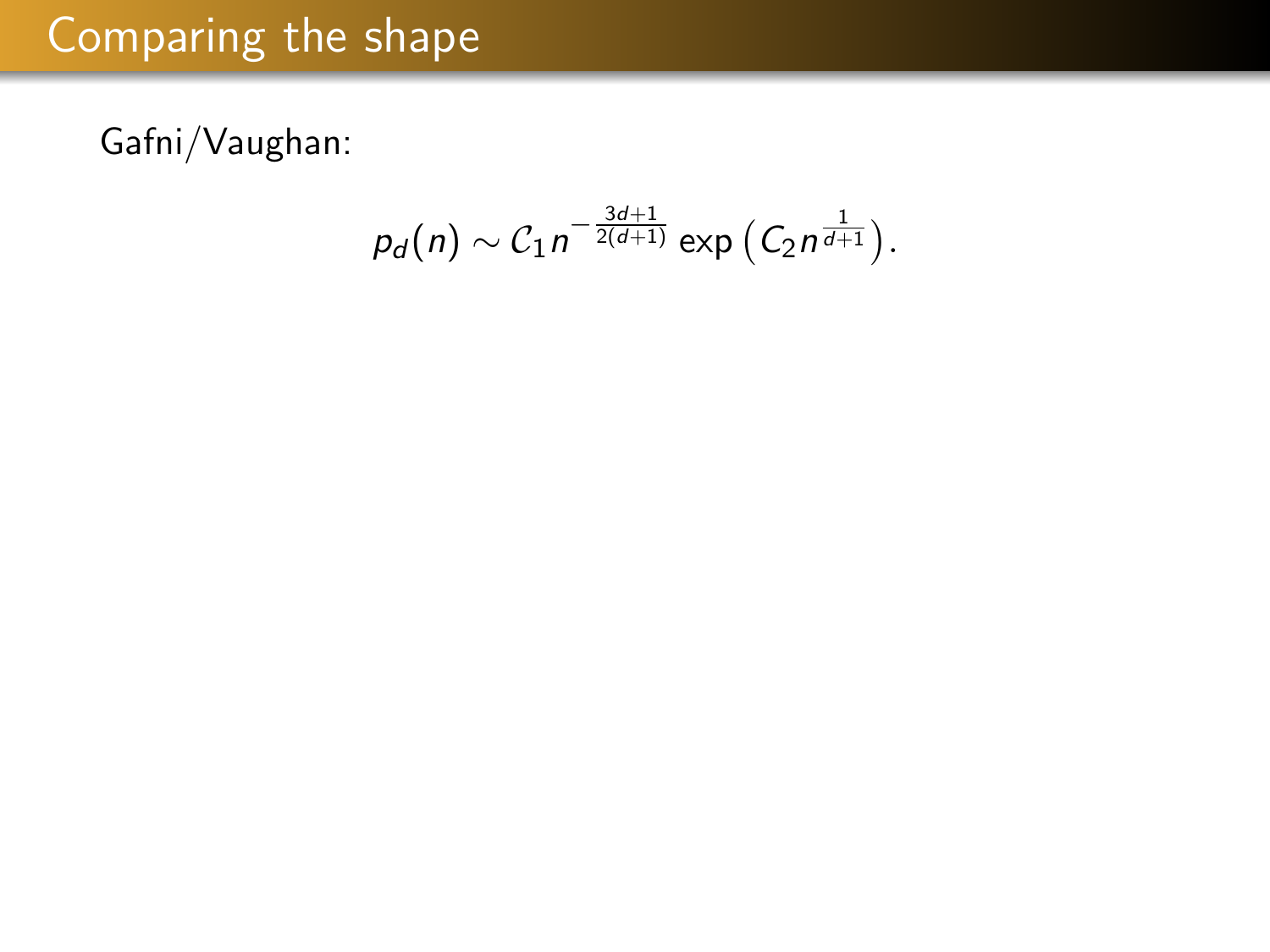# Comparing the shape

Gafni/Vaughan:

$$
p_d(n) \sim C_1 n^{-\frac{3d+1}{2(d+1)}} \exp\left(C_2 n^{\frac{1}{d+1}}\right).
$$

Our asymptotic:

$$
p_{\mathcal{A}_f}(n) \sim C_3 n^{-\frac{2d(1-\zeta(0,\alpha))+1}{2(d+1)}} \exp\left(\mathcal{C}_4 n^{\frac{1}{d+1}}\right).
$$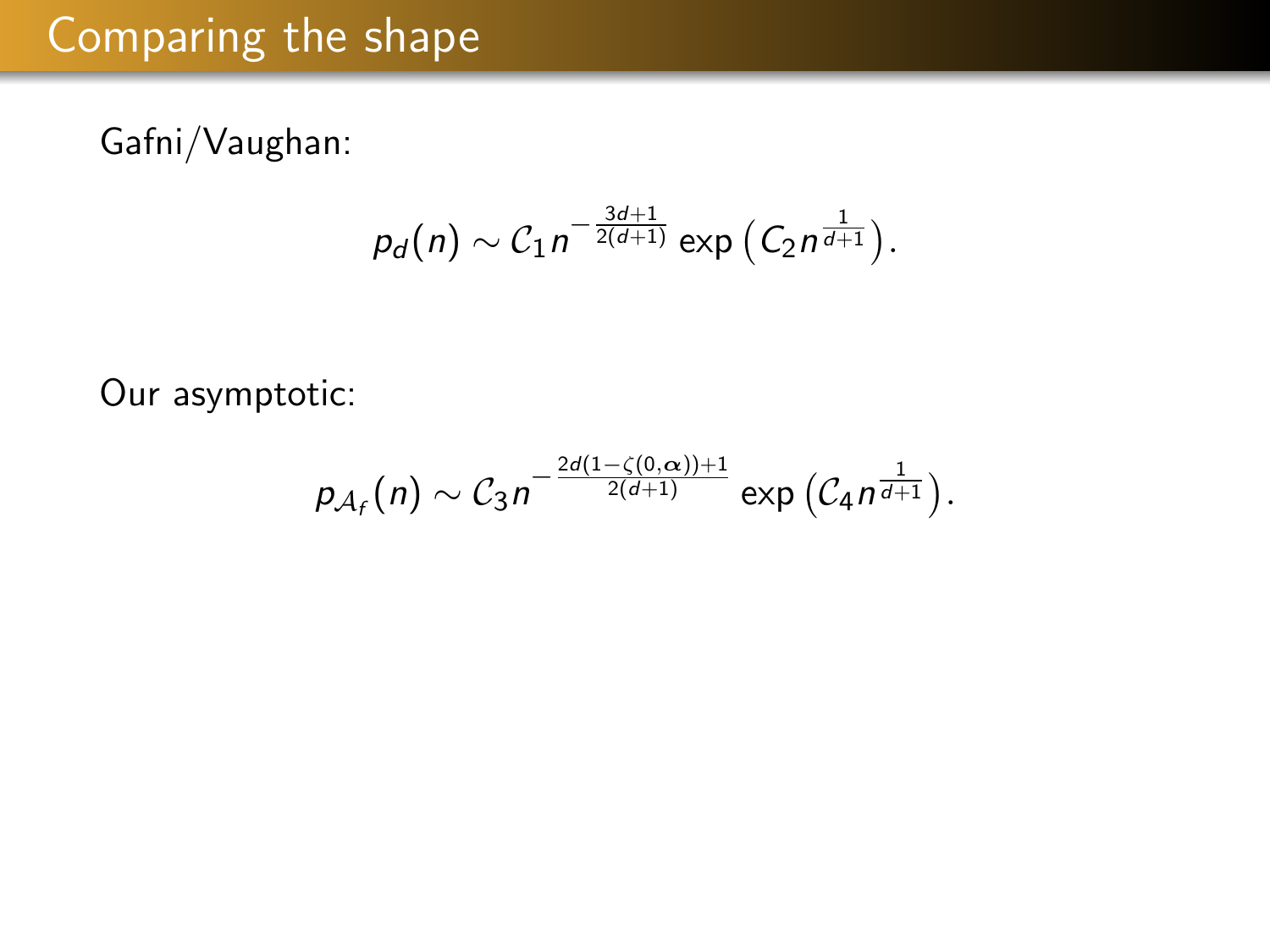## Comparing the shape

Gafni/Vaughan:

$$
p_d(n) \sim C_1 n^{-\frac{3d+1}{2(d+1)}} \exp\left(C_2 n^{\frac{1}{d+1}}\right).
$$

Our asymptotic:

$$
p_{\mathcal{A}_f}(n) \sim C_3 n^{-\frac{2d(1-\zeta(0,\alpha))+1}{2(d+1)}} \exp\left(\mathcal{C}_4 n^{\frac{1}{d+1}}\right).
$$

Using the evaluations for  $\zeta(0, \alpha)$  and  $\zeta(0) = -1/2$  we have:

$$
p_{\mathcal{A}_f}(n) \sim \mathcal{C}_3 n^{-\frac{3d+1+(\alpha_1+\cdots+\alpha_{d-1})}{2(d+1)}} \exp\left(\mathcal{C}_4 n^{\frac{1}{d+1}}\right).
$$

Taking  $\alpha_1 = \cdots = \alpha_{d-1} = 0$  recovers the main terms of Gafni/Vaughan asymptotic.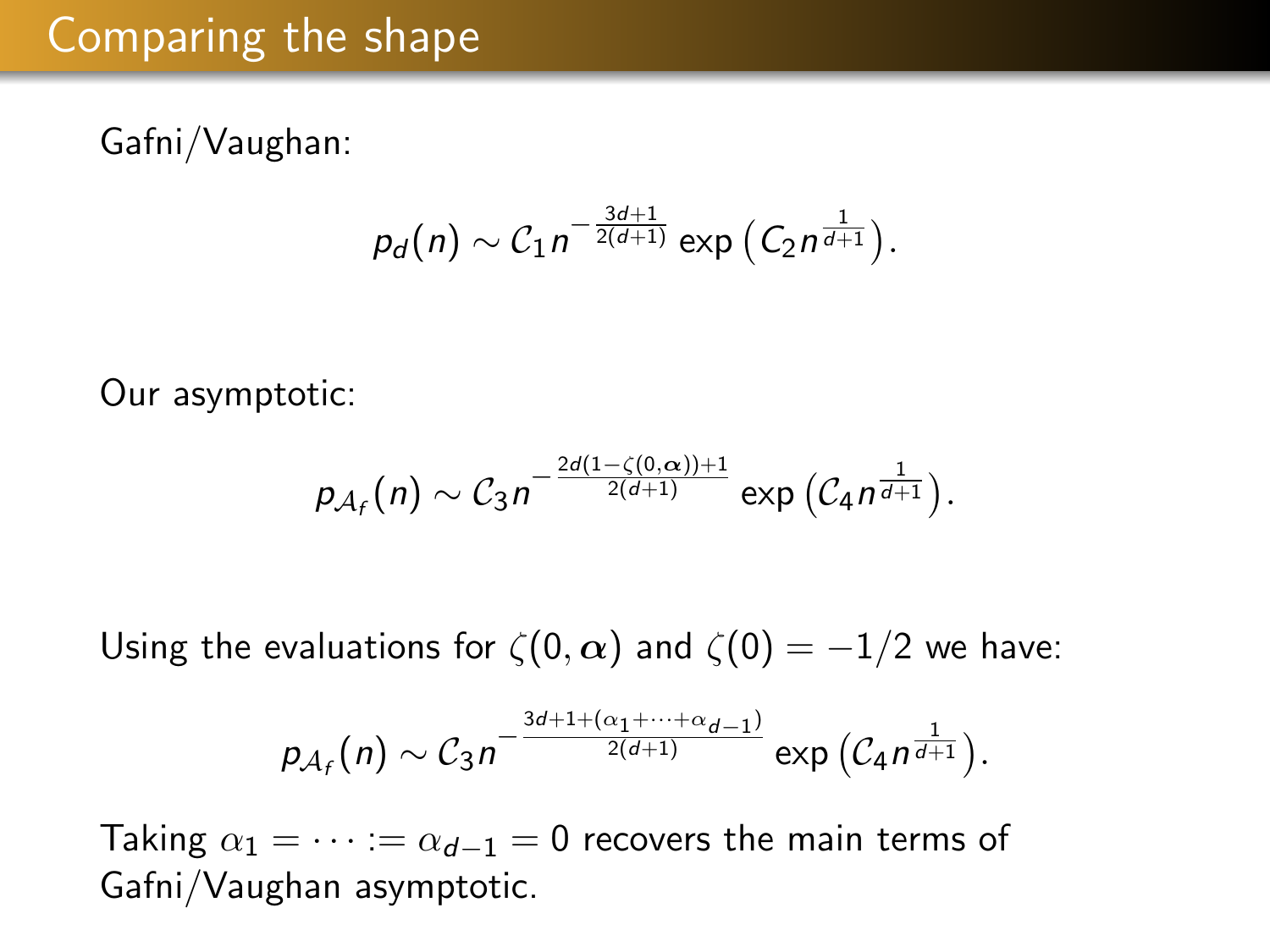#### Explain the strategy behind the proofs of Vaughan and Gafni. **•** Circle method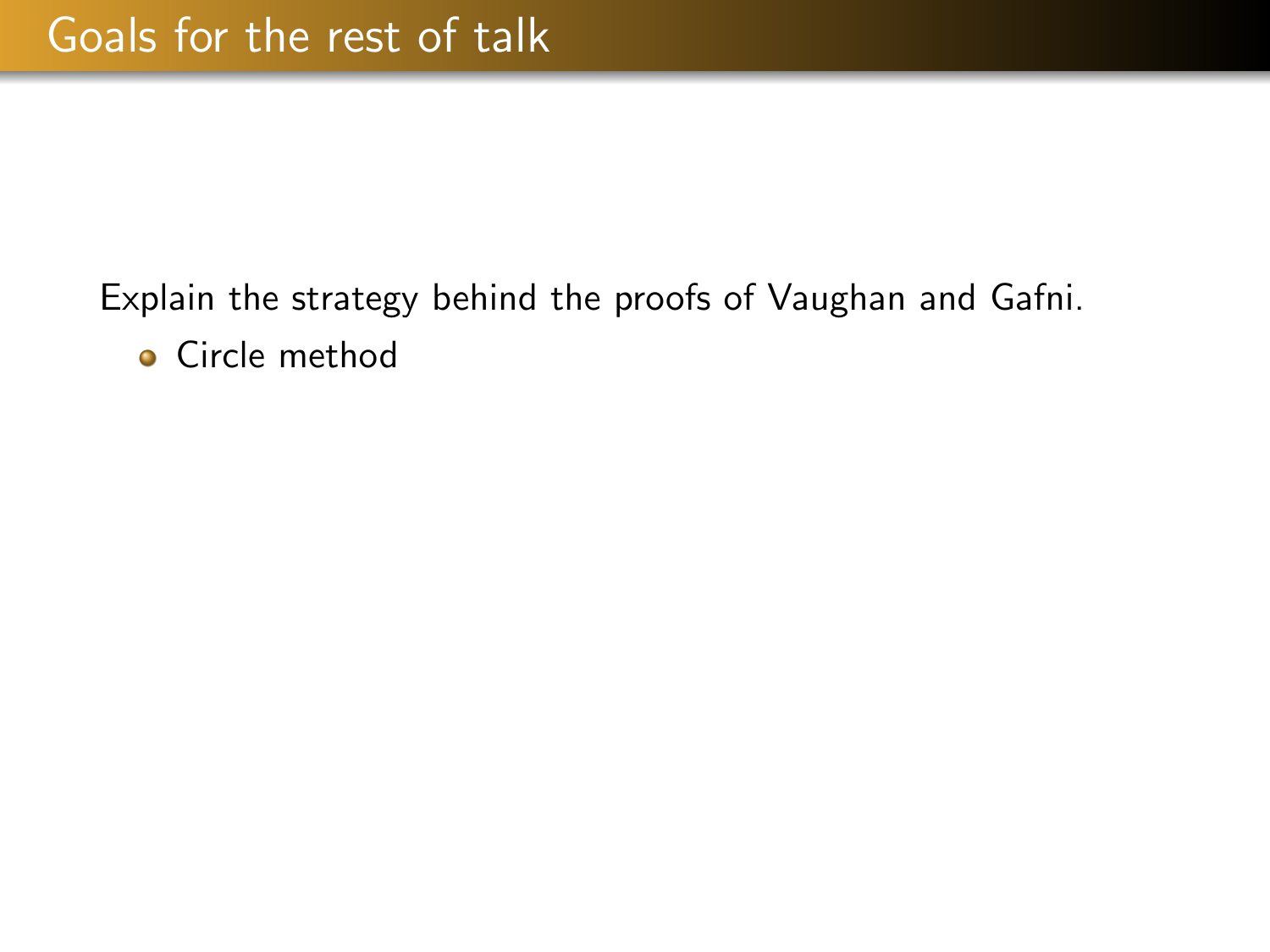Explain the strategy behind the proofs of Vaughan and Gafni.

**•** Circle method

Explain the new ideas behind the proof of our theorem

- Matsumoto–Weng Zeta function
- Polylogarithm identity
- More general estimates for Waring-type major arcs
- Roots of the polynomial control the main terms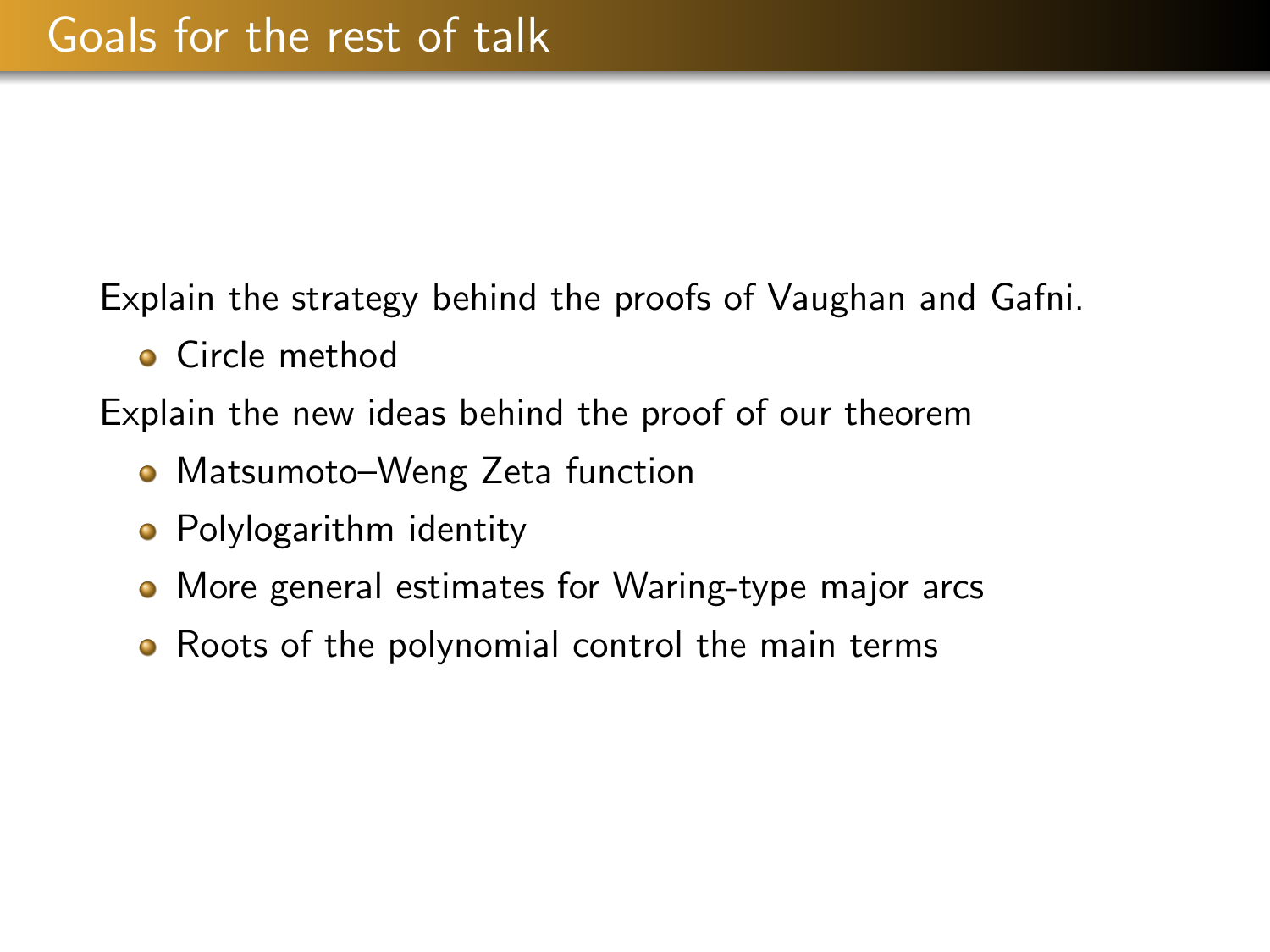### Generating functions for dth powers

Generating function for  $p_d(n)$  is given by

$$
\Psi_d(z) := \sum_{n=0}^{\infty} p_d(n) z^n = \prod_{n=1}^{\infty} (1 - z^{n^d})^{-1}.
$$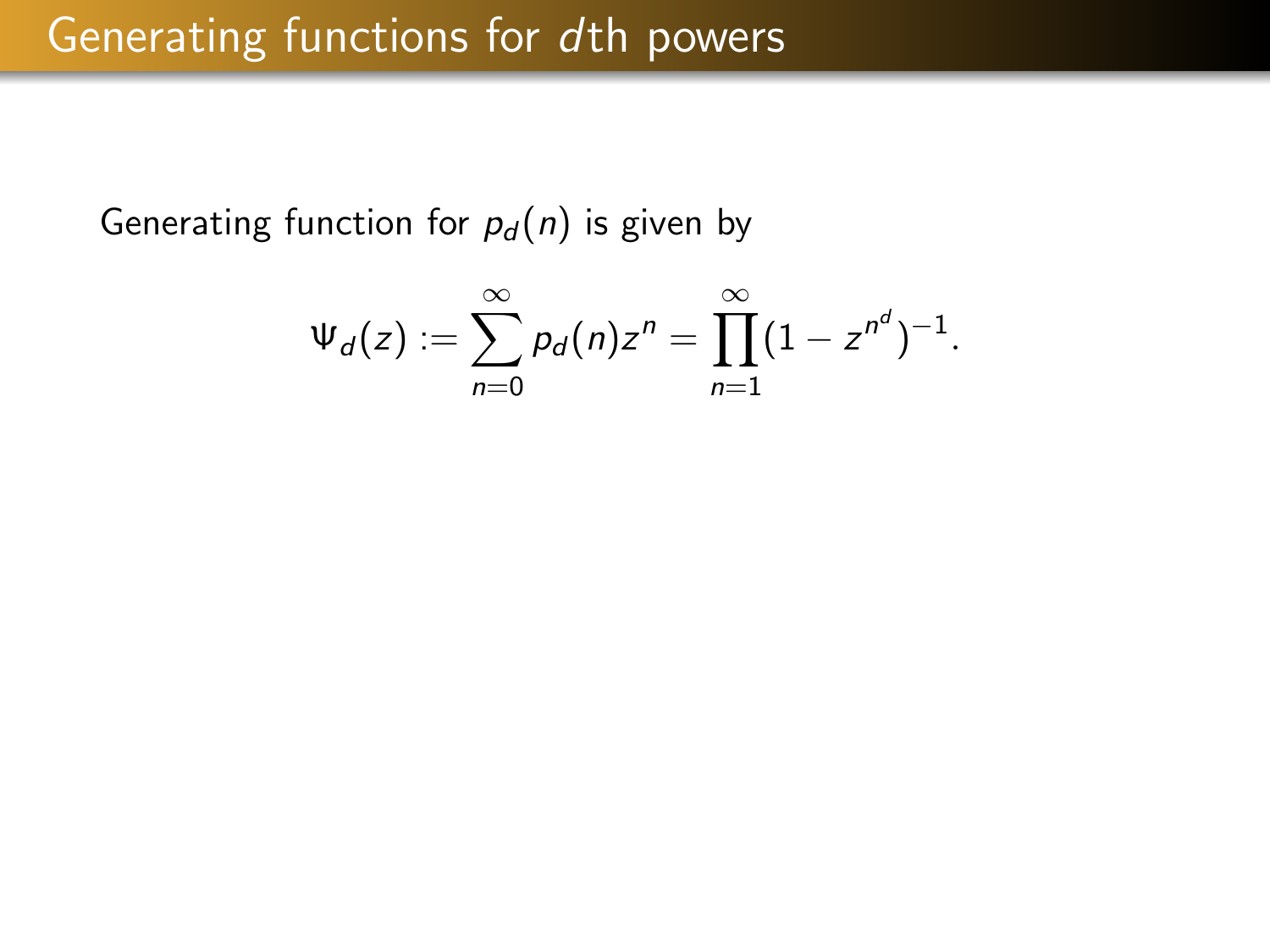Generating function for  $p_d(n)$  is given by

$$
\Psi_d(z) := \sum_{n=0}^{\infty} p_d(n) z^n = \prod_{n=1}^{\infty} (1 - z^{n^d})^{-1}.
$$

The logarithm is given by

$$
\Phi_d(z) := \sum_{j=1}^{\infty} \sum_{n=1}^{\infty} \frac{1}{j} z^{jn^d}.
$$

**Clearly** 

$$
\Psi_d(z) = \exp(\Phi_d(z)).
$$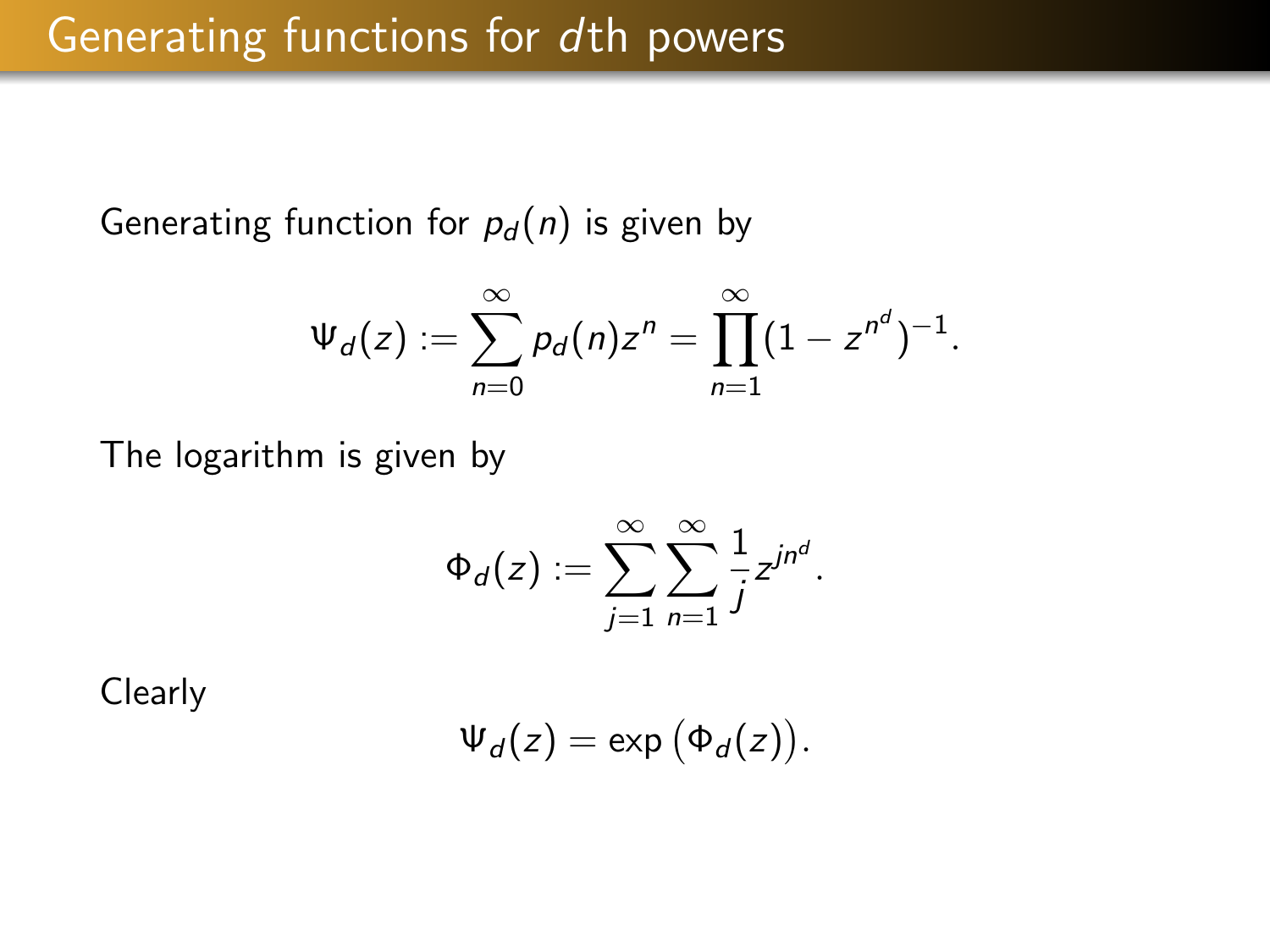Recall that  $X \sim \mathcal{C} n^{\frac{d}{d+1}}$ , for some constant  $\mathcal C$  depending on  $d$ .

We define the useful quantity  $\rho:=\exp\left(-1/X\right)$ .

Take  $z := \rho e(\Theta)$  where  $\Theta \in \mathbb{R}$ . Here  $e(\Theta) := \exp(2\pi i \Theta)$ .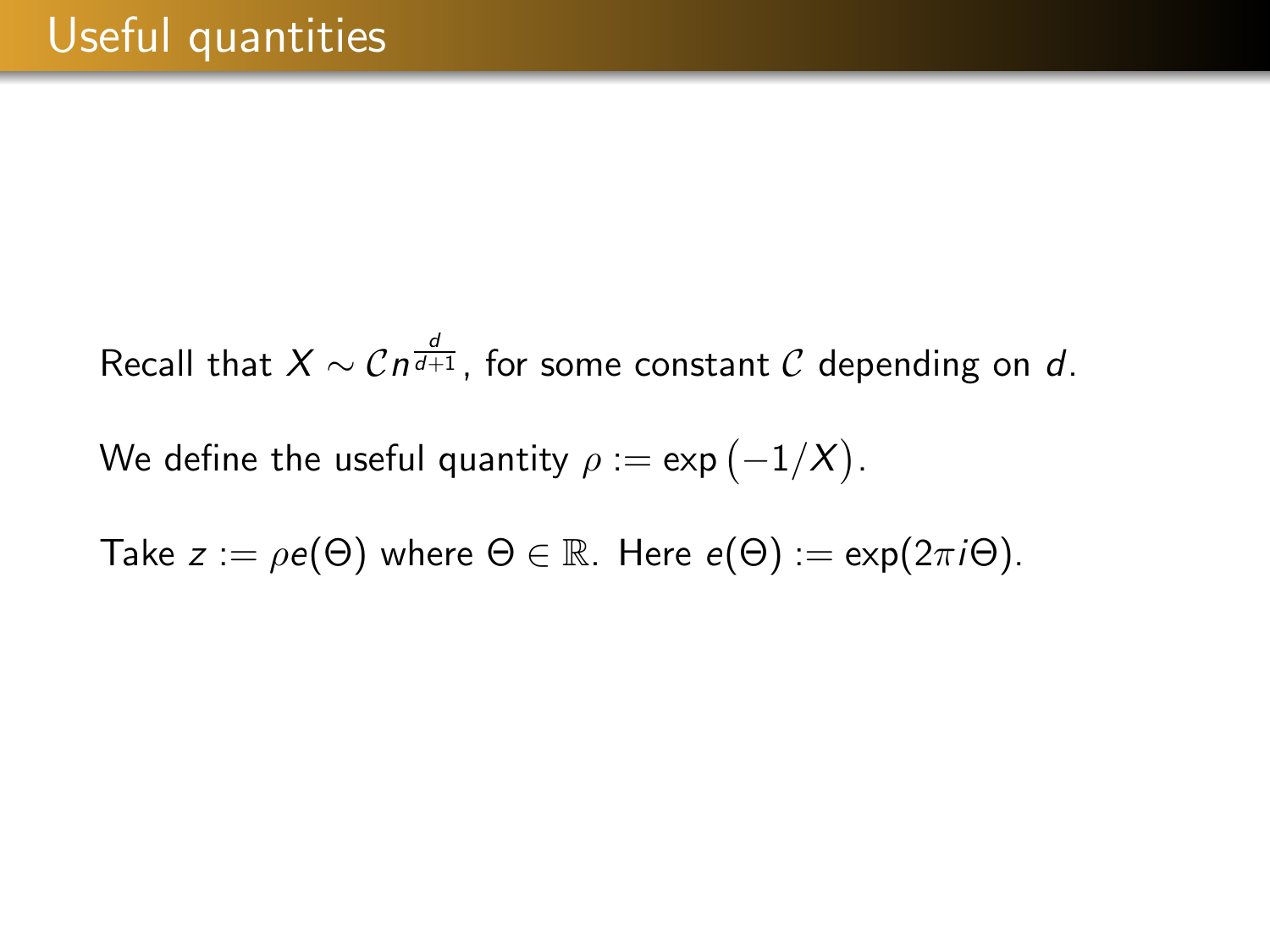Apply Cauchy's Theorem to recover the coefficients of the generating function  $\Psi_d$ :

$$
p_d(n) = \int_0^1 \rho^{-n} \exp\left(\Phi_d(\rho e(\Theta)) - 2\pi i n\Theta\right) d\Theta.
$$

The integrand has period 1 with respect to Θ.

Instead integrate over  $\mathcal{U} := (-X^{\frac{1}{d}-1}, 1-X^{\frac{1}{d}-1}].$ 

From which parts of  $U$  do the main contributions come from?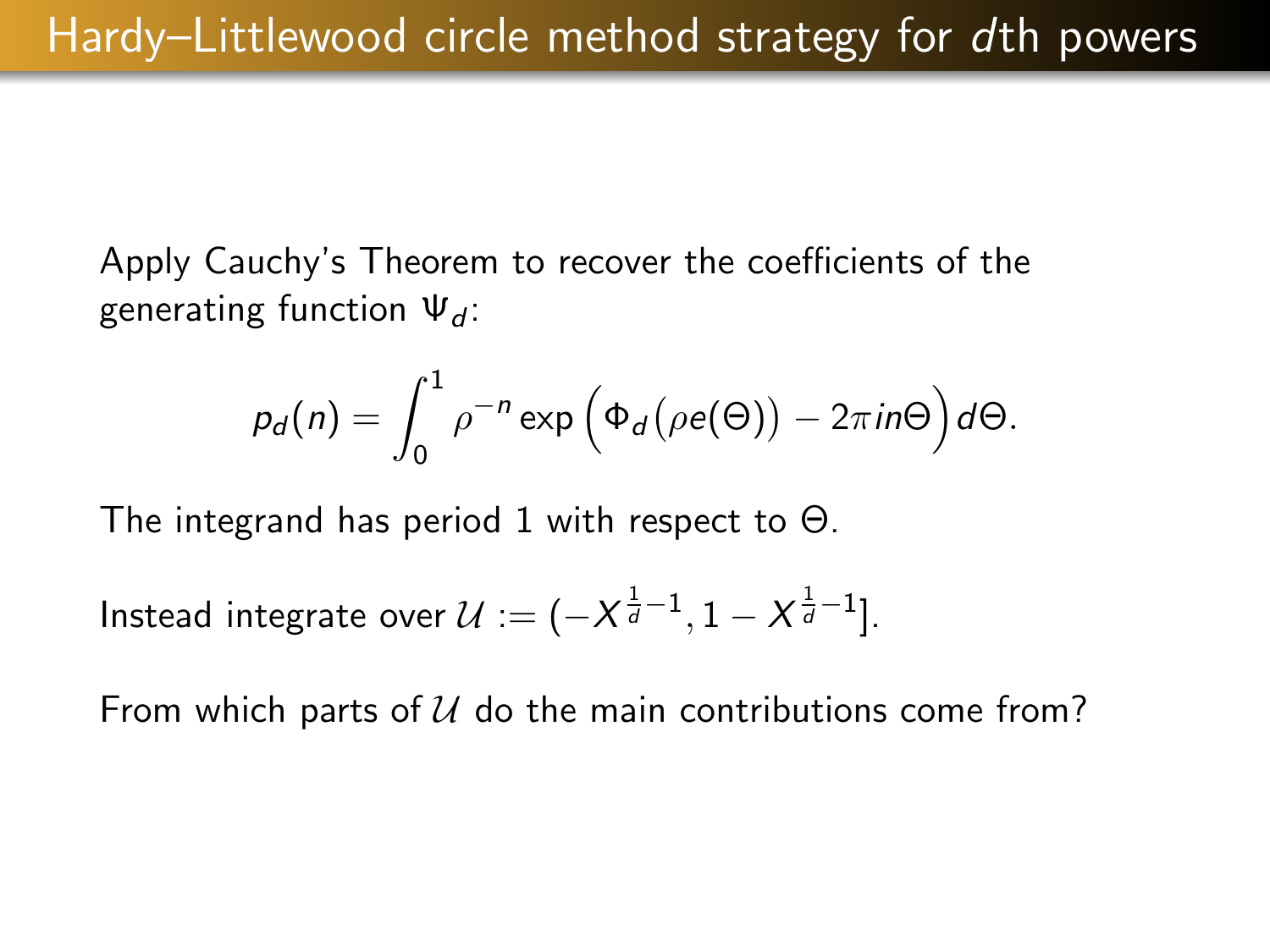# H–L circle method strategy for dth powers continued

Basic idea of the H–L circle method is that main contributions come from small intervals around rational numbers  $a/q$  whose denominator is bounded.

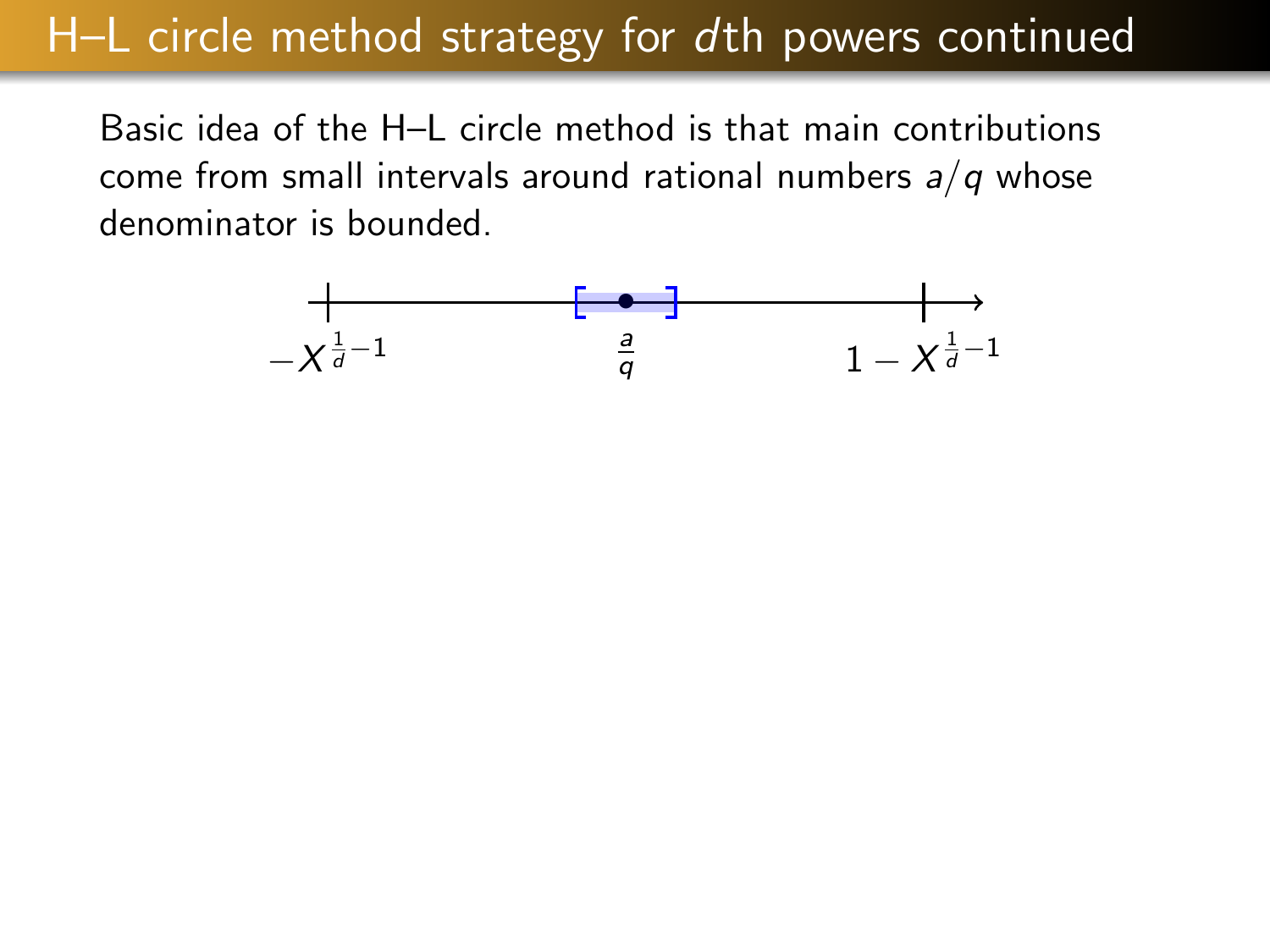## H–L circle method strategy for dth powers continued

Basic idea of the H–L circle method is that main contributions come from small intervals around rational numbers  $a/q$  whose denominator is bounded.

$$
-\chi^{\frac{1}{d}-1} \qquad \qquad \frac{a}{q} \qquad \qquad 1-\chi^{\frac{1}{d}-1}
$$

For  $a, q \in \mathbb{N}$  with  $(a, q) = 1$ , define

$$
\mathfrak{M}(q,a):=\Bigg\{\Theta\in\mathcal{U}: \Big|\Theta-\frac{a}{q}\Big|\leq q^{-1}X^{\frac{1}{d}-1}\Bigg\},\,
$$

and let

$$
\mathfrak{M}:=\bigcup_{\substack{1\leq a\leq q\leq X^{\frac{1}{d}}\\ (a,q)=1}}\mathfrak{M}(q,a).
$$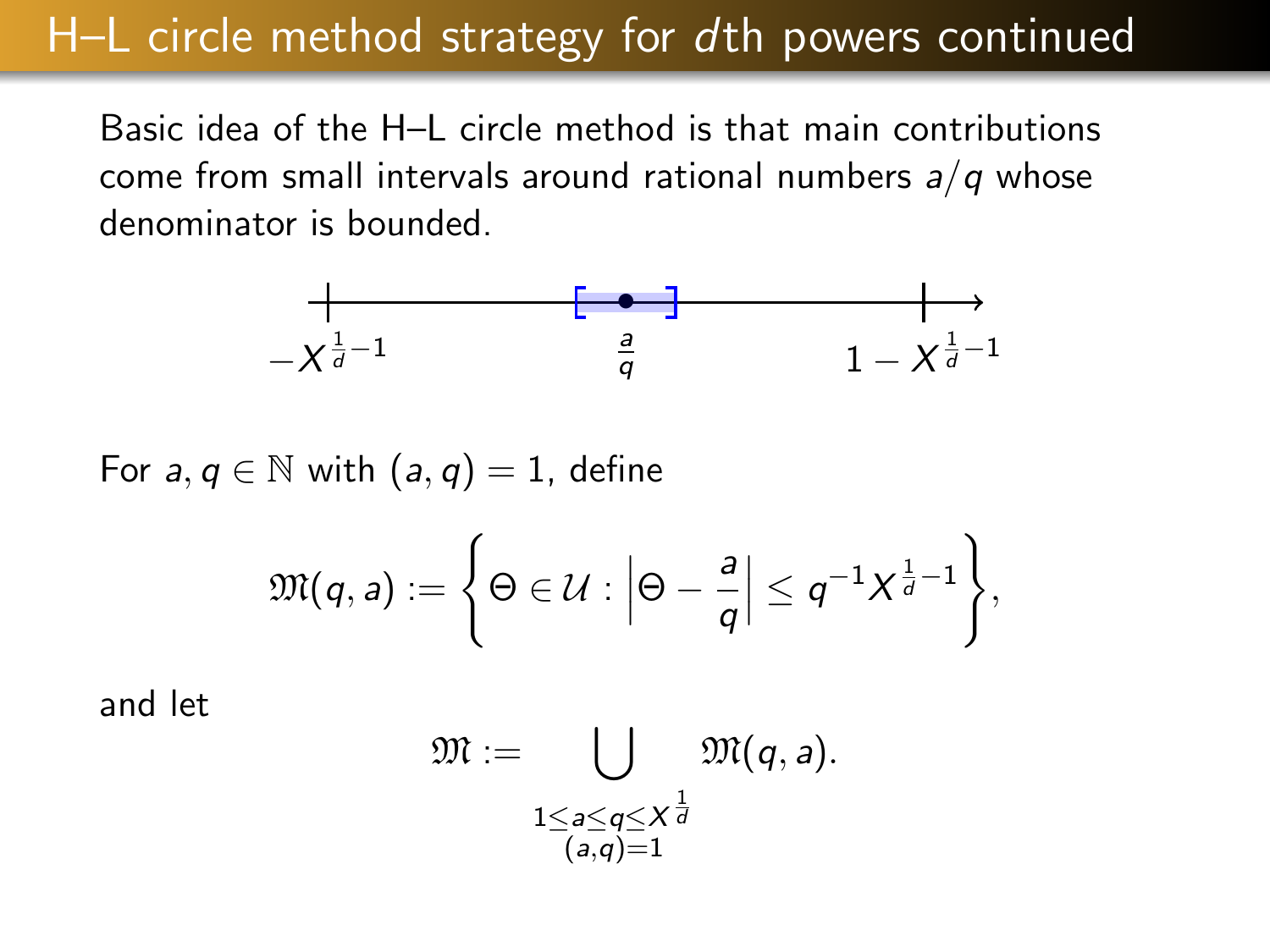## H–L circle method strategy for dth powers continued

Basic idea of the H–L circle method is that main contributions come from small intervals around rational numbers  $a/q$  whose denominator is bounded.

$$
-\chi^{\frac{1}{d}-1} \qquad \qquad \frac{a}{q} \qquad \qquad 1-\chi^{\frac{1}{d}-1}
$$

For  $a, q \in \mathbb{N}$  with  $(a, q) = 1$ , define

$$
\mathfrak{M}(q,a):=\Bigg\{\Theta\in\mathcal{U}: \Big|\Theta-\frac{a}{q}\Big|\leq q^{-1}X^{\frac{1}{d}-1}\Bigg\},\
$$

and let

$$
\mathfrak{M}:=\bigcup_{\substack{1\leq a\leq q\leq X^{\frac{1}{d}}\\ (a,q)=1}}\mathfrak{M}(q,a).
$$

These are the **major arcs**.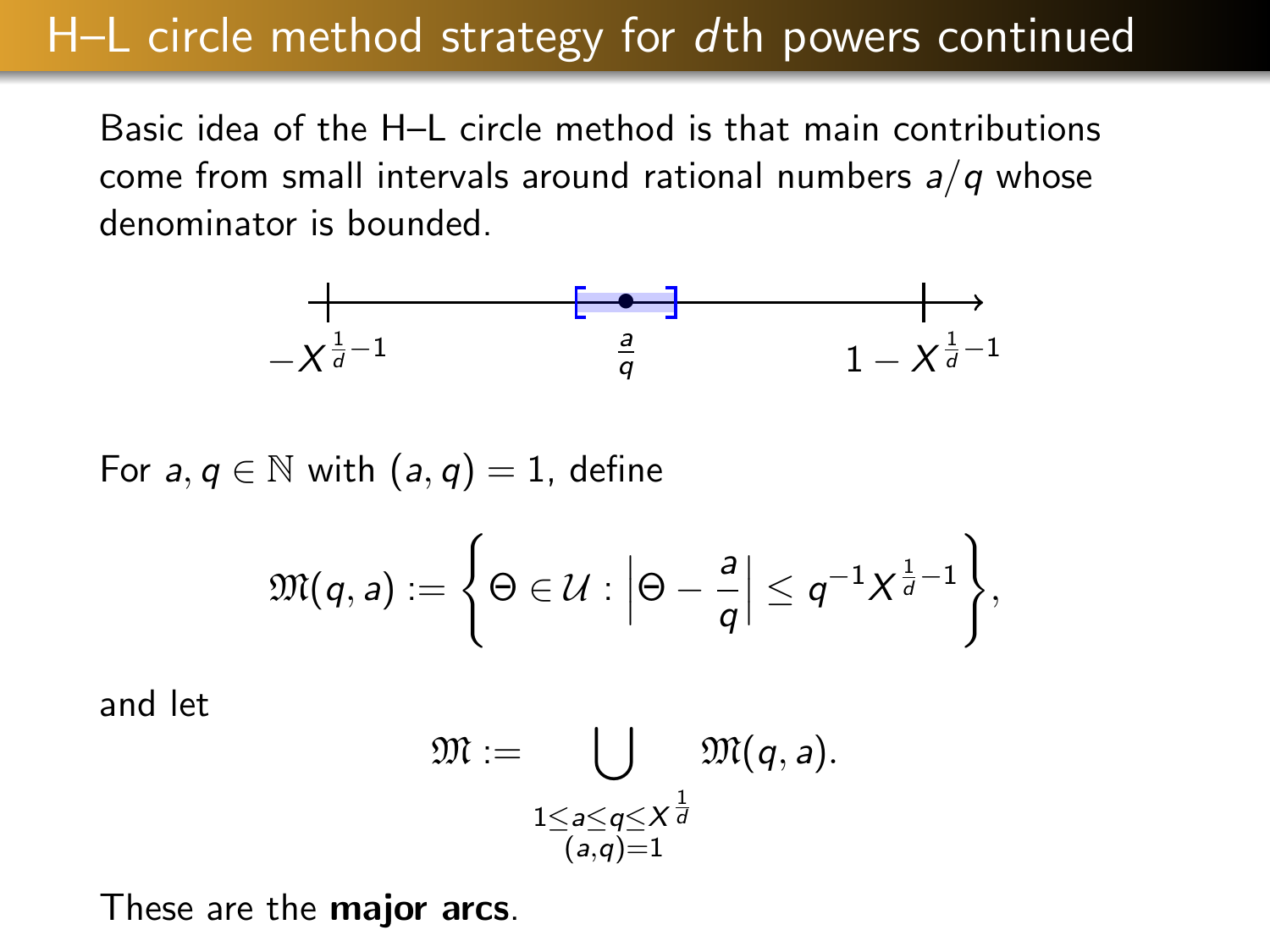The minor arcs are

$$
\mathfrak{m}:=\mathcal{U}\setminus \mathfrak{M}.
$$

Minor arcs can be easily handled using an argument with Dirichlet's Approximation Theorem.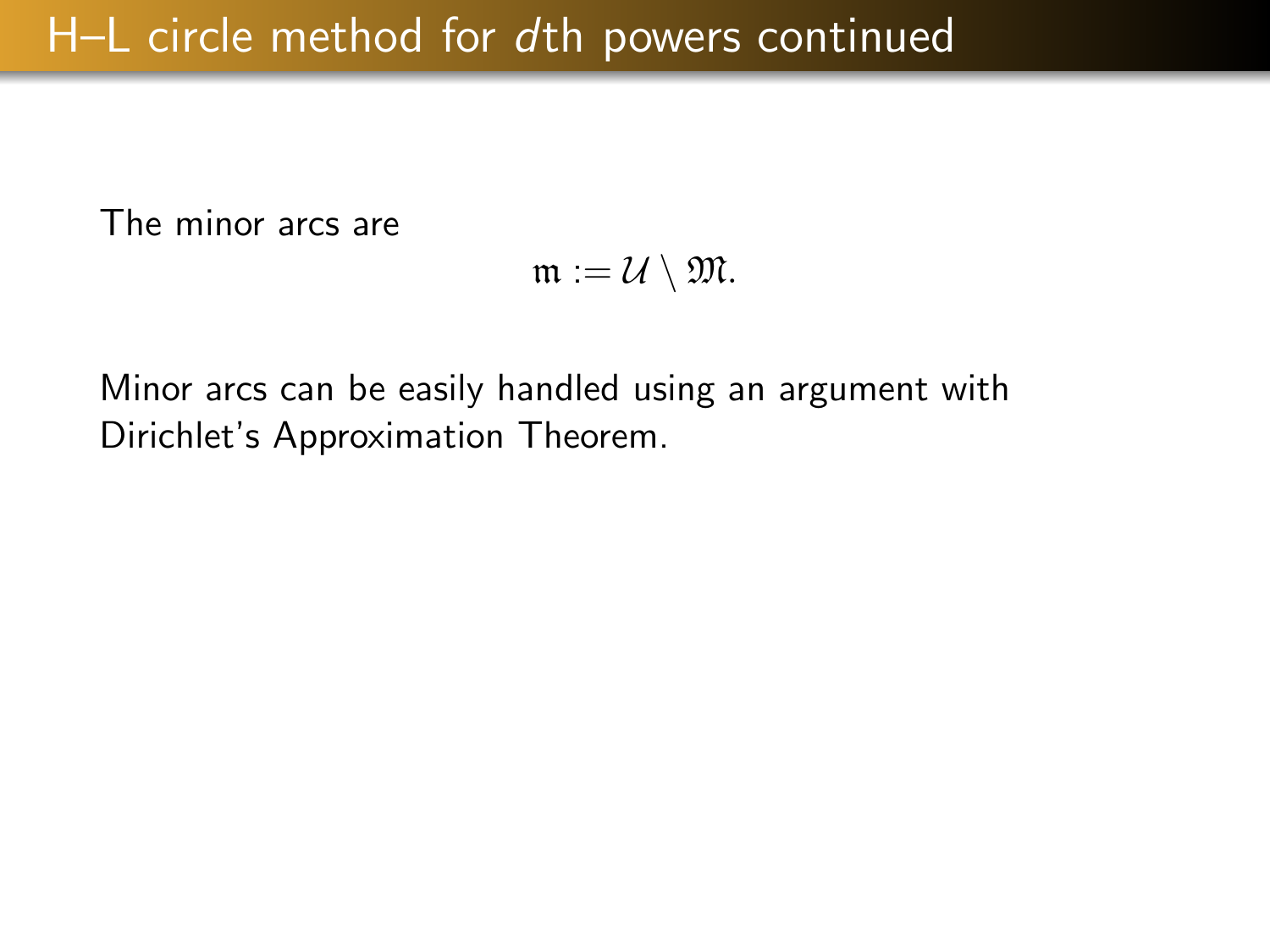The minor arcs are

$$
\mathfrak{m}:=\mathcal{U}\setminus \mathfrak{M}.
$$

Minor arcs can be easily handled using an argument with Dirichlet's Approximation Theorem.

Atypical circle method application. All the main terms come from  $\mathfrak{M}(1,0)$ .

Other major arcs can be subsumed into the error coming from the minor arcs.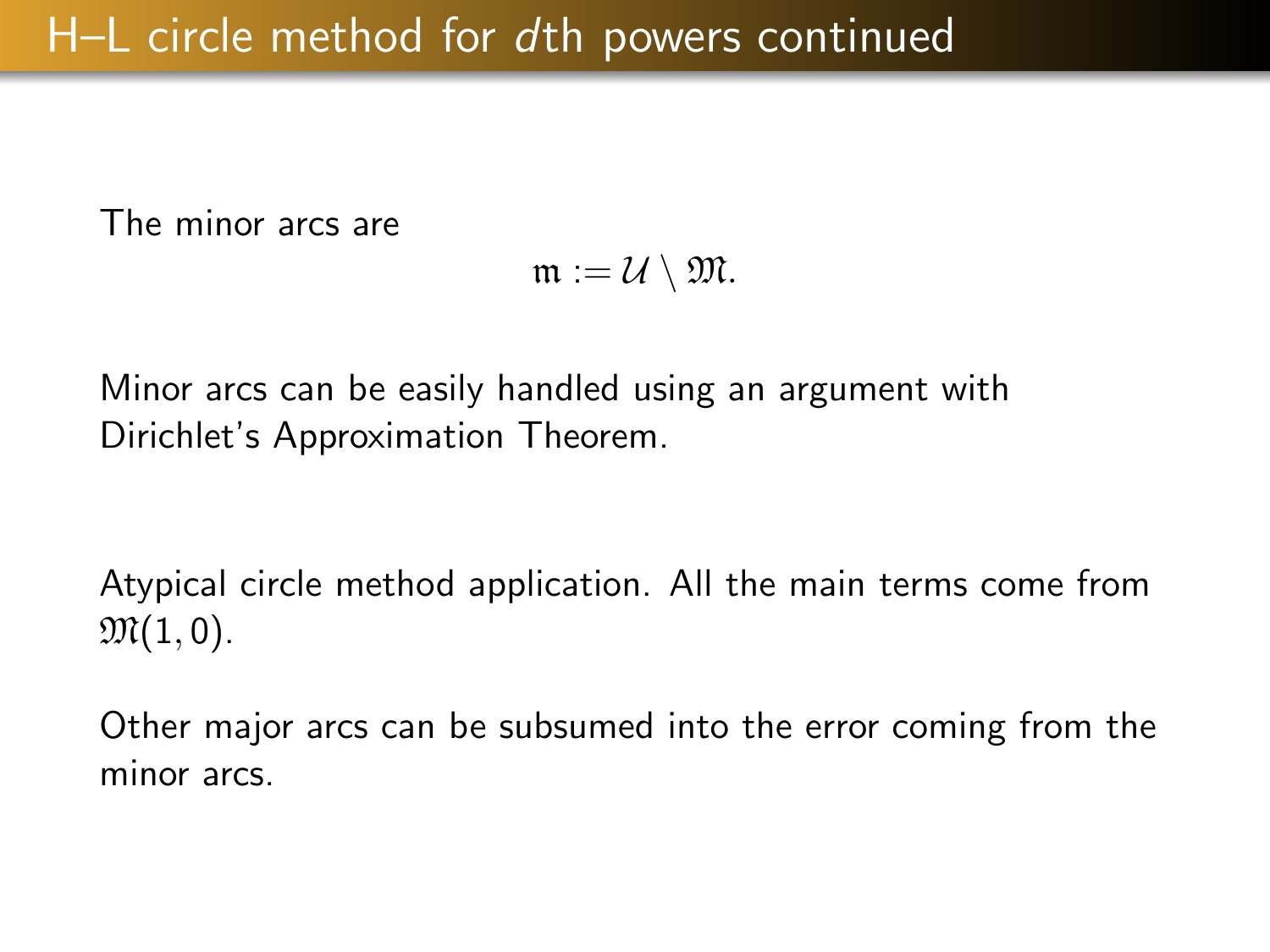#### Anatomy of the proof:

$$
\left(\underbrace{\int_{\mathfrak{M}(1,0)}}_{\text{main terms}} + \underbrace{\int_{\mathfrak{M}\setminus \mathfrak{M}(1,0)}}_{\text{error}} + \int_{\mathfrak{m}}\right)\rho^{-n}\exp\left(\Phi_d\big(\rho e(\Theta)\big) - 2\pi i n\Theta\right)d\Theta.
$$

Let us focus on the extraction of the main terms of the asymptotic and controlling the resulting error.

Sufficient to study to study the first integral over the smaller interval  $\left[-\frac{3}{8\pi X},\frac{3}{8\pi X}\right]$ .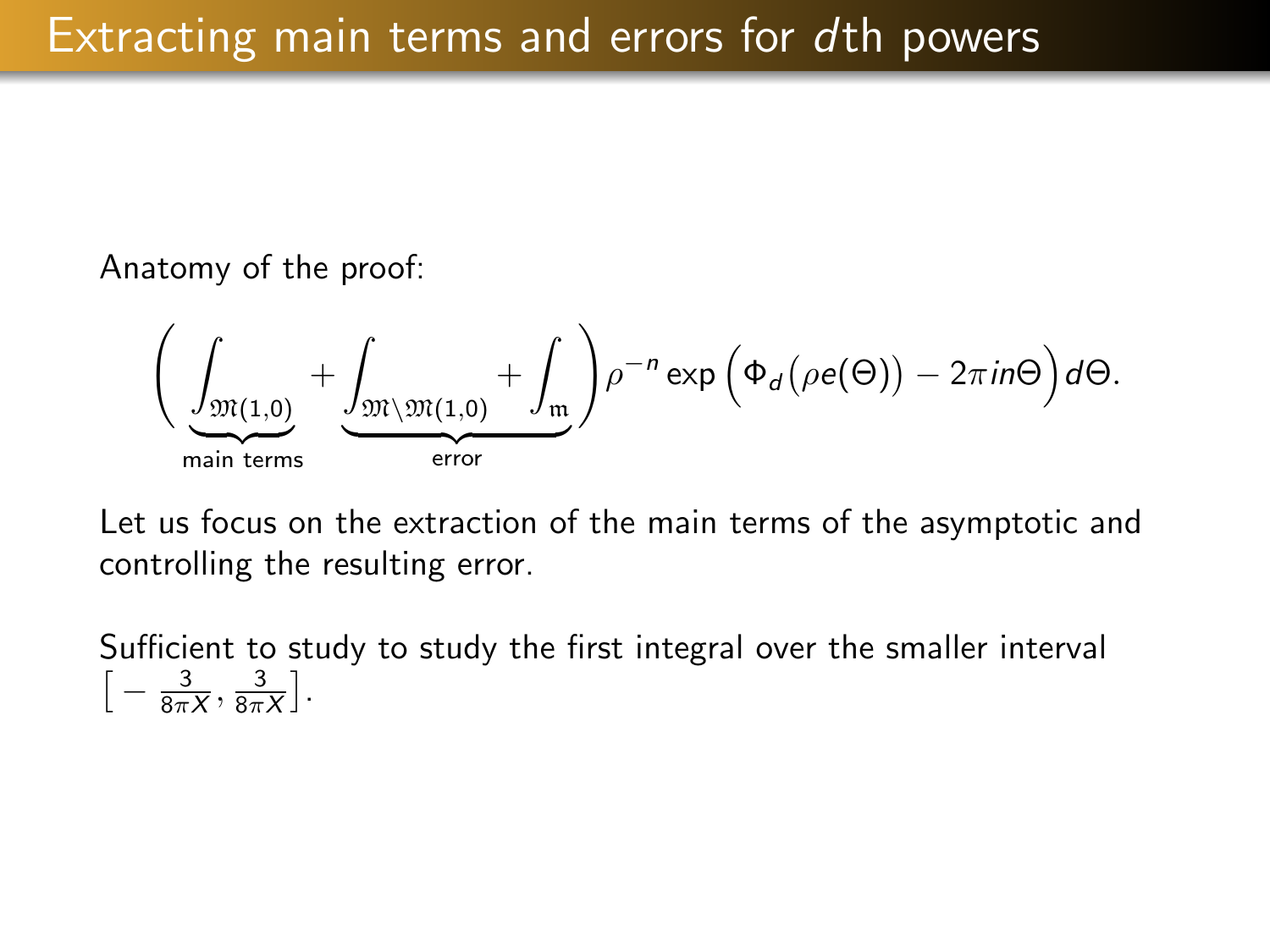Main idea is to get a asymptotic for the integrand over the interval of consideration to input in the H–L circle method.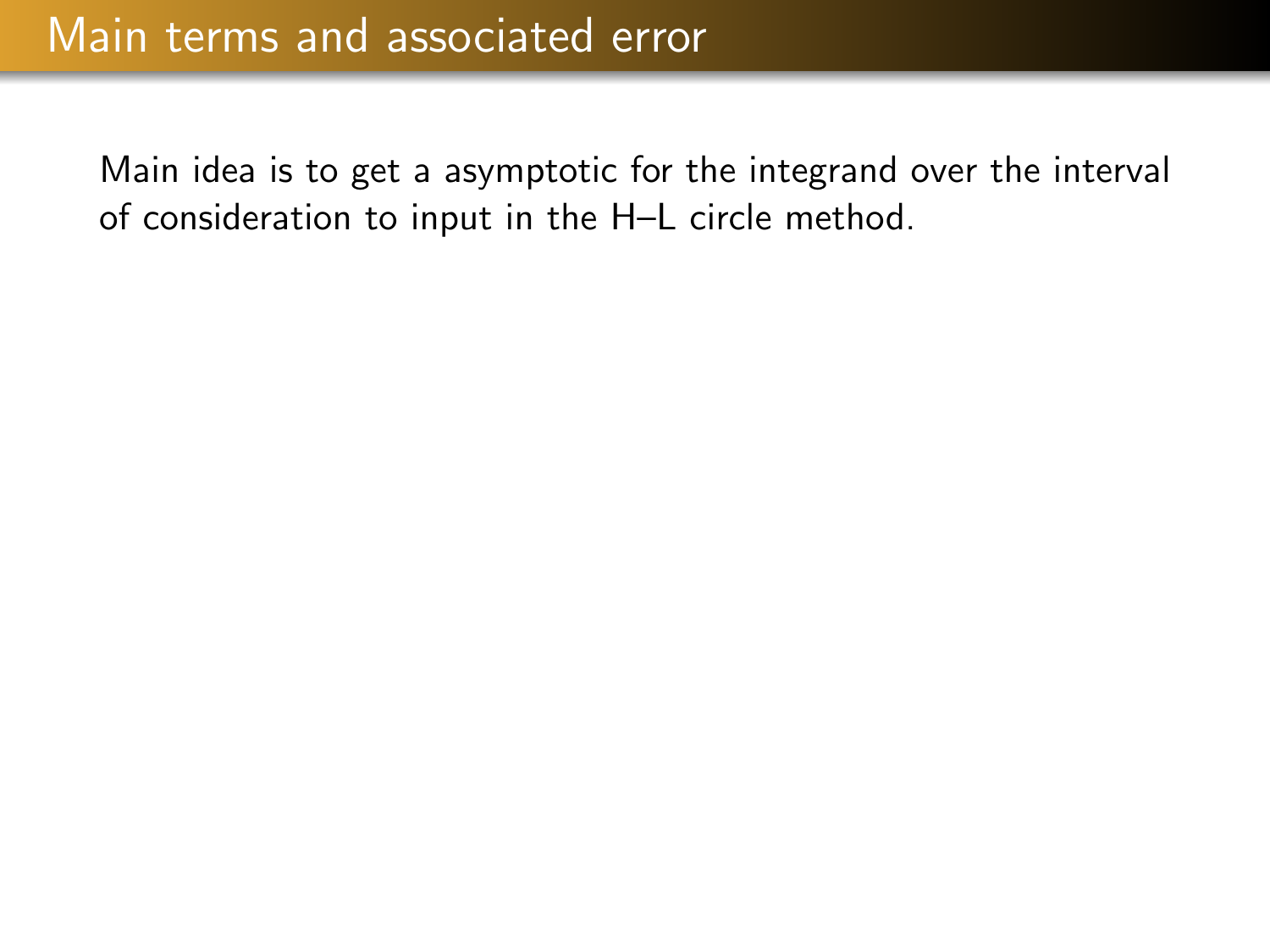Main idea is to get a asymptotic for the integrand over the interval of consideration to input in the H–L circle method.

**Write** 

$$
\Phi_d\big(\rho e(\Theta)\big)=\sum_{j=1}^{\infty}\sum_{n=1}^{\infty}\frac{1}{j}\exp\left(-jn^k\Big(\frac{1}{X}-2\pi i\Theta\Big)\right).
$$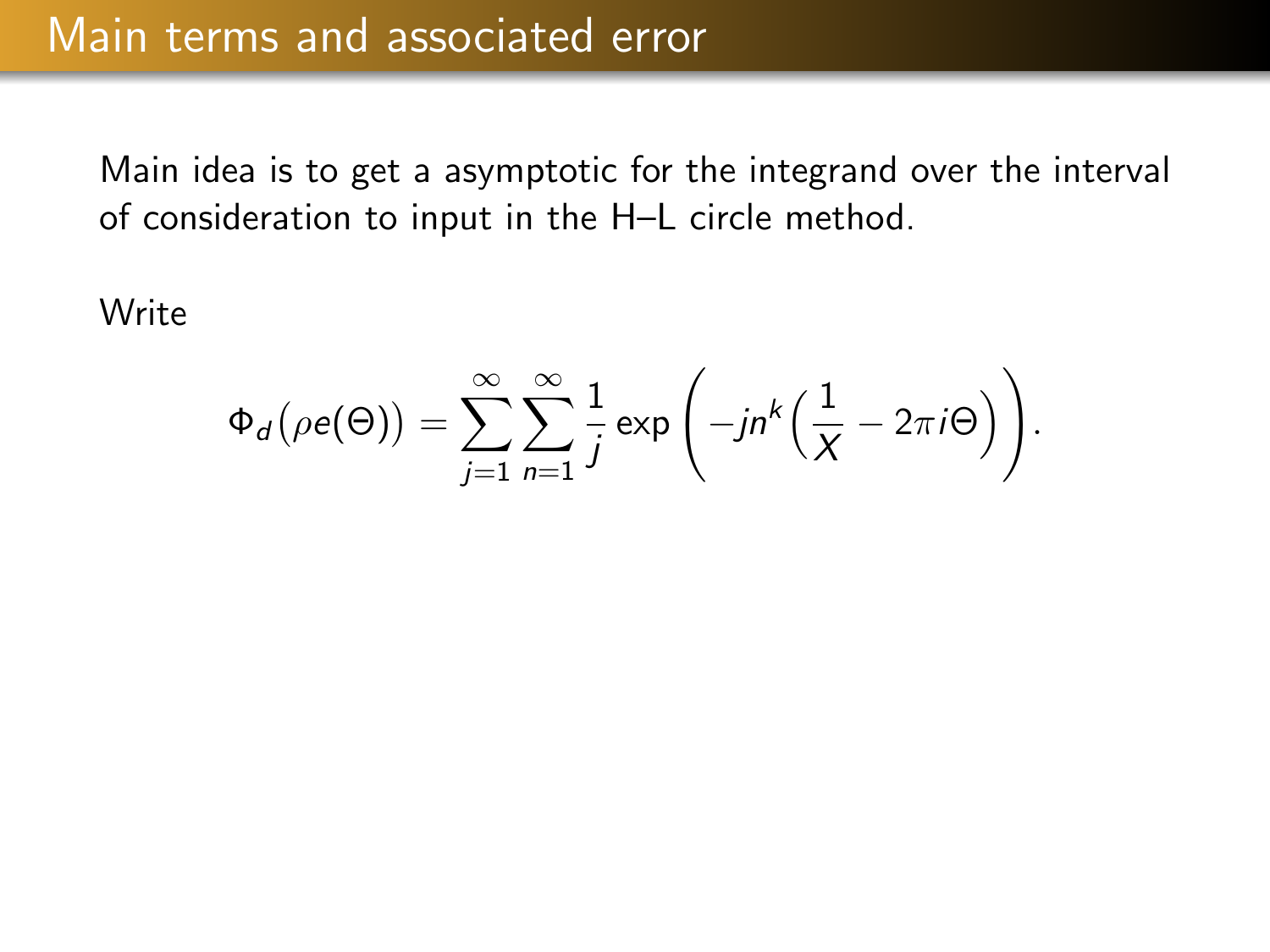Main idea is to get a asymptotic for the integrand over the interval of consideration to input in the H–L circle method.

**Write** 

$$
\Phi_d\big(\rho e(\Theta)\big)=\sum_{j=1}^{\infty}\sum_{n=1}^{\infty}\frac{1}{j}\exp\left(-jn^k\Big(\frac{1}{X}-2\pi i\Theta\Big)\right).
$$

Using a Mellin transform we obtain

$$
\Phi_d(\rho e(\Theta)) = \frac{1}{2\pi i} \sum_{j=1}^{\infty} \sum_{n=1}^{\infty} \frac{1}{j} \int_{c-i\infty}^{c+i\infty} \Gamma(s) j^{-s} n^{-ds} \Big( \frac{X}{1 - 2\pi i \Theta X} \Big)^s ds,
$$

for  $c > 0$ .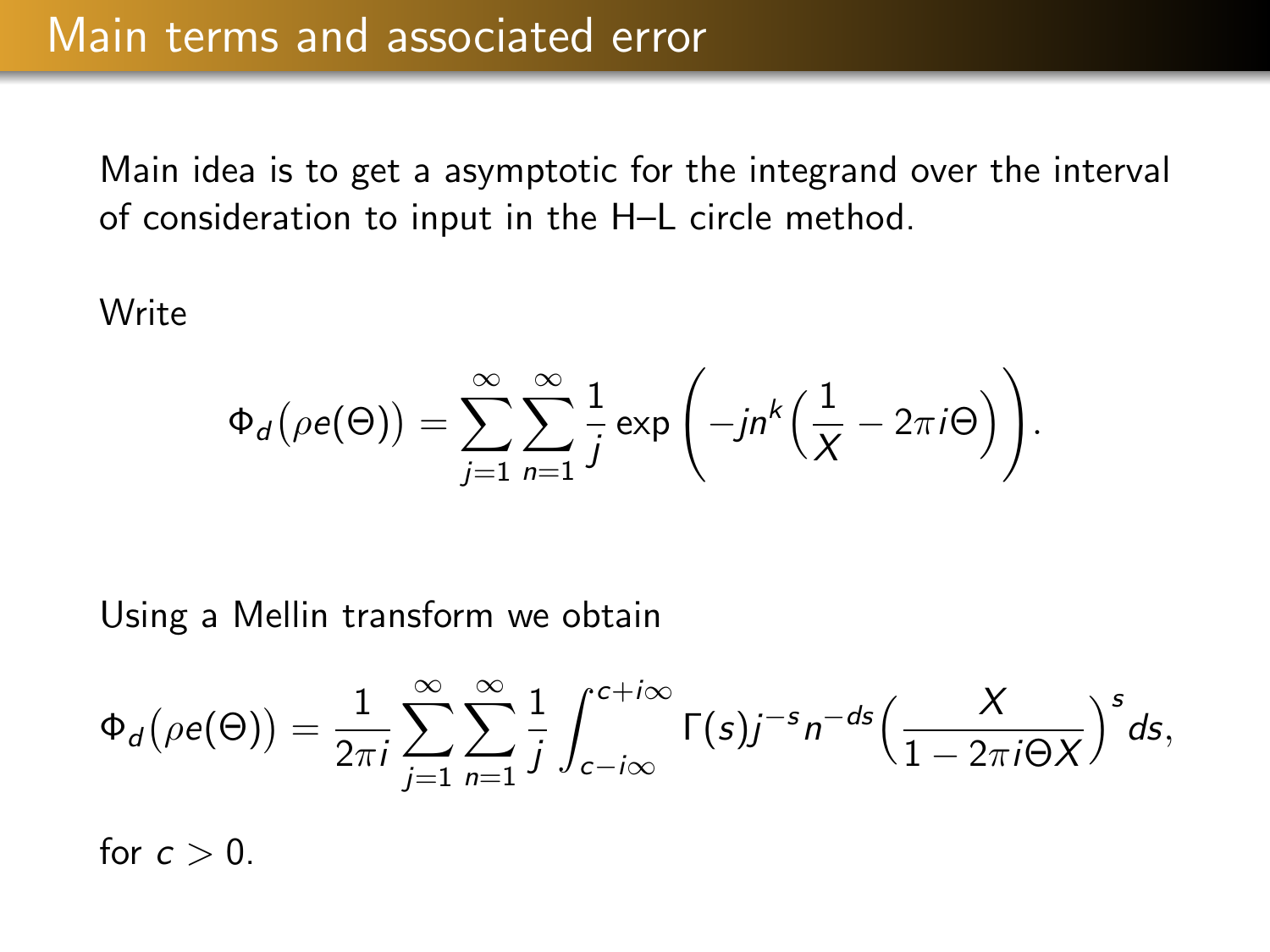#### Main terms continued

For  $c > 1/d$  we can swap the sums and integration to obtain

$$
\Phi_d(\rho e(\Theta)) = \frac{1}{2\pi i} \int_{c-i\infty}^{c+i\infty} \zeta(1+s)\zeta(ds) \Big(\frac{X}{1-2\pi i\Theta X}\Big)^s \Gamma(s) ds.
$$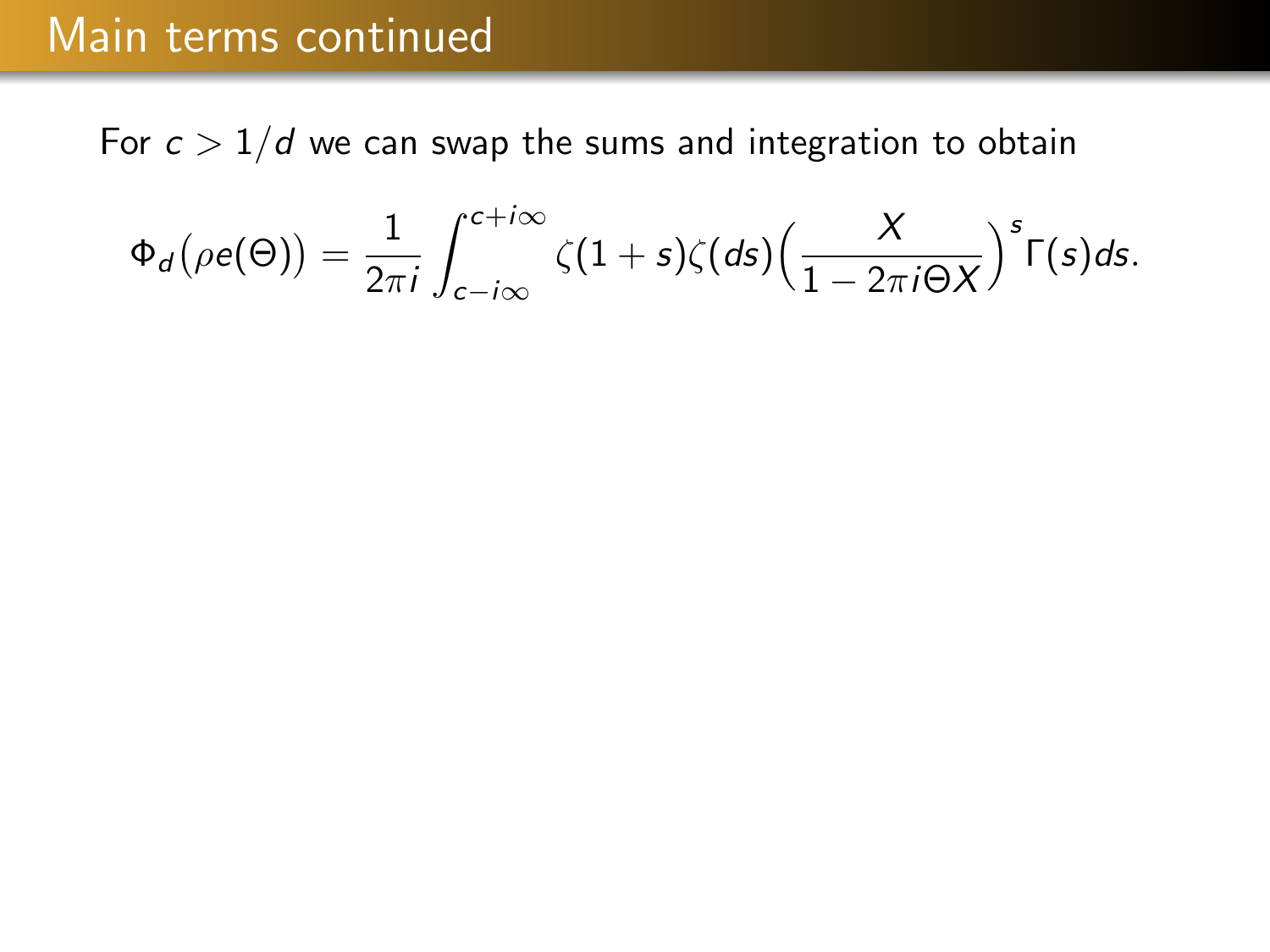### Main terms continued

For  $c > 1/d$  we can swap the sums and integration to obtain

$$
\Phi_d(\rho e(\Theta)) = \frac{1}{2\pi i} \int_{c-i\infty}^{c+i\infty} \zeta(1+s)\zeta(ds) \Big(\frac{X}{1-2\pi i\Theta X}\Big)^s \Gamma(s) ds.
$$

Let  $R \geq 3/2$  be a parameter and extend the region of integration to a rectangle

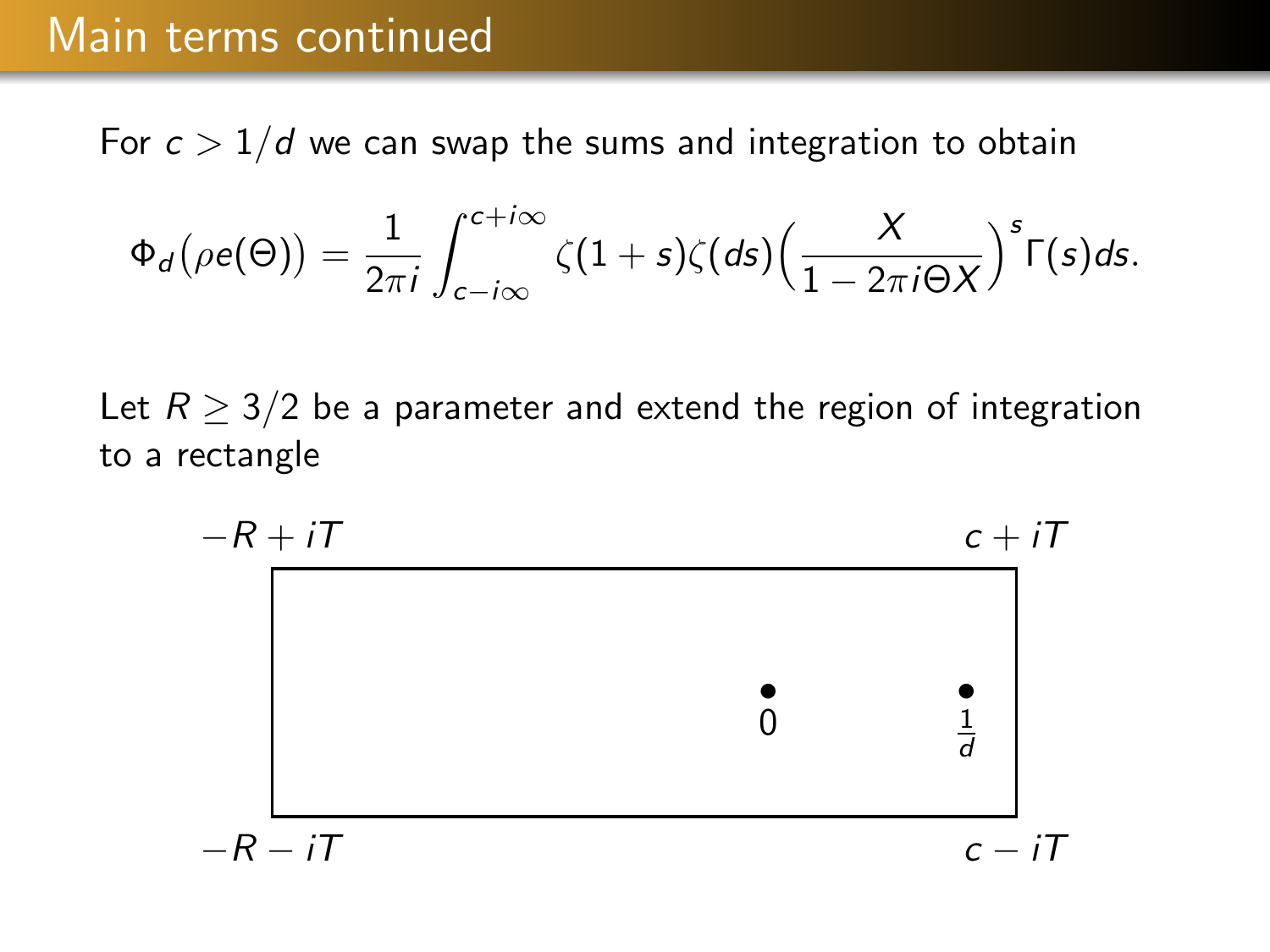#### Horizontal sides:

$$
\int_{c+iT}^{-R+iT} \longrightarrow 0 \quad \text{and} \quad \int_{-R-iT}^{c+iT} \longrightarrow 0 \quad \text{as} \quad T \rightarrow \infty.
$$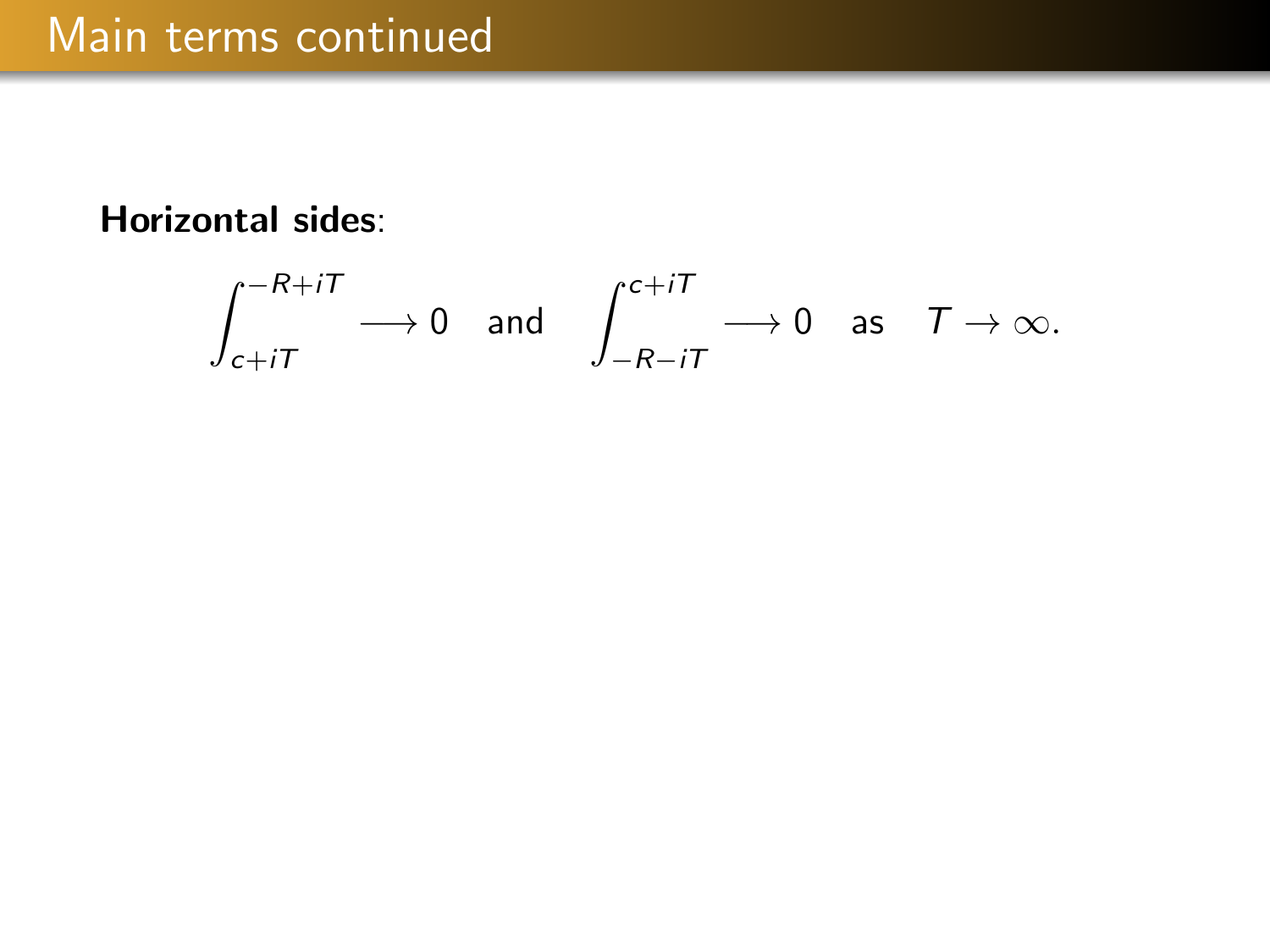#### Horizontal sides:

$$
\int_{c+iT}^{-R+iT} \longrightarrow 0 \quad \text{and} \quad \int_{-R-iT}^{c+iT} \longrightarrow 0 \quad \text{as} \quad T \rightarrow \infty.
$$

Left vertical side can be controlled by a double application of the ζ-functional equation and Stirling's formula to

$$
\zeta(s+1)\zeta(ds)\Gamma(s).
$$

One can choose an optimal  $R$  to minimise the error.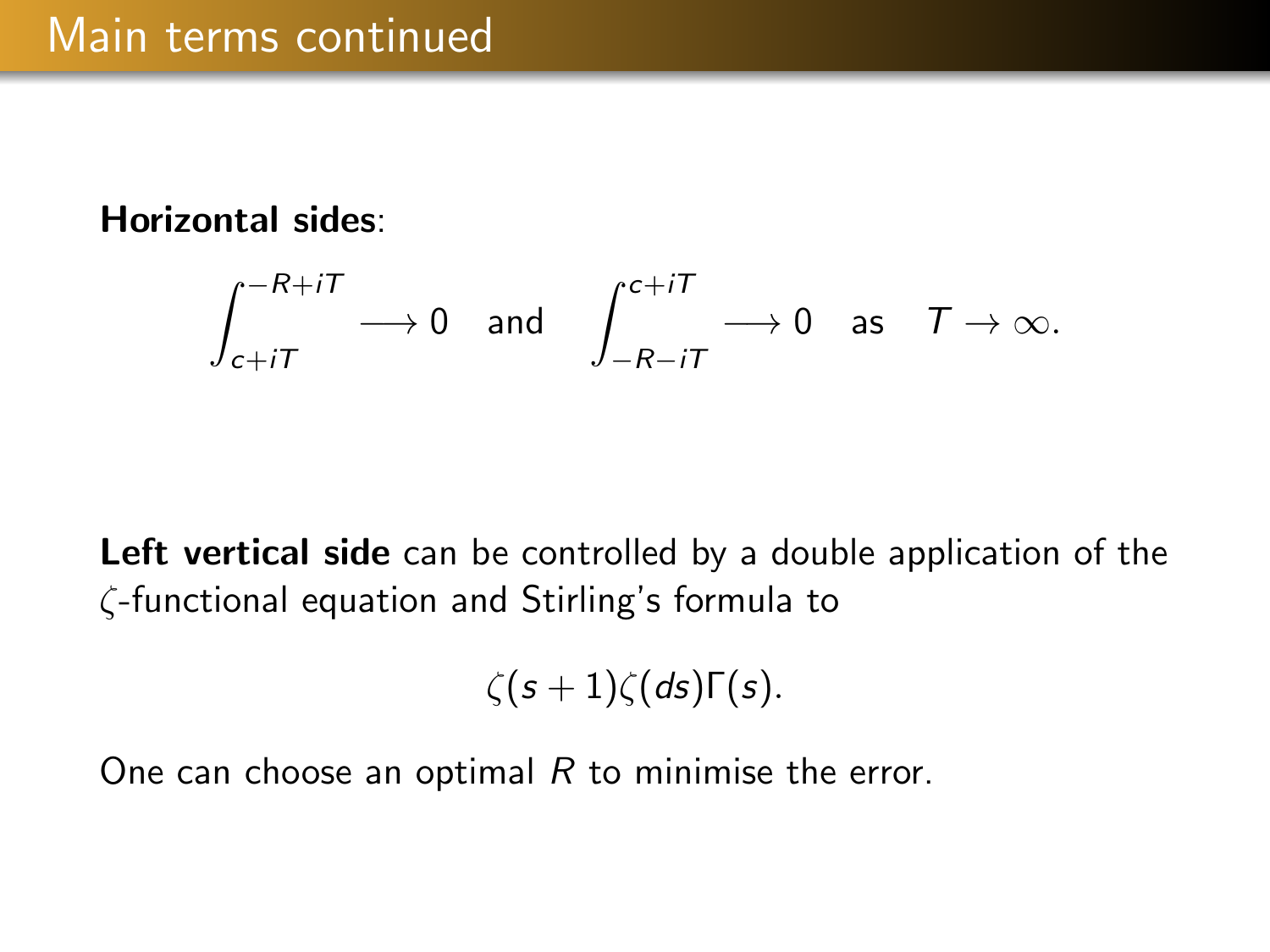Double pole of 
$$
\Gamma(s)\zeta(s+1)
$$
 at  $s=0$ 

\nSimple pole of  $\zeta(ds)$  at  $s=\frac{1}{d}$ 

Residue analysis

$$
\Phi_d(\rho e(\Theta)) \sim \frac{1}{d} \zeta \Big( 1 + \frac{1}{d} \Big) \Gamma \Big( \frac{1}{d} \Big) \Big( \frac{X}{1 - 2\pi i \Theta X} \Big)^{\frac{1}{d}} - \frac{1}{2} \log \Big( \frac{(2\pi)^d X}{1 - 2\pi i \Theta X} \Big) + \cdots
$$

This is one of the main inputs used in the H–L circle method computation of Gafni and Vaughan.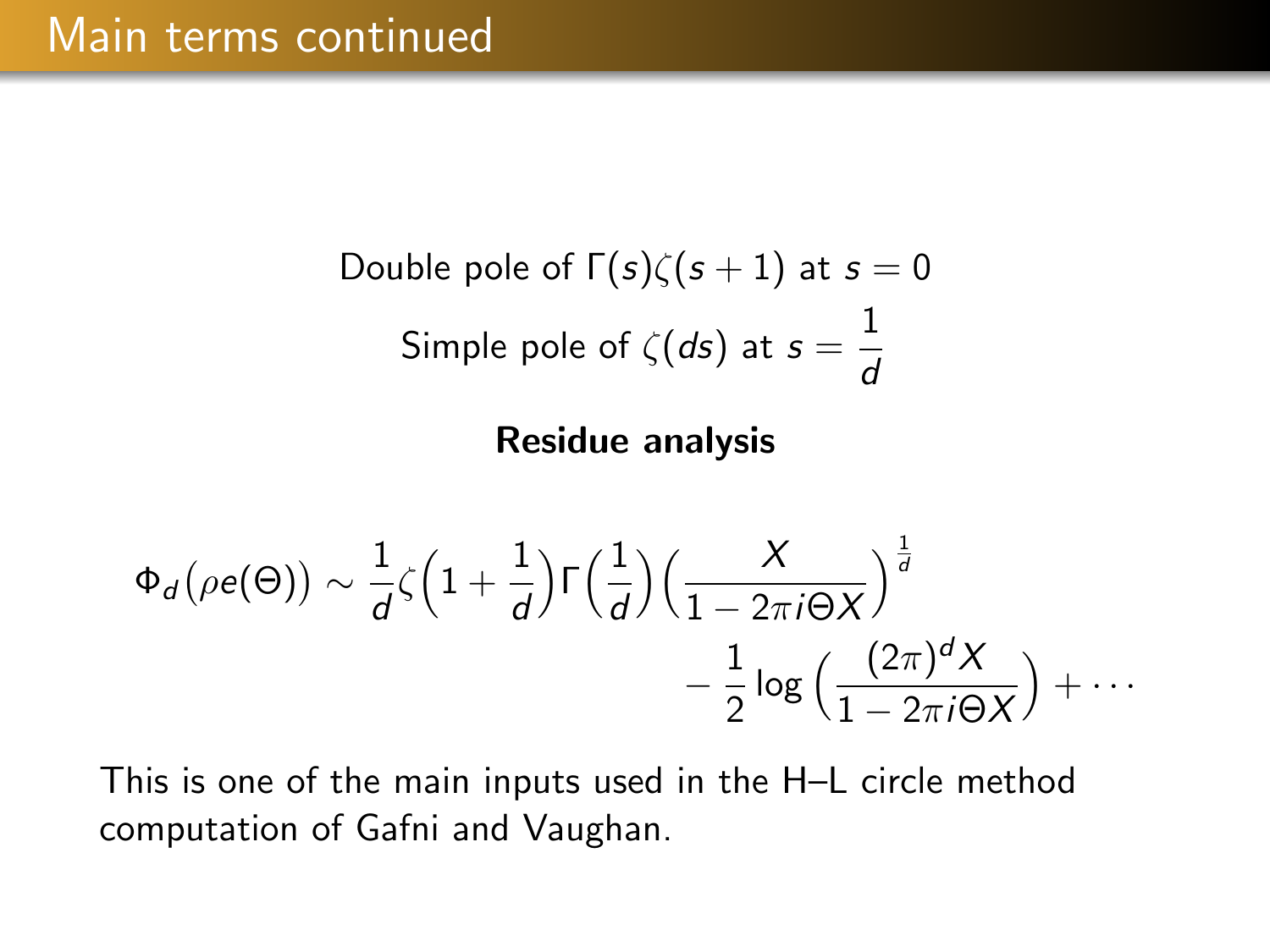### Generating functions for polynomials

Generating function for  $p_f(n)$  is given by

$$
\Psi_f(z) := \sum_{n=0}^{\infty} p_f(n) z^n = \prod_{n=1}^{\infty} (1 - z^{f(n)})^{-1}.
$$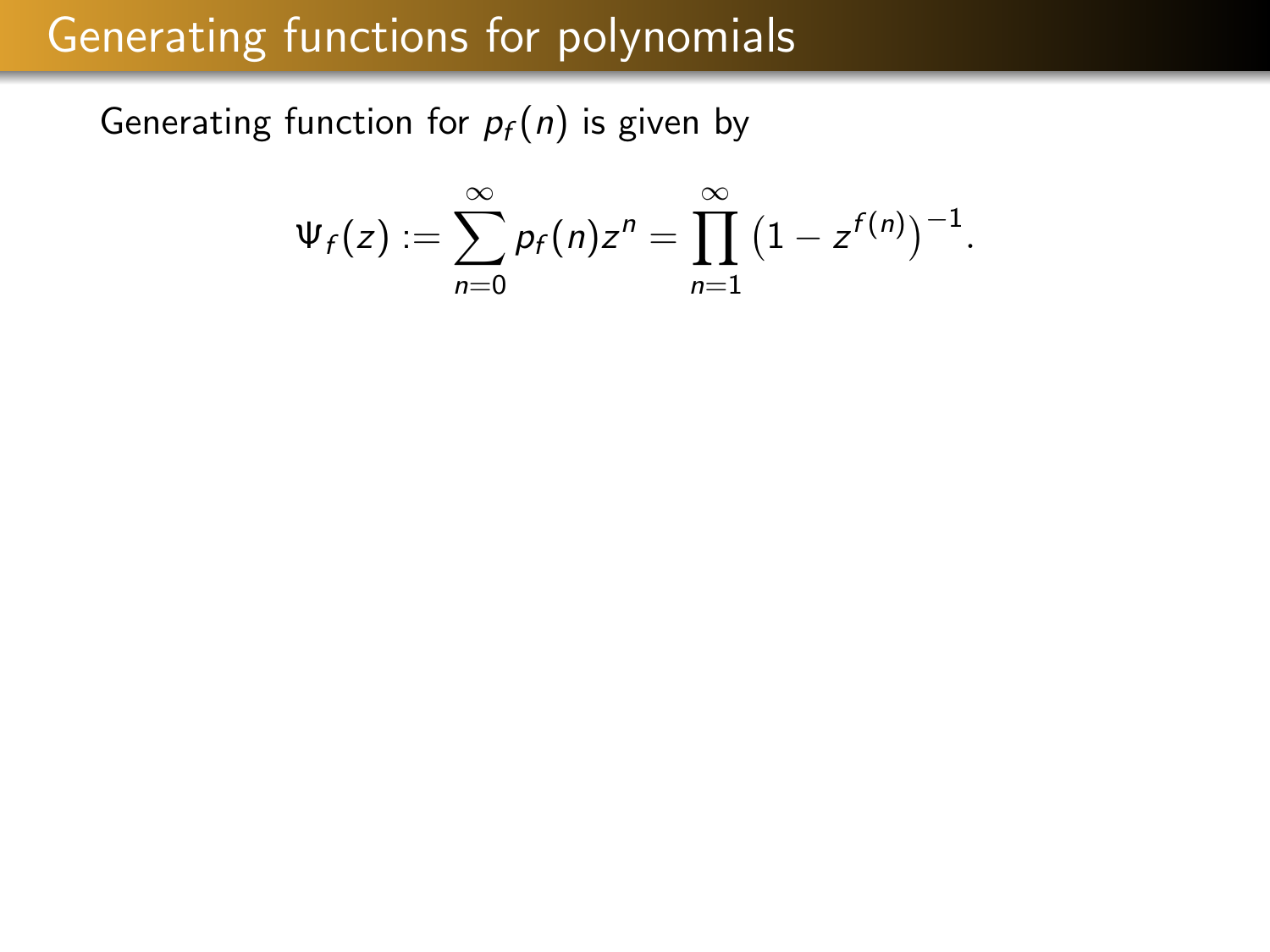### Generating functions for polynomials

Generating function for  $p_f(n)$  is given by

$$
\Psi_f(z) := \sum_{n=0}^{\infty} p_f(n) z^n = \prod_{n=1}^{\infty} (1 - z^{f(n)})^{-1}.
$$

The logarithm is given by

$$
\Phi_f(z) := \sum_{j=1}^{\infty} \sum_{n=1}^{\infty} \frac{1}{j} z^{j f(n)}.
$$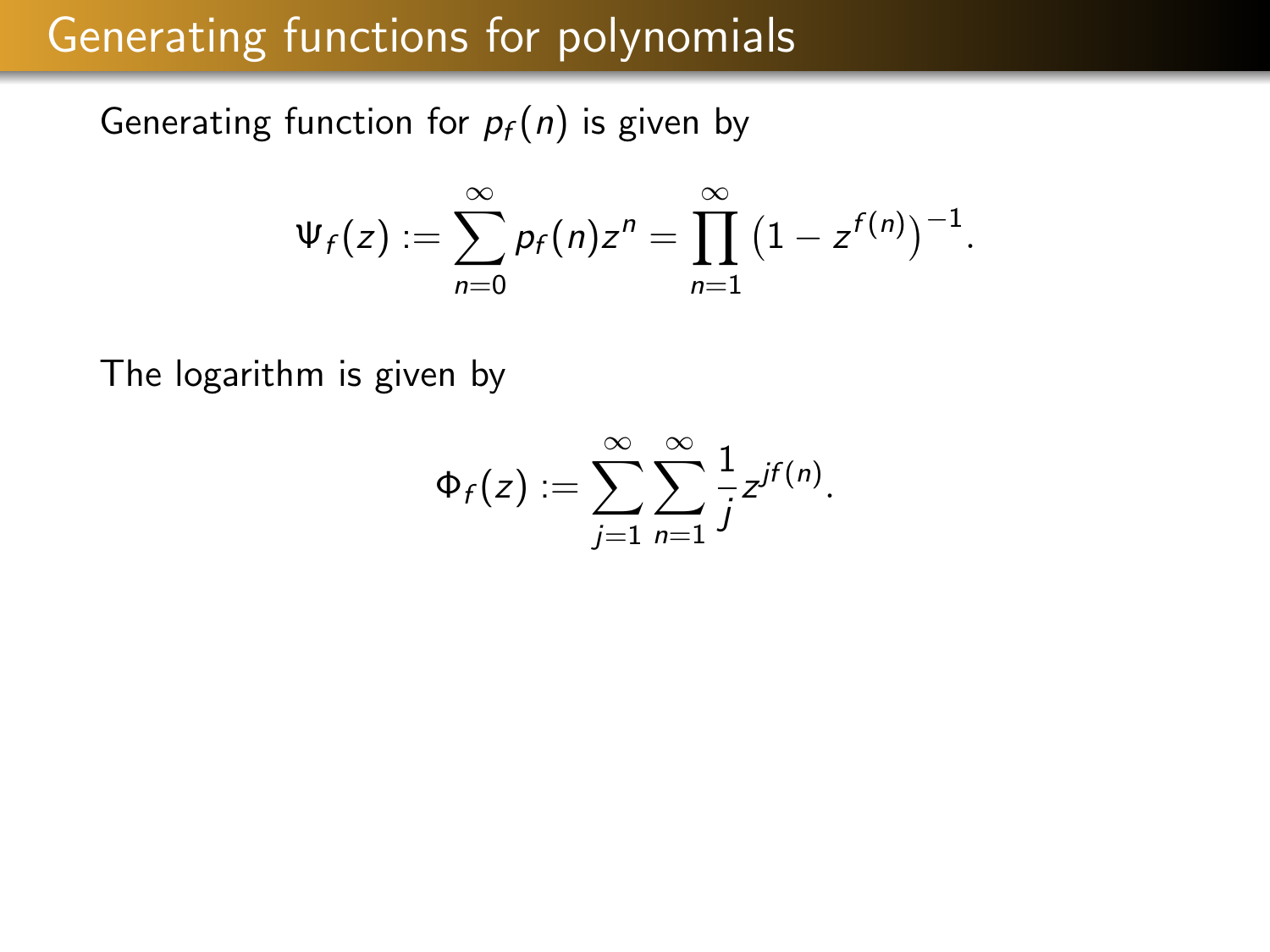### Generating functions for polynomials

Generating function for  $p_f(n)$  is given by

$$
\Psi_f(z) := \sum_{n=0}^{\infty} p_f(n) z^n = \prod_{n=1}^{\infty} (1 - z^{f(n)})^{-1}.
$$

The logarithm is given by

$$
\Phi_f(z) := \sum_{j=1}^{\infty} \sum_{n=1}^{\infty} \frac{1}{j} z^{j f(n)}.
$$

Clearly

$$
\Psi_f(z)=\exp\big(\Phi_f(z)\big).
$$

Again apply Cauchy's Theorem

$$
p_f(n) = \int_0^1 \rho^{-n} \exp\left(\Phi_f(\rho e(\Theta)) - 2\pi i n\Theta\right) d\Theta.
$$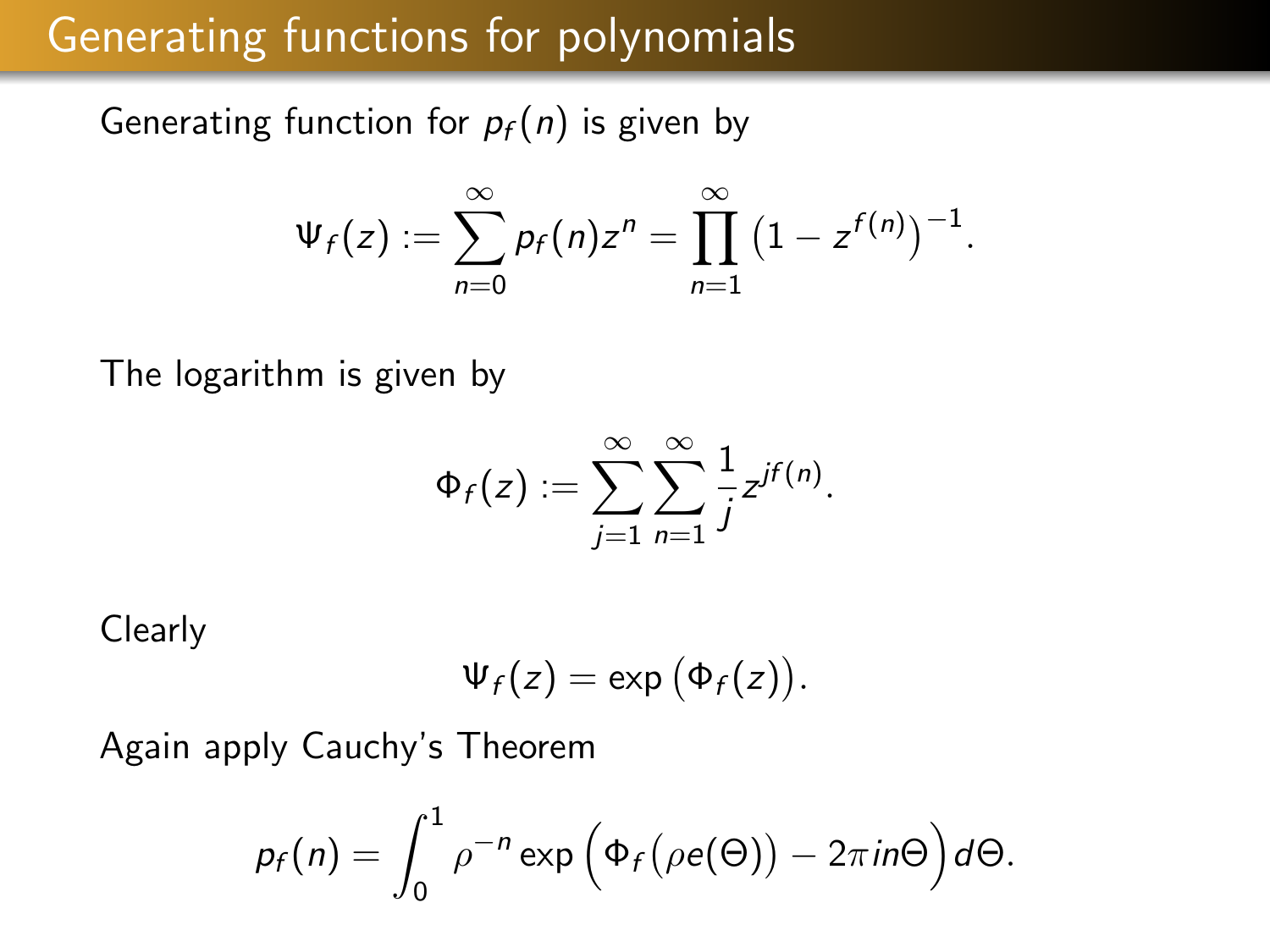Let

$$
x:=\frac{1-2\pi i\Theta X}{X}.
$$

Then  $\Phi_f$  can be re-written as

$$
\Phi_f\big(\rho e(\Theta)\big)=\sum_{j=1}^\infty\frac{\exp(-ja_0x)}{j}\sum_{n=1}^\infty\exp(-j(f(n)-a_0)x).
$$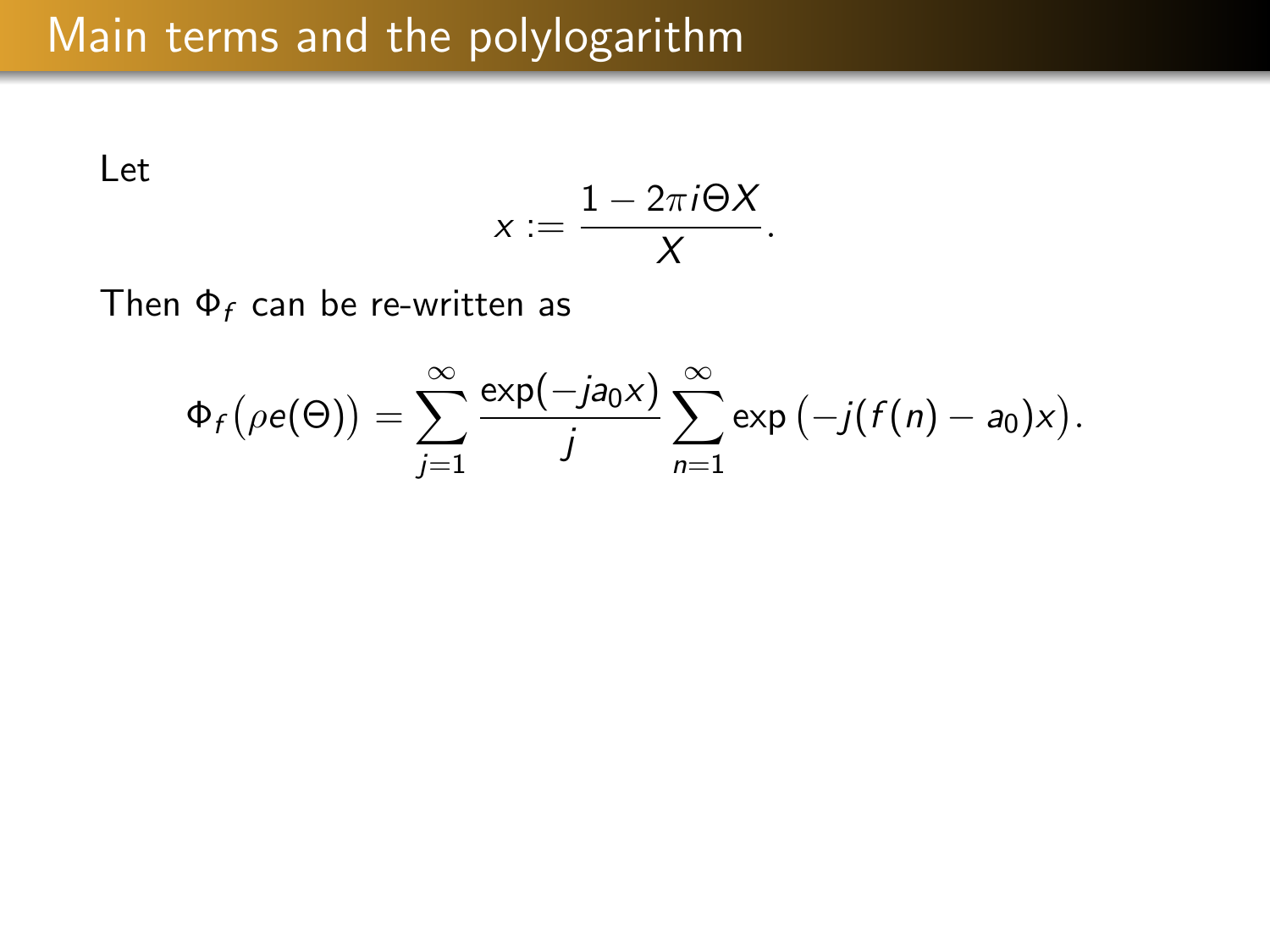Let

$$
x:=\frac{1-2\pi i\Theta X}{X}.
$$

Then  $\Phi_f$  can be re-written as

$$
\Phi_f\big(\rho e(\Theta)\big)=\sum_{j=1}^\infty\frac{\exp(-ja_0x)}{j}\sum_{n=1}^\infty\exp(-j(f(n)-a_0)x).
$$

Using the Cahen–Mellin transform

$$
\Phi_f(\rho e(\Theta)) = \frac{1}{2\pi i} \sum_{j=1}^{\infty} \frac{\exp(-ja_0x)}{j} \sum_{n=1}^{\infty} \int_{(c)} \Gamma(s) (j(f(n)-a_0)x)^{-s} ds.
$$

Here we choose  $c := 1/d + \varepsilon$  for any  $\varepsilon > 0$ .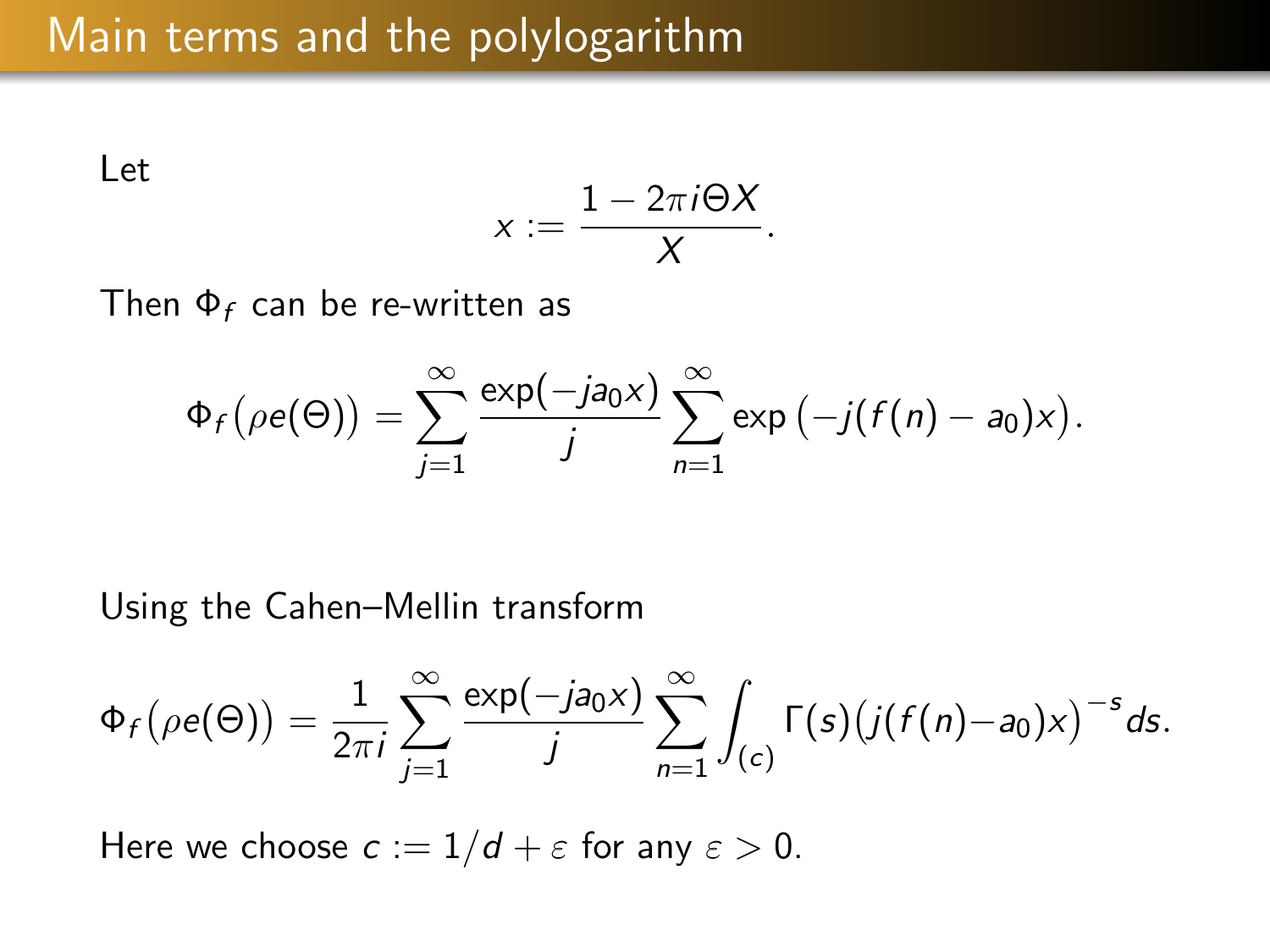Factoring the polynomial,

$$
\Phi_f(\rho e(\Theta)) = \frac{1}{2\pi i} \sum_{j=1}^{\infty} \exp(-ja_0x)
$$
  
 
$$
\times \sum_{n=1}^{\infty} \int_{(c)} j^{-s-1} \Gamma(s) x^{-s} a_d^{-s} n^{-s} \prod_{j=1}^{d-1} (n+\alpha_j)^{-s} ds.
$$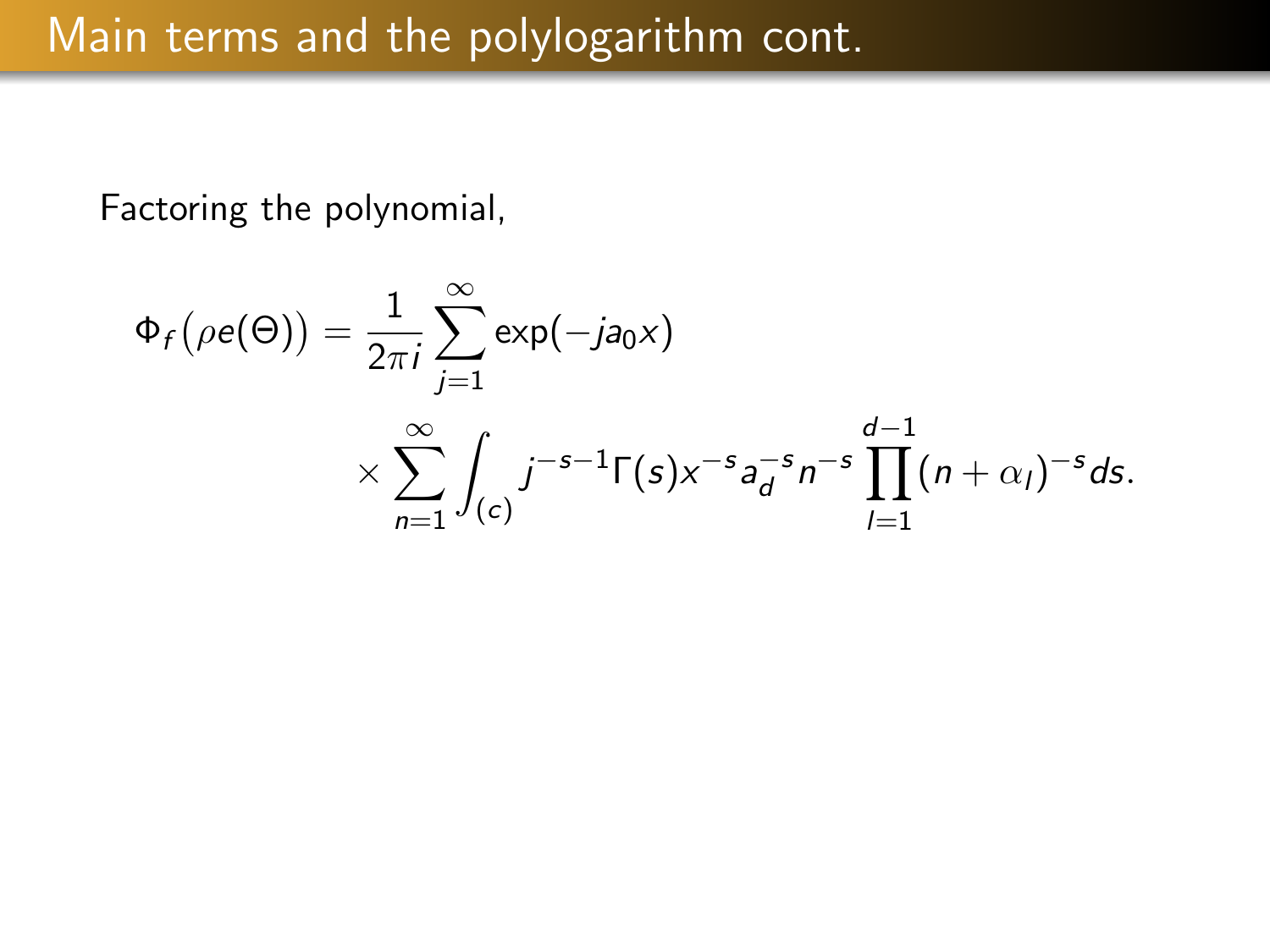Factoring the polynomial,

$$
\Phi_f(\rho e(\Theta)) = \frac{1}{2\pi i} \sum_{j=1}^{\infty} \exp(-ja_0x)
$$
  
 
$$
\times \sum_{n=1}^{\infty} \int_{(c)} j^{-s-1} \Gamma(s) x^{-s} a_d^{-s} n^{-s} \prod_{l=1}^{d-1} (n+\alpha_l)^{-s} ds.
$$

Interchanging summation on  $n$  and the integral yields

$$
\Phi_f(\rho e(\Theta)) = \frac{1}{2\pi i} \sum_{j=1}^{\infty} \int_{(c)} \frac{\exp(-ja_0x)}{j^{s+1}} \Gamma(s) x^{-s} a_d^{-s} \zeta(s,\alpha) ds.
$$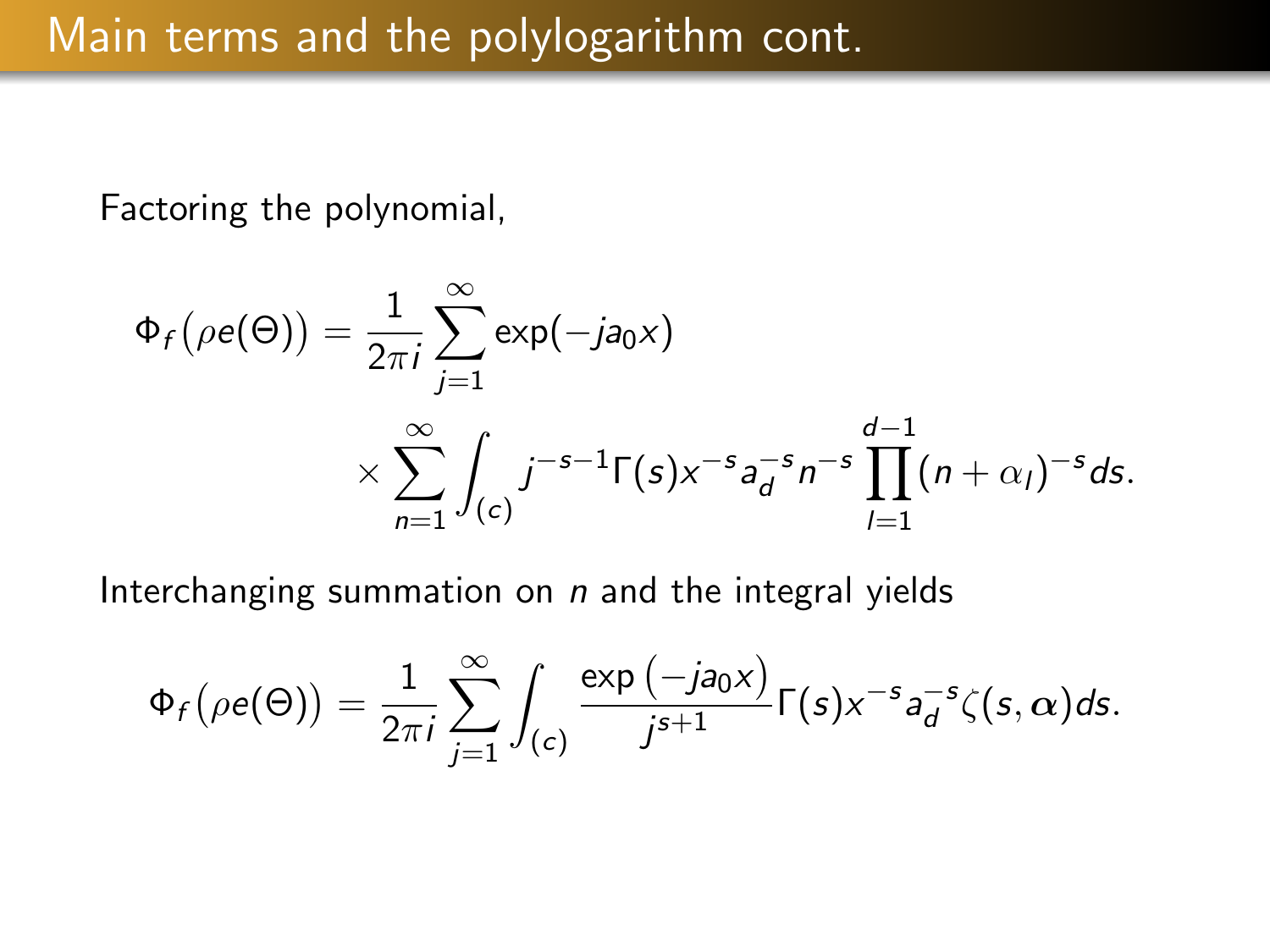#### Summing over j

$$
\Phi_f(\rho e(\Theta)) = \frac{1}{2\pi i} \int_{(c)} \text{Li}_{s+1}(e^{-a_0 x}) \Gamma(s) x^{-s} a_d^{-s} \zeta(s, \alpha) ds, \quad (1)
$$

where  $Li_s(z)$  is the polylogarithm function

$$
\mathsf{Li}_s(z):=\sum_{k=1}^\infty \frac{z^k}{k^s}\quad\text{for}\quad s\in\mathbb{C}\quad\text{and}\quad |z|<1.
$$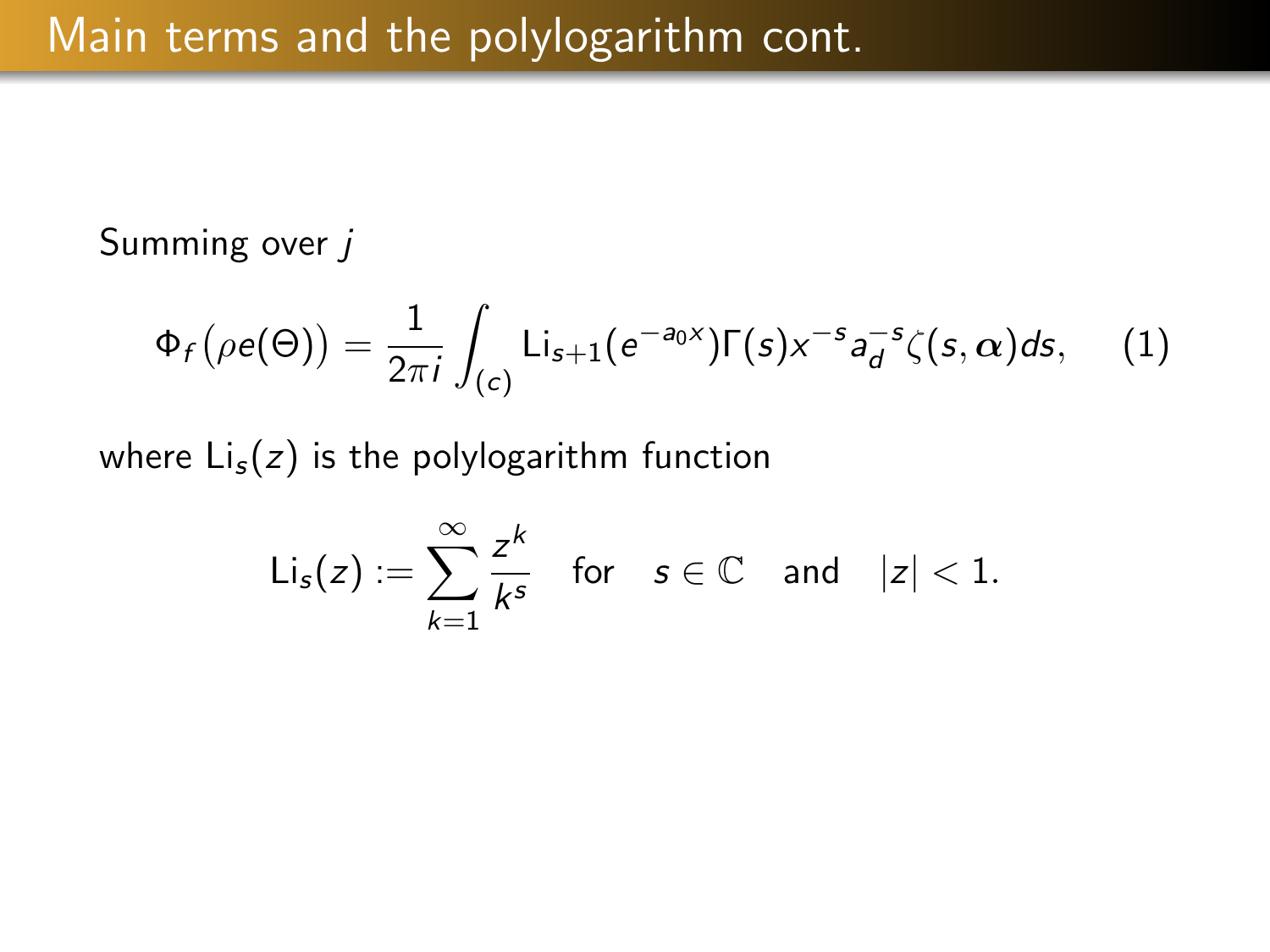#### Summing over *i*

$$
\Phi_f(\rho e(\Theta)) = \frac{1}{2\pi i} \int_{(c)} \text{Li}_{s+1}(e^{-a_0 x}) \Gamma(s) x^{-s} a_d^{-s} \zeta(s, \alpha) ds, \quad (1)
$$

where  $Li_s(z)$  is the polylogarithm function

$$
\mathsf{Li}_s(z):=\sum_{k=1}^\infty \frac{z^k}{k^s}\quad\text{for}\quad s\in\mathbb{C}\quad\text{and}\quad |z|<1.
$$

The main idea now is to try and write this as in integral involving Γ and ζ functions.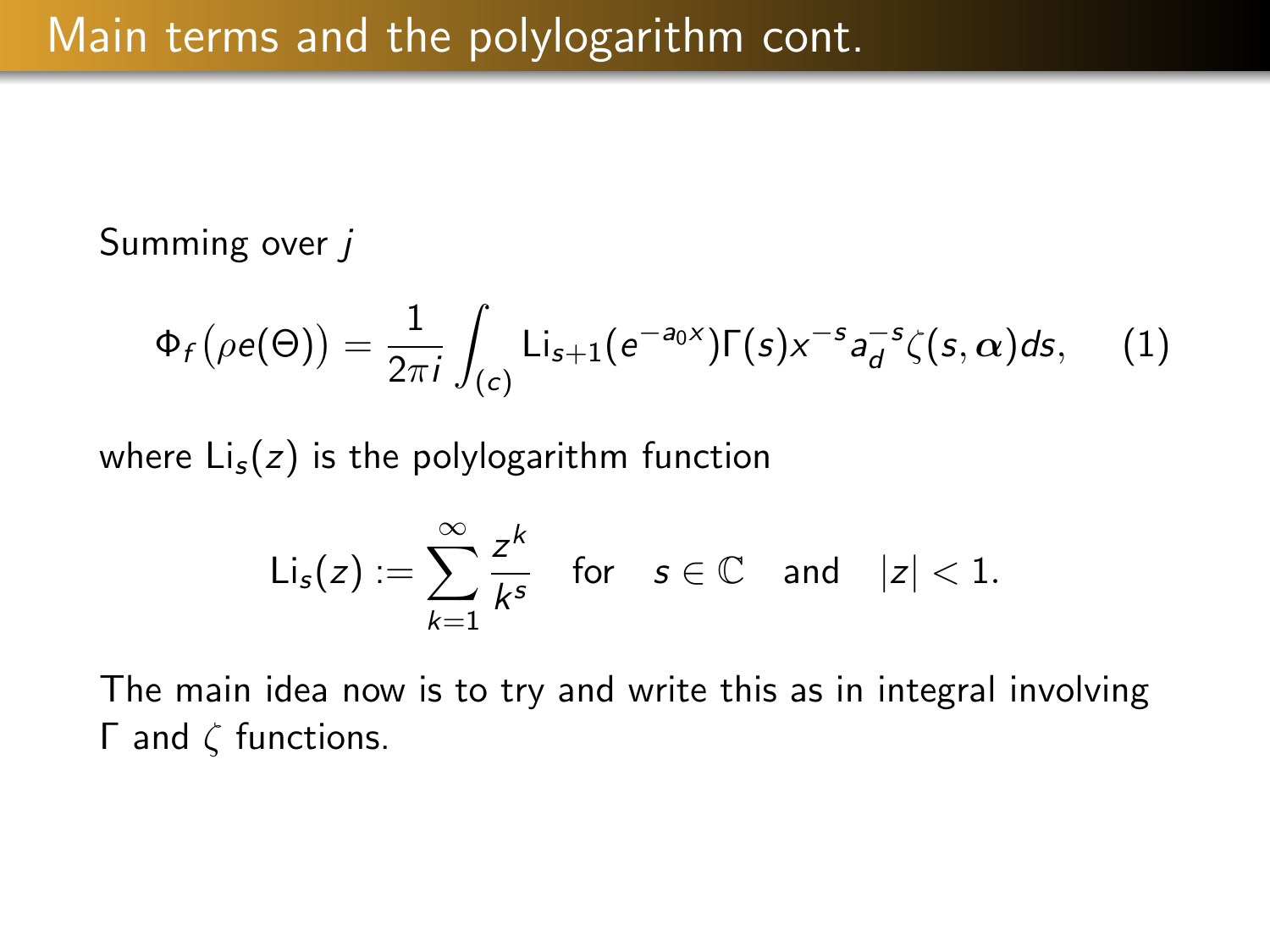## Polylogarithm identity

We have the polylogarithm identity:

$$
Li_{s}(e^{\mu}) = \Gamma(1-s)(-\mu)^{s-1} + \sum_{k=0}^{\infty} \frac{\zeta(s-k)}{k!} \mu^{k},
$$

valid for all  $|\mu| < 2\pi$  and  $s \neq 1, 2, 3, \ldots$ .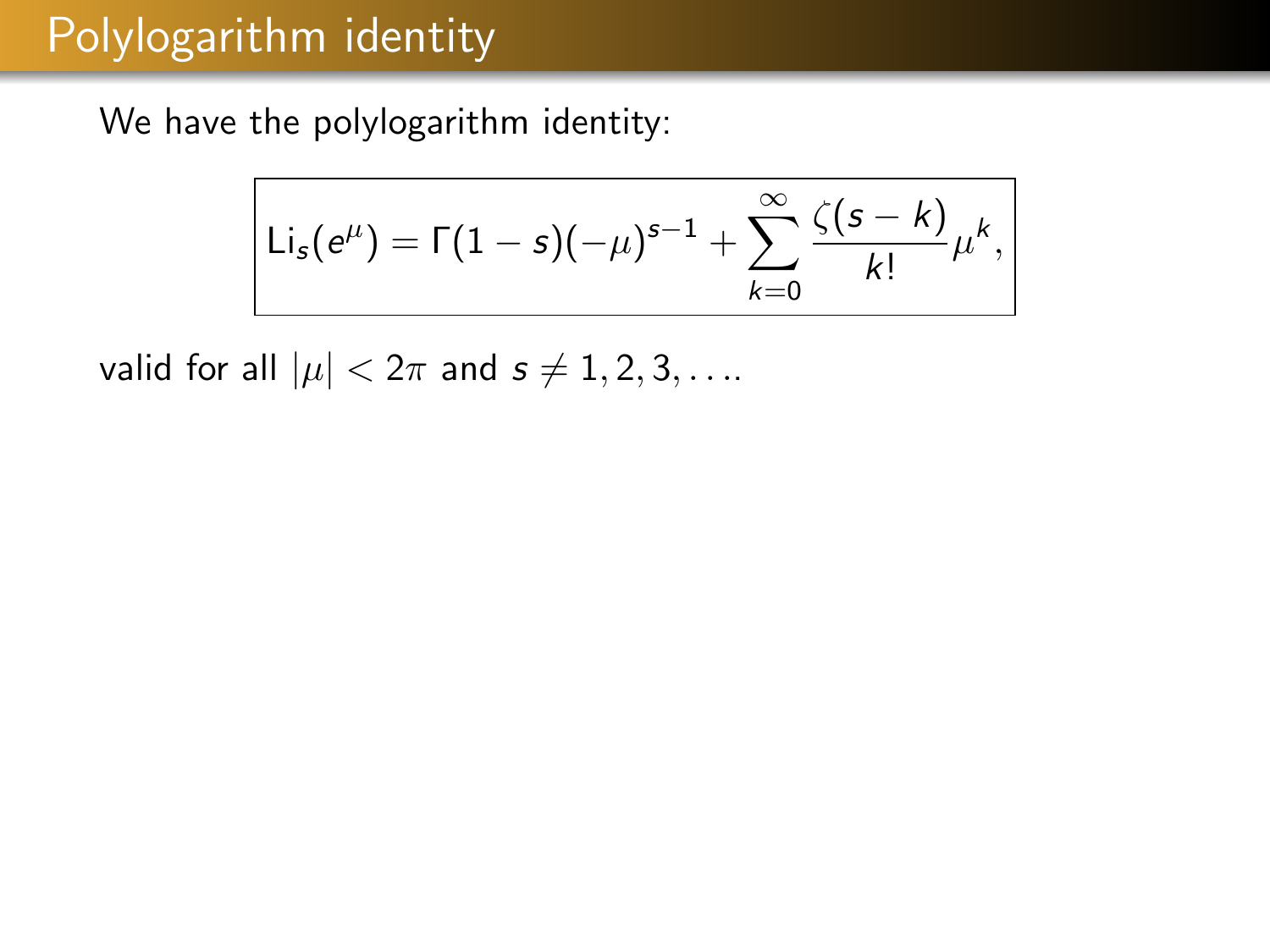# Polylogarithm identity

We have the polylogarithm identity:

$$
Li_{s}(e^{\mu}) = \Gamma(1-s)(-\mu)^{s-1} + \sum_{k=0}^{\infty} \frac{\zeta(s-k)}{k!} \mu^{k},
$$

valid for all  $|\mu| < 2\pi$  and  $s \neq 1, 2, 3, \ldots$ . Reduced to analysing

$$
\Phi_f\big(\rho e(\Theta)\big) = \frac{1}{2\pi i} (I_1 + I_2)
$$

where

$$
I_1 := \int_{(c)} \Gamma(s) \Gamma(-s) \left(\frac{a_0}{a_d}\right)^s \zeta(s, \alpha) ds
$$
  

$$
I_2 := \int_{(c)} \sum_{k=0}^{\infty} \frac{(-1)^k \zeta(s+1-k)}{k!} \Gamma(s) a_0^k a_d^{-s} x^{k-s} \zeta(s, \alpha) ds.
$$

Now  *involves an infinite sum.*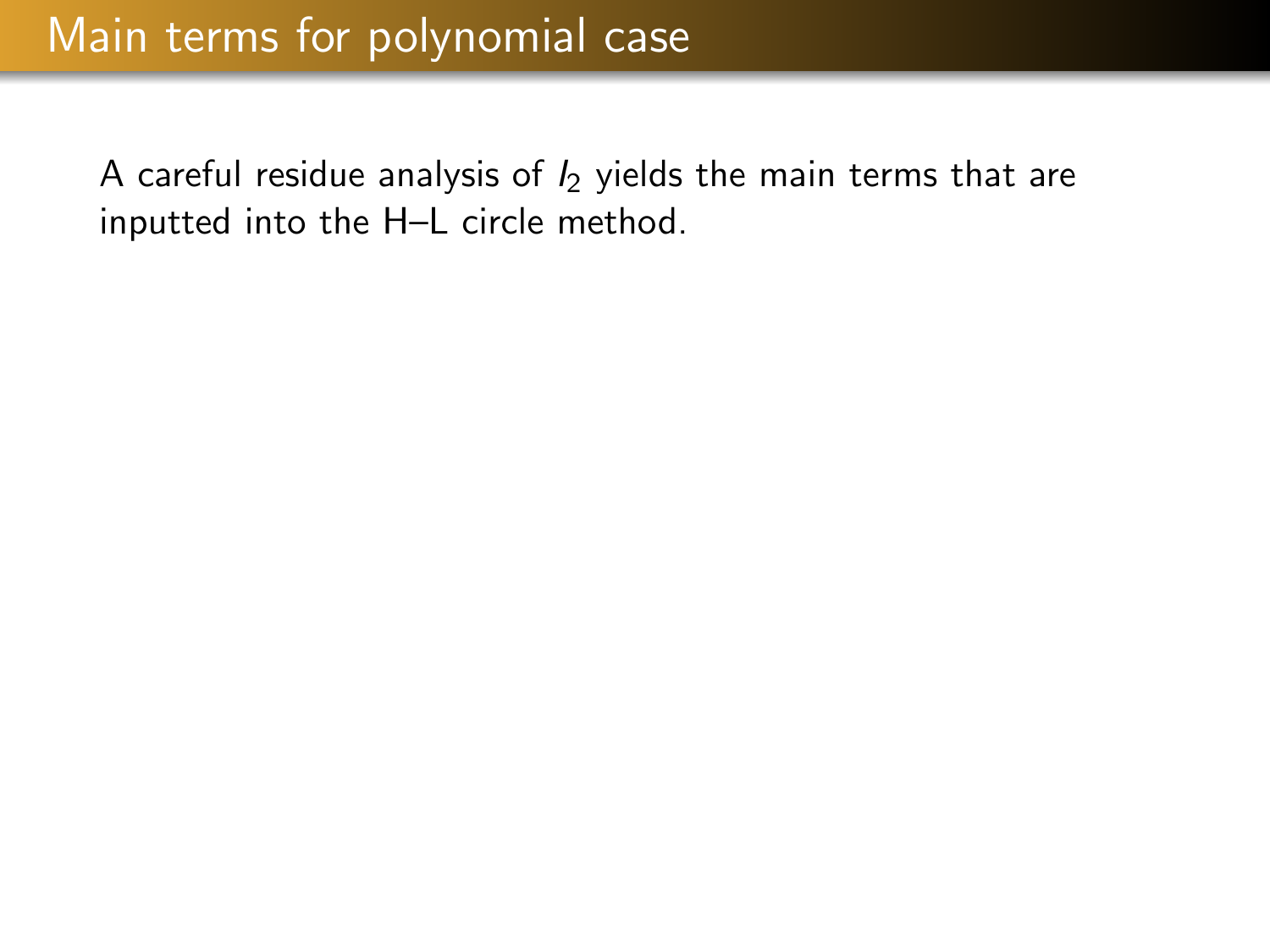The absence of a functional equation for  $\zeta(s,\alpha)$  presented difficulties in bounding the error from the contour integral on the left hand side of the rectangle.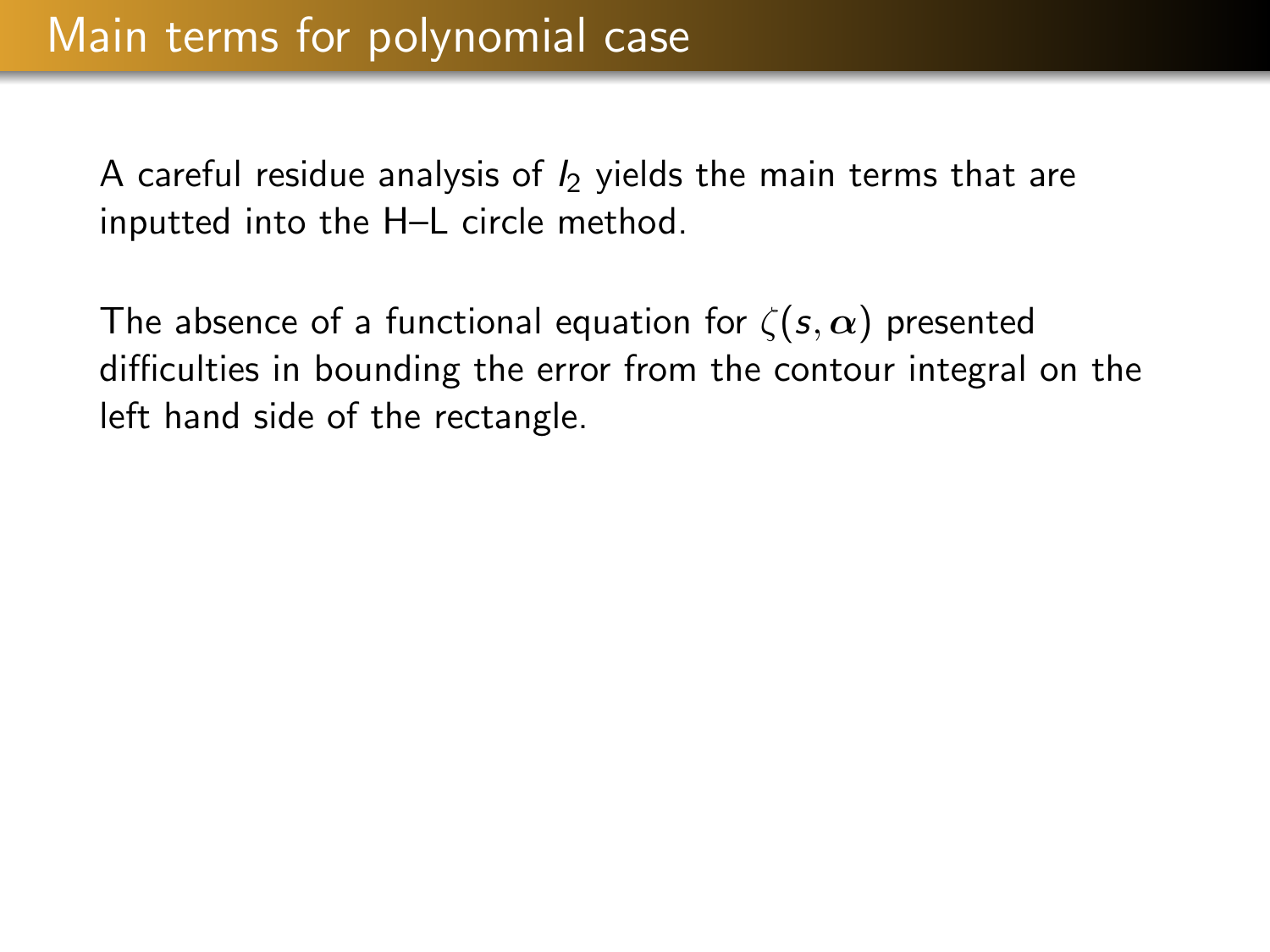The absence of a functional equation for  $\zeta(s,\alpha)$  presented difficulties in bounding the error from the contour integral on the left hand side of the rectangle.

Since  $\alpha_i \in \mathbb{R}_{\geq 0}$ , we had to use

$$
|\zeta(s,\alpha)| \ll_{\alpha,\sigma} |t|^{O_{\alpha,\sigma}(1)}.
$$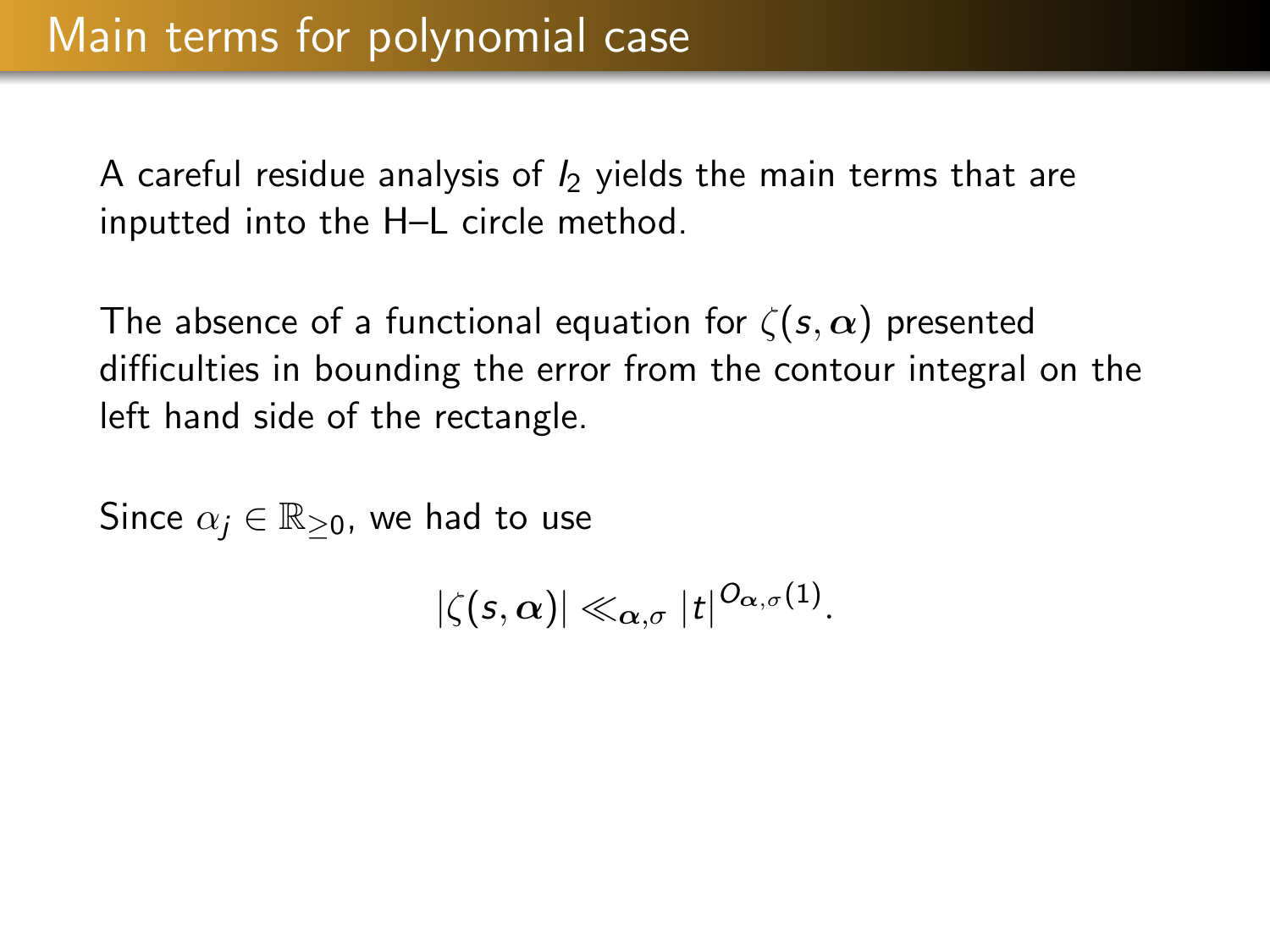The absence of a functional equation for  $\zeta(s,\alpha)$  presented difficulties in bounding the error from the contour integral on the left hand side of the rectangle.

Since  $\alpha_i \in \mathbb{R}_{\geq 0}$ , we had to use

$$
|\zeta(\mathsf{s},\alpha)| \ll_{\alpha,\sigma} |t|^{O_{\alpha,\sigma}(1)}.
$$

This is one of the main reasons why the error in our asymptotic is limited by the degree of the polynomial.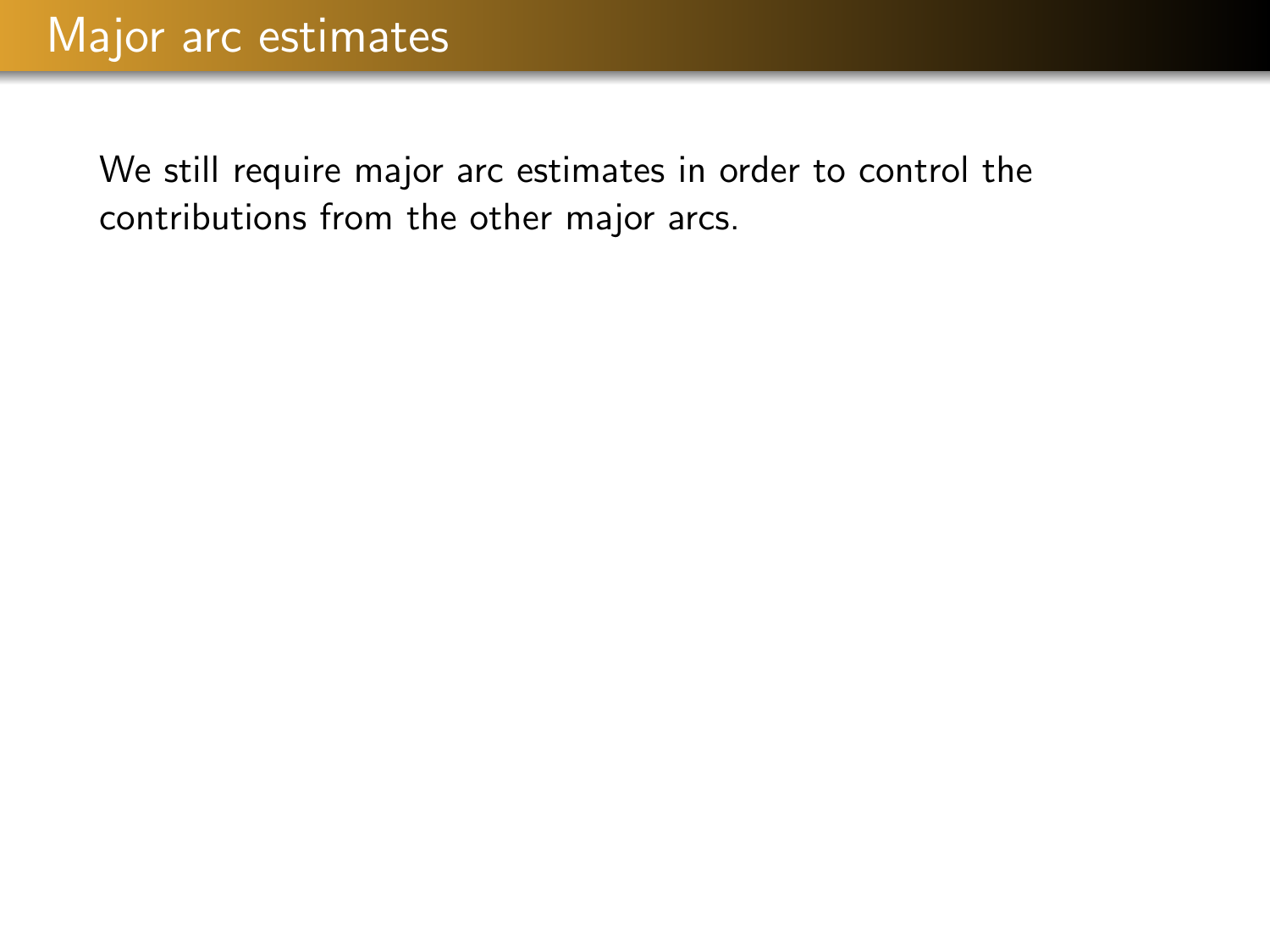In other applications, one usually uses more than one major arc to obtain the main terms and the associated singular series.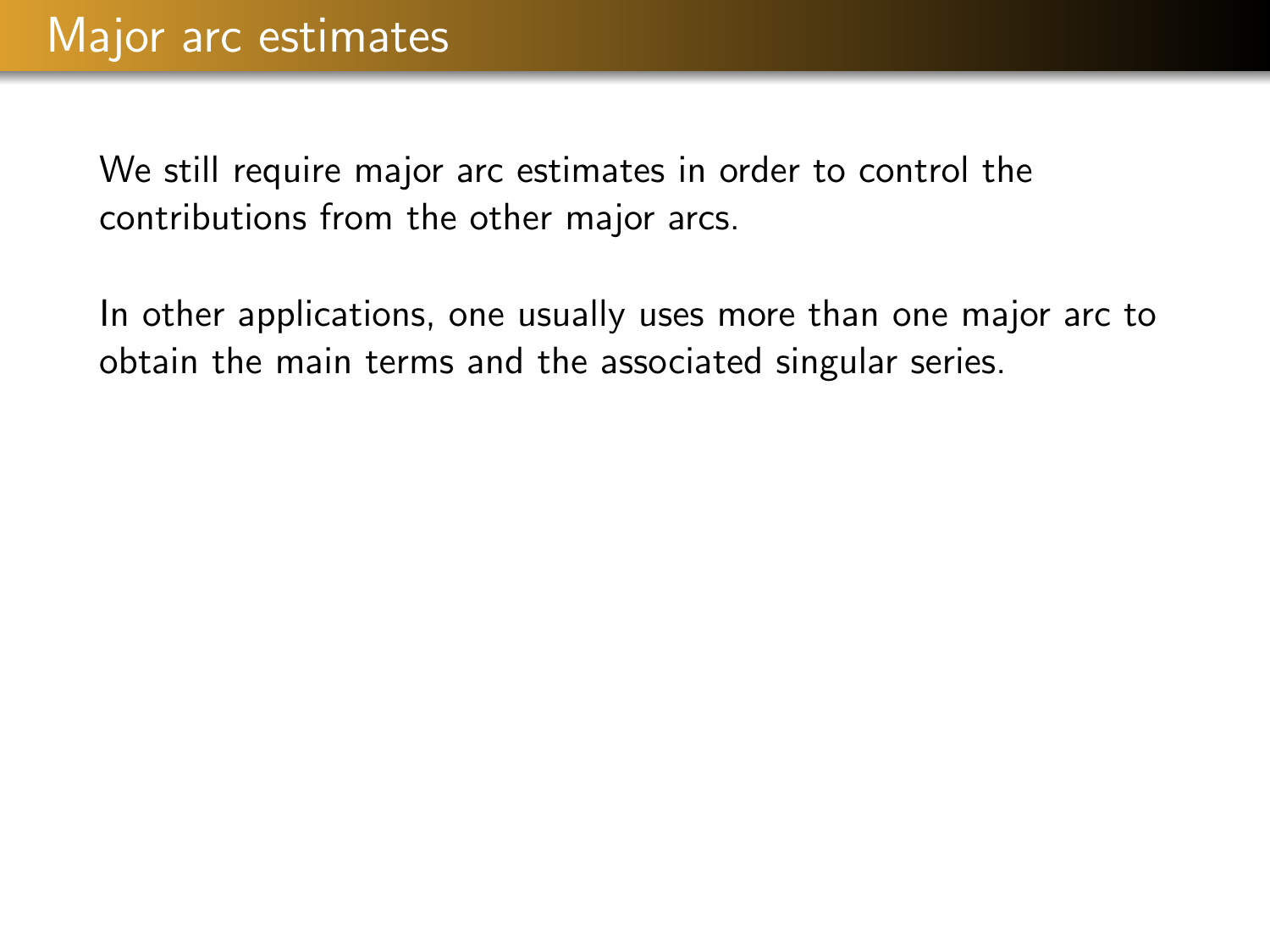In other applications, one usually uses more than one major arc to obtain the main terms and the associated singular series.

Problem boils down to estimating

$$
\mathcal{F}(\Theta):=\sum_{y=1}^U e\big(\Theta f(y)\big),
$$

where  $\Theta \in \mathfrak{M}(q, a)$ .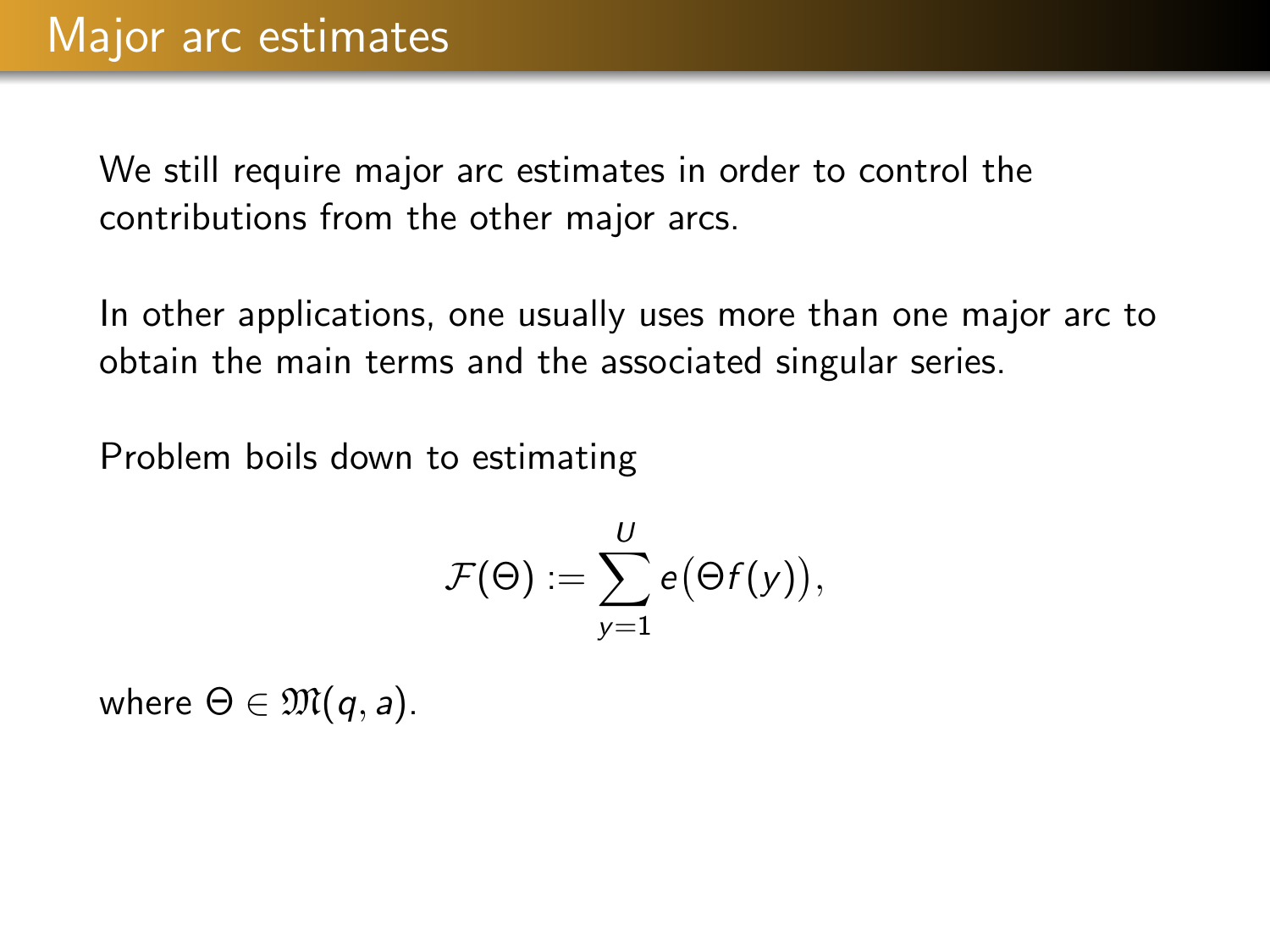In other applications, one usually uses more than one major arc to obtain the main terms and the associated singular series.

Problem boils down to estimating

$$
\mathcal{F}(\Theta) := \sum_{y=1}^U e(\Theta f(y)),
$$

where  $\Theta \in \mathfrak{M}(q, a)$ .

This required us to generalise the major arc estimates used in Waring's problem.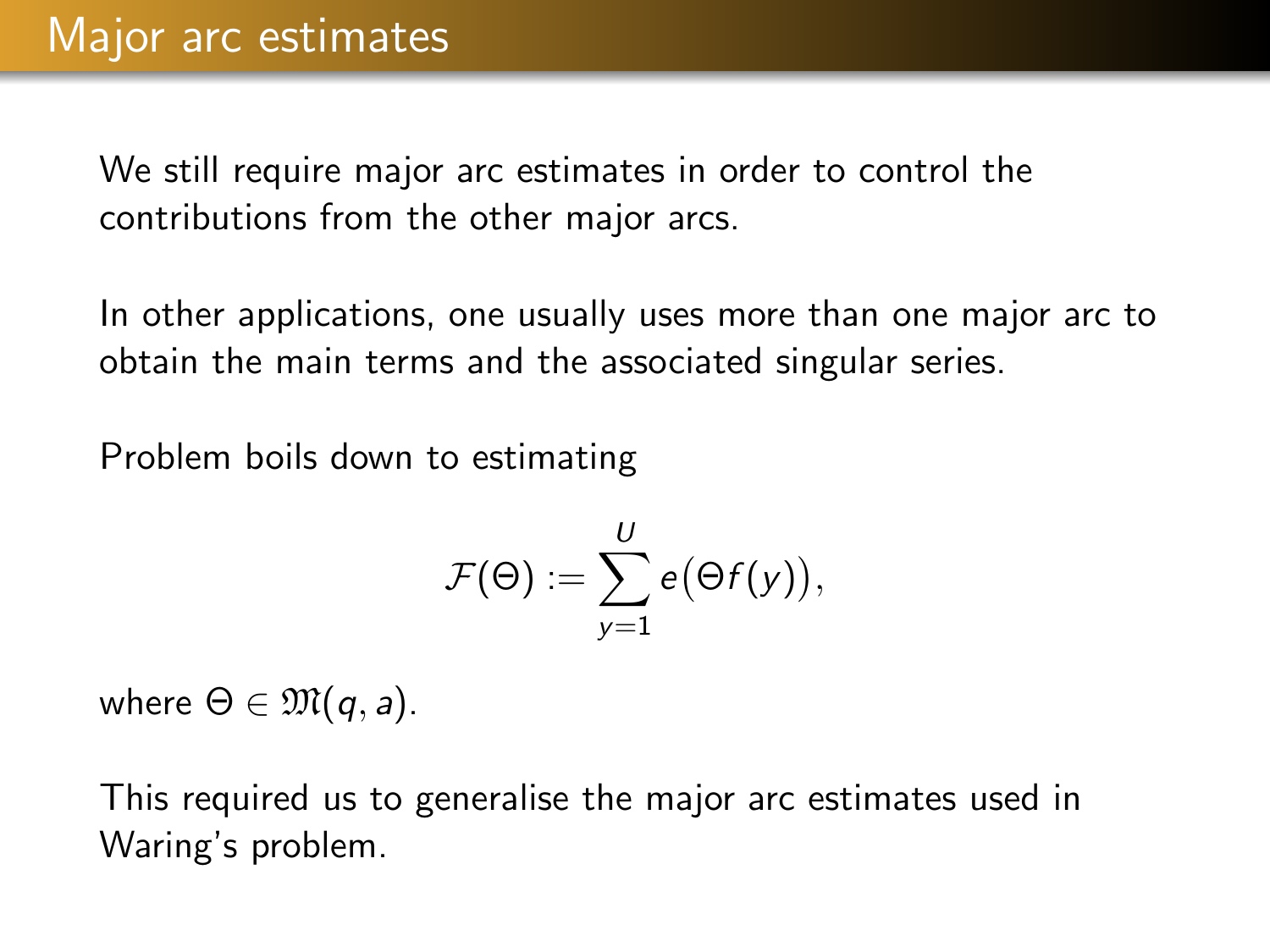# Major arc estimates continued

Recall

$$
\mathcal{F}(\Theta) := \sum_{y=1}^U e(\Theta f(y)).
$$

### Lemma 3 (D. and Robles, 2017)

Let  $f(y) \in \mathbb{Z}[y]$  be as in our Theorem. Suppose  $a, q \in \mathbb{N}$  such that  $(a, q) = 1$  and  $\Theta = a/q + \beta$  where  $|\beta| \leq 1/q$ .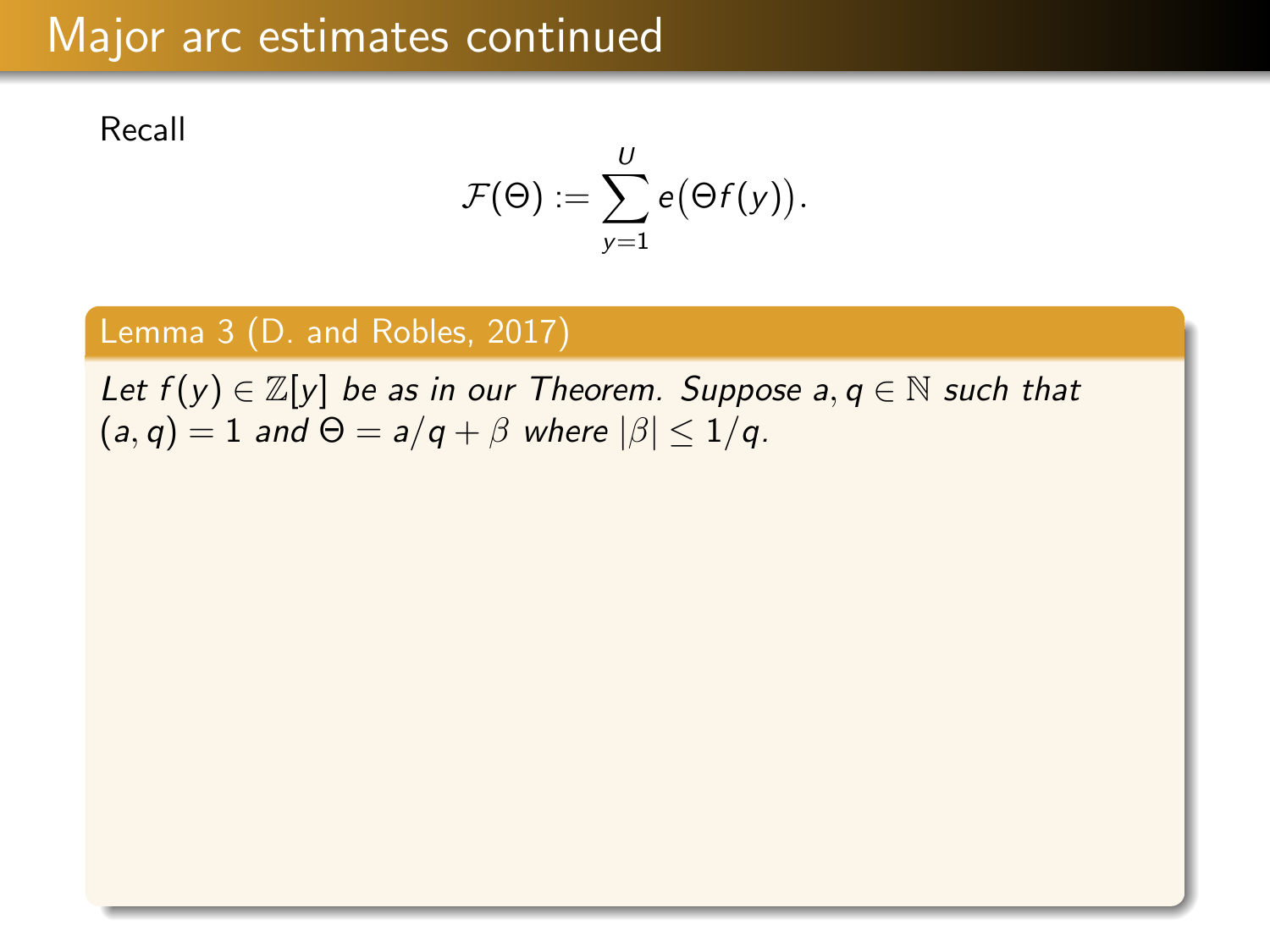# Major arc estimates continued

Recall

$$
\mathcal{F}(\Theta) := \sum_{y=1}^U e(\Theta f(y)).
$$

#### Lemma 3 (D. and Robles, 2017)

Let  $f(y) \in \mathbb{Z}[y]$  be as in our Theorem. Suppose  $a, q \in \mathbb{N}$  such that  $(a, q) = 1$  and  $\Theta = a/q + \beta$  where  $|\beta| \leq 1/q$ . Then for any  $\varepsilon > 0$  we have

$$
\mathcal{F}(\Theta)-\mathcal{V}(\Theta,q,a,f)\ll_{f,\varepsilon} q^{1-2^{1-d}+\varepsilon}(1+U^d|\beta|)^{\frac{1}{2}},
$$

where

$$
S(q, a, f) := \sum_{y=1}^{q} e\left(\frac{af(y)}{q}\right)
$$

$$
v_f(\beta) := \int_0^U e\left(\beta f(\gamma)\right) d\gamma
$$

$$
V(\Theta, q, a, f) := q^{-1} S(q, a, f) v_f(\Theta - a/q).
$$